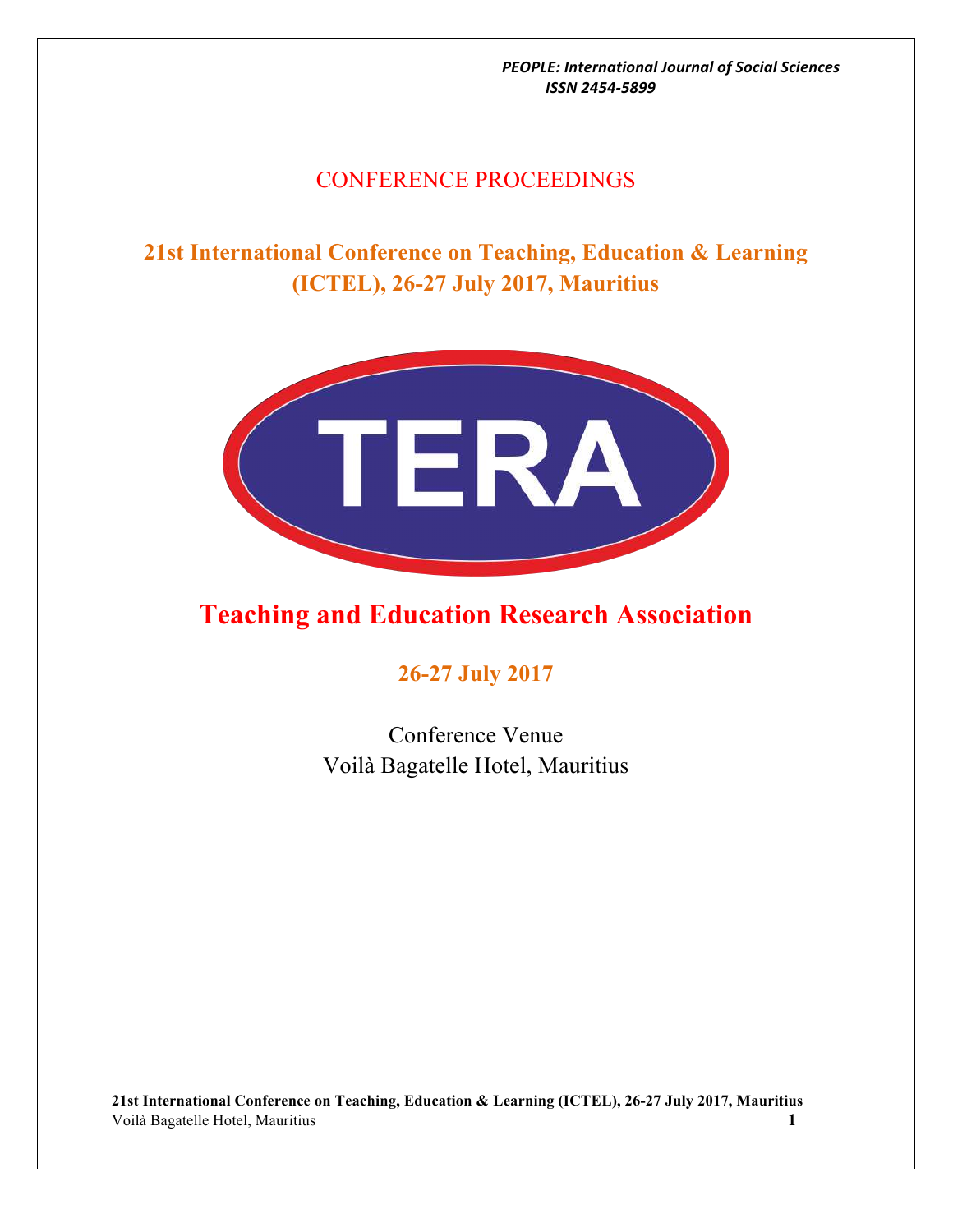## **KEYNOTE SPEAKER**



**DrUpasana Singh Lecturer, The Discipline of Information Systems and Technology at UKZN, Westville campus, South Africa**



**Prof. Ljiljana Markovic The Dean of the Faculty of Philology, Full Professor, Department of Japanese, Faculty of Philology, University of Belgrade, Serbia**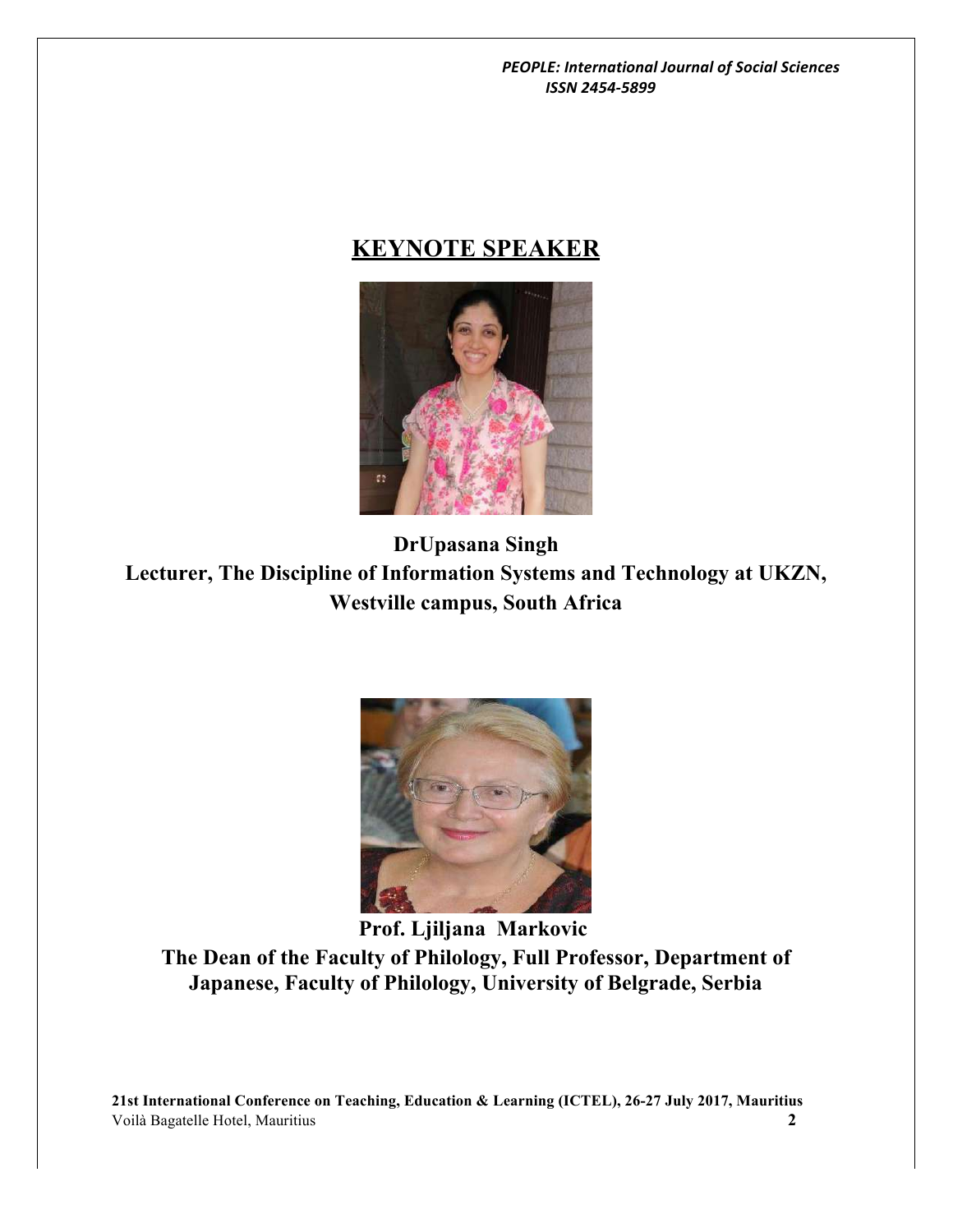|                           | <b>Success Stories from the 21st Century Classroom</b>                                                                                                           |
|---------------------------|------------------------------------------------------------------------------------------------------------------------------------------------------------------|
|                           | RandaBou-Mehdi                                                                                                                                                   |
|                           | Department of Writing Studies, College of Arts and Sciences, American University                                                                                 |
|                           | of Sharjah, Sharjah, United Arab Emirates                                                                                                                        |
|                           |                                                                                                                                                                  |
|                           | <b>ABSTRACT</b>                                                                                                                                                  |
| RandaBou-Mehdi            |                                                                                                                                                                  |
| <b>GICICTEL1709051</b>    | This paper presents success stories from the writing classroom in the 21st century,                                                                              |
|                           | where technology provides students and teachers with more opportunities for both                                                                                 |
|                           | synchronous and asynchronous feedback that mimics the interaction that takes                                                                                     |
|                           | place in brick and mortar classrooms. From face-to-face student-teacher                                                                                          |
|                           | conferences to online feedback mediated by learning management systems, 60                                                                                       |
|                           | multicultural students at an American institution in the Middle East experience it                                                                               |
|                           | all and reflect on their preferred methods.                                                                                                                      |
|                           | Keywords: writing, synchronous and asynchronous feedback, student-teacher                                                                                        |
|                           | conferences, e-rubrics, online feedback, writing workshops, reflective learning                                                                                  |
|                           | <b>Introducing Pressure Area Assessment Tool In Geriatric Hospital Wards;</b>                                                                                    |
|                           | <b>A Practice Developmental Approach</b>                                                                                                                         |
|                           |                                                                                                                                                                  |
|                           | <b>Buthaina Hameed Al Asfoor</b>                                                                                                                                 |
|                           | Geriatric hosapital/ Bahrain, Minstry of Health, Kingdom of Bahrain                                                                                              |
|                           |                                                                                                                                                                  |
|                           | <b>ABSTRACT</b>                                                                                                                                                  |
|                           | Historical evidences showed that pressure ulcers have been known to exist since<br>ancient times and probably for as long as man has been on earth. Old aged, in |
| <b>Buthaina Hameed Al</b> | specific, thought to be at a greater risk of developing pressure sores due to the                                                                                |
| Asfoor                    | reduction of functional capacity of body systems including the integumentary                                                                                     |
| <b>GICICTEL1709052</b>    | system. Pressure ulcer reduces the individual's quality of life, and considered as a                                                                             |
|                           | significant financial burden to the healthcare system. In geriatric hospital in the                                                                              |
|                           | kingdom of Bahrain, the fast progression of pressure ulcer, after its onset, is found                                                                            |
|                           | to be significant. This progression indicates lack of regular assessment of elderly                                                                              |
|                           | patients' skin condition. This project aims to introduce pressure ulcer assessment                                                                               |
|                           | tool (PAT) in geriatric hospital as a practice developmental approach. It is                                                                                     |
|                           | expected to promote and facilitate change through educating nurses about doing                                                                                   |
|                           | proper assessment in a sustainable manner. The strategy used to identify the                                                                                     |
|                           | training need is the observation. This idea comes from the perspective that health                                                                               |
|                           | promotion and disease prevention are of great importance for elderly people, the                                                                                 |
|                           | fact that pressure ulcer is a preventable hospital-acquired condition, and the lack                                                                              |
|                           | of such vital assessment tool in this area of nursing. Facilitators are trained to                                                                               |
|                           | reinforce coping skills and help nurses by monitoring the process of change in the                                                                               |
|                           | field.Asthepracticedevelopmentissystematicinnature,McCormackand                                                                                                  |
|                           | Manley (2005) practice model of training is adopted in order to implement the                                                                                    |
|                           | change through education. Objectives of the PAT educational program are                                                                                          |
|                           |                                                                                                                                                                  |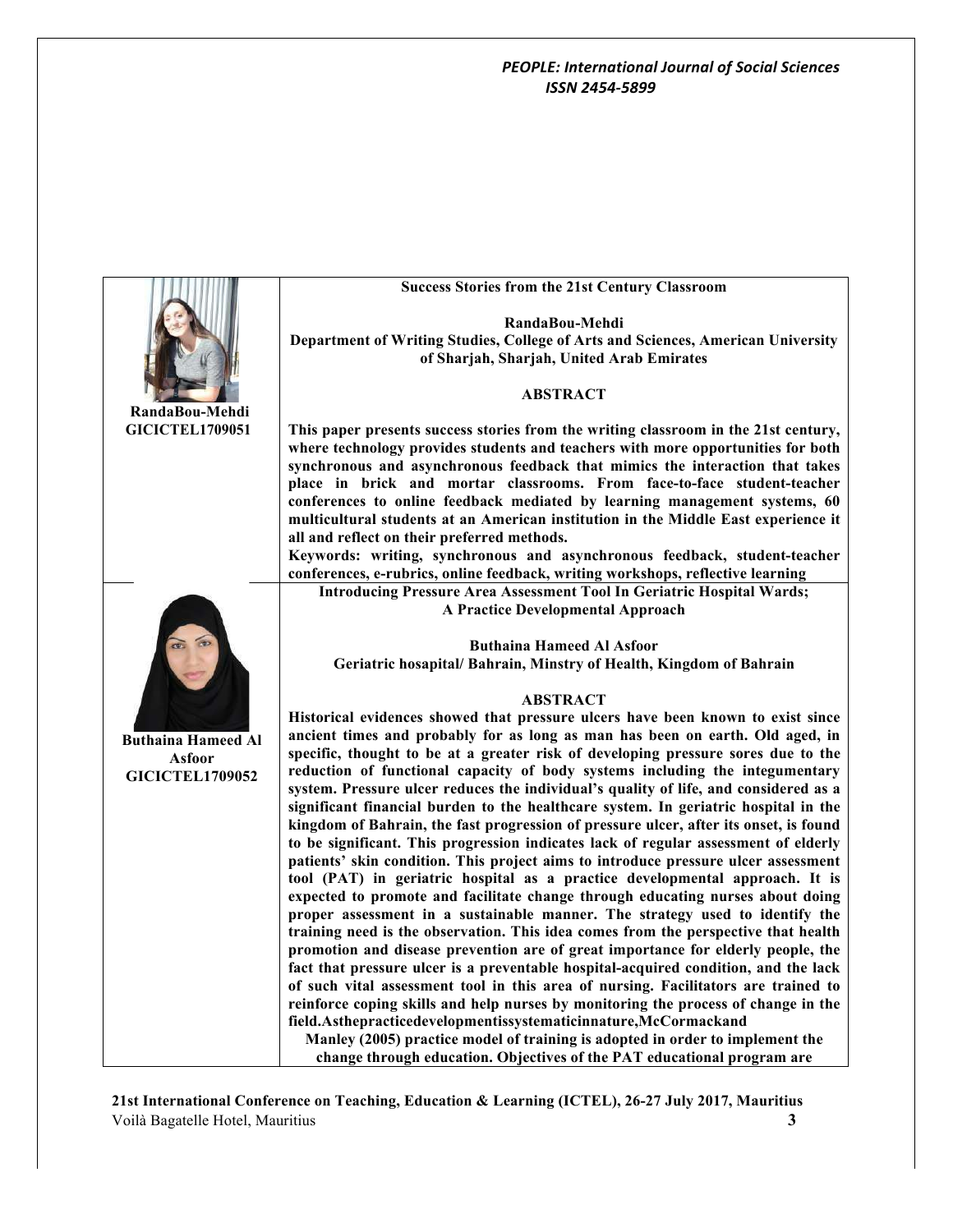|                                             | designed based on Bloom's Taxonomy (1960) behavioural objectives. In order to<br>maintain quality standards of health, a policy to use PAT is enrolled to ensure the<br>nurses' professional conduct and accountability. The training program is<br>evaluatedcarefullyandregularlytohelprollingthetrainingcycle.Theevaluation<br>focus is on nurses acquired new skills, knowledge, and attitudes.                                                                                                                                                                                                                                                                                                                                                                                                                                                                                                                                                                                                                                                                                                                    |
|---------------------------------------------|-----------------------------------------------------------------------------------------------------------------------------------------------------------------------------------------------------------------------------------------------------------------------------------------------------------------------------------------------------------------------------------------------------------------------------------------------------------------------------------------------------------------------------------------------------------------------------------------------------------------------------------------------------------------------------------------------------------------------------------------------------------------------------------------------------------------------------------------------------------------------------------------------------------------------------------------------------------------------------------------------------------------------------------------------------------------------------------------------------------------------|
| Dr.<br><b>OluyemiOjoGICICTE</b><br>L1709056 | Information Communication Technology In Early Childhood Education: An<br>Assessment Of The Quality Of Ict In The New Mega Primary Schools InOndo<br><b>State, Southwestern Nigeria</b>                                                                                                                                                                                                                                                                                                                                                                                                                                                                                                                                                                                                                                                                                                                                                                                                                                                                                                                                |
|                                             | Dr. OluyemiOjo<br>Department of Early Childhood Care and Education, School of Education,<br>Adeyemi College of Education, Ondo, Nigeria                                                                                                                                                                                                                                                                                                                                                                                                                                                                                                                                                                                                                                                                                                                                                                                                                                                                                                                                                                               |
|                                             | <b>ABSTRACT</b>                                                                                                                                                                                                                                                                                                                                                                                                                                                                                                                                                                                                                                                                                                                                                                                                                                                                                                                                                                                                                                                                                                       |
|                                             | This study seeks to investigate the quality of ICT provided in the new Caring<br>Heart schools in Ondo State, Nigeria. The population for the study was all caring<br>Heart Mega Schools in Ondo State, Nigeria. Research questions were generated;<br>two instruments CCCMS and TQCUC were used to elicit information from the<br>schools and the teachers. The study adopts descriptive survey approach. The<br>studies revealed and concluded that ICT components were available and adequate<br>in these schools, Charts showing ICT components and other forms of computer<br>devices used as instructional materials were available but were not adequate;<br>teachers teaching computer studies are competent in the delivery of instructions<br>and in handling computer gadgets in the laboratory. The study recommended the<br>provision of steady electricity, uninterrupted internet facilities and provision of<br>adequate ICT components and charts for effective teaching delivery andlearning.<br>Key words: Information Communication Technology, Mega Primary School,<br><b>Primary Education.</b> |
|                                             | Learning about Meaningful Life as a Way of Coping with Situations of Stress and<br><b>Anxiety - The Instance of Second Generation Holocaust Survivors</b>                                                                                                                                                                                                                                                                                                                                                                                                                                                                                                                                                                                                                                                                                                                                                                                                                                                                                                                                                             |
|                                             | <b>Yael WilchekAviad</b><br>PhD, Clinical Psychologist, Eating Disorders Dept.- Sheba Medical Center,<br>Lecturer - Behavioral Sciences Department, Ariel University                                                                                                                                                                                                                                                                                                                                                                                                                                                                                                                                                                                                                                                                                                                                                                                                                                                                                                                                                  |
|                                             | Diana Cohenca                                                                                                                                                                                                                                                                                                                                                                                                                                                                                                                                                                                                                                                                                                                                                                                                                                                                                                                                                                                                                                                                                                         |
|                                             | PhD, Clinical Psychologist, Eating Disorders Dept.- Sheba Medical Center,<br>Lecturer - Behavioral Sciences Department, Ariel University                                                                                                                                                                                                                                                                                                                                                                                                                                                                                                                                                                                                                                                                                                                                                                                                                                                                                                                                                                              |
|                                             | * This study was funded by the Ariel University Center and the Research<br><b>Authority</b>                                                                                                                                                                                                                                                                                                                                                                                                                                                                                                                                                                                                                                                                                                                                                                                                                                                                                                                                                                                                                           |
| Diana<br>CohencaGICICTEL17                  | <b>ABSTRACT</b>                                                                                                                                                                                                                                                                                                                                                                                                                                                                                                                                                                                                                                                                                                                                                                                                                                                                                                                                                                                                                                                                                                       |
| 09060                                       | This study illuminates an educational attempt to cope with the Holocaust from an<br>emotional angle, by learning about meaningful life at a time fraught with extreme<br>stress and anxiety, as a way of coping with stressful situations. The study examines<br>the quest for meaning as a way of coping with levels of anxiety and depression<br>among 180 adult descendants of Holocaust survivors, 142 of whom had two<br>survivor parents and 38 one (for 27 a father and for 11 a mother), with reference<br>tosurvivorparents'genderandtheircircumstancesofsurvival(aloneorwitha<br>family member). A significant correlation was found between anxiety and                                                                                                                                                                                                                                                                                                                                                                                                                                                    |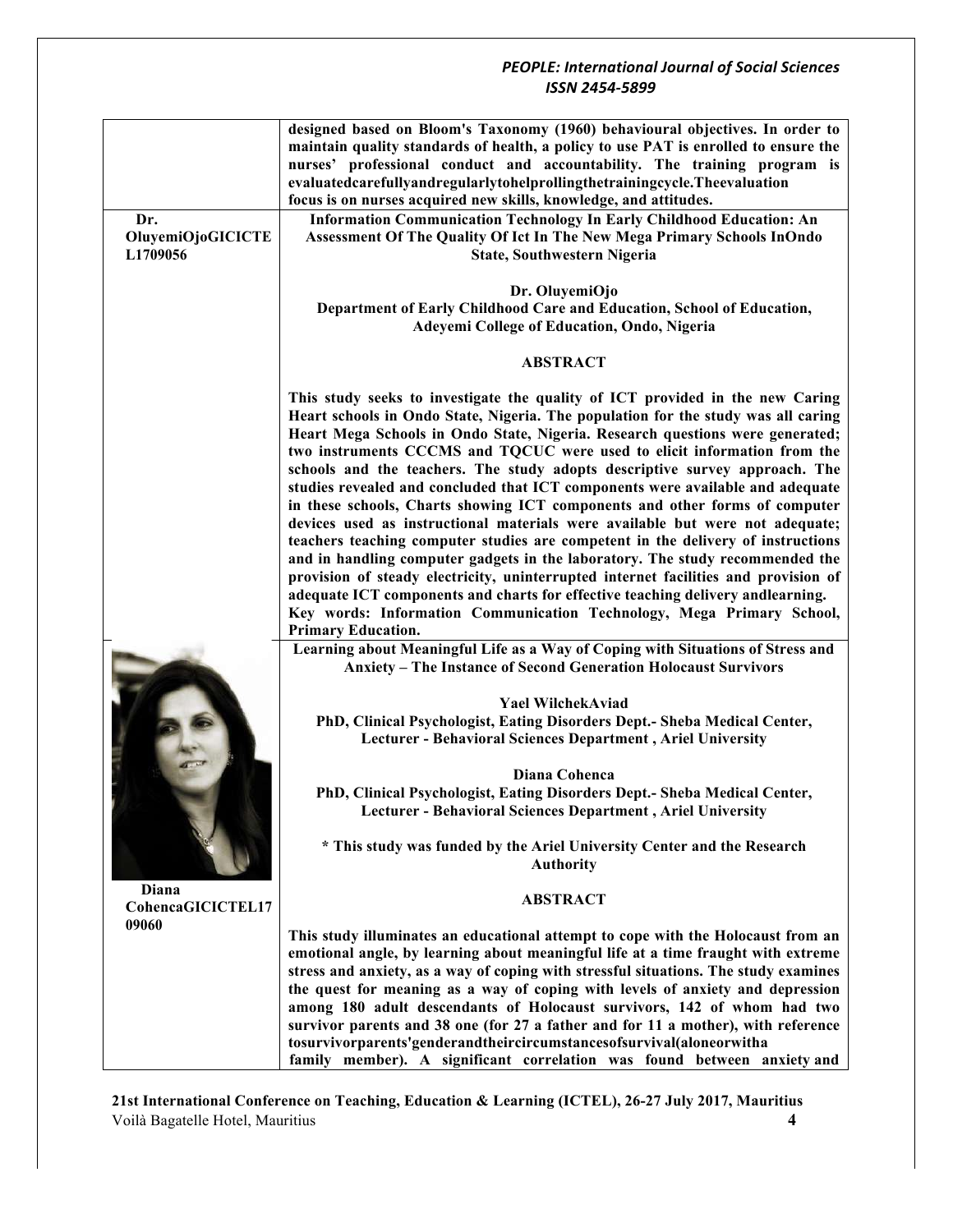**depression among children of survivors and their search for meaning in life. In addition, children of fathers who underwent the Holocaust on their own (without a family member) were more prone to anxiety and depression than children of fathers who spent the Holocaust with a family member, leading them to a greater search for meaning in life. When the survivor was the mother, anxiety and depression were not found to serve as mediators between the mother's circumstances of survival and the search for meaning in life among children of survivors. The main conclusion of this study is the strong need of people in stressful situations to seek meaning in life. This leads to another, educationalpreventive practicable conclusion, regarding the need of the educational system to help students cope with the issue of meaning of life in general and in times of stress in particular, and to instill the value of giving, all the more important in a generationcontrolledbyhedonisticvaluesanddominatedbyindividualism.This may reduce stressful situations and increase personal and social resilience, crucial for Israeli society.**

**Leading safe schools: A snapshot from the field**



**Nathalie Congo-PoottarenGICICTE L1709062**

**Nathalie Congo-Poottaren Department of Educational Administration and Management, Mauritius Institute of Education, Mauritius**

> **S.Beebeejan-Roojee Senior Lecturer, Mauritius Institute of Education, Mauritius**

#### **Abstract**

**School leadership is an important element which contributes to the success of a school. School leaders have to fulfill various responsibilities for their schools to perform well. One such responsibility is to ensure the safety of all .A safe environment ensures that teachers focus on providing effective learning experiences and students focus on rigorous learning. This study provides a snapshot of how the school leader works on school safety issues in a particular secondary school. It is a qualitative research, using mixed data sources. Data were collected by means of a questionnaire (n-60) which had been distributed to teachers and by means of a semi-structured interview with the management team (n=4). While it is revealed that this is indeed an important issue, there is, however, much cause for concern and room for improvement. This case study also highlights that there is much reliance on the school leader to create a safe school. The recommendations proposed indicate the need for more sustainable transforming and well-designed strategies in order to enjoy a safer school. These strategies rely on the contribution of all stakeholders whereby school safety is not the business of only the schoolleader.**

**Key words: school leadership, school leader, school safety**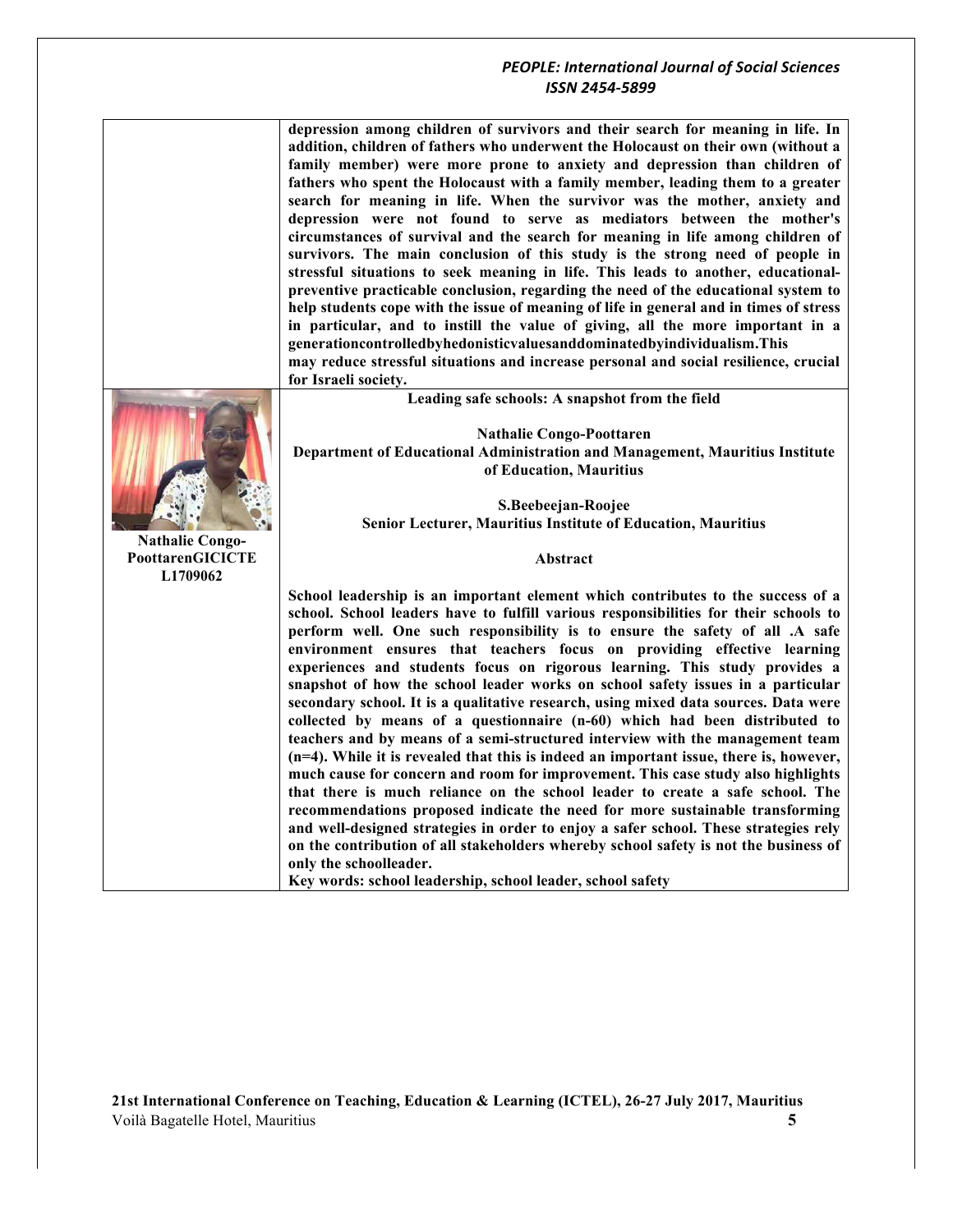|                         | Revamping Practice: Breaking free from the rote culture. An Action Research                                                                                             |
|-------------------------|-------------------------------------------------------------------------------------------------------------------------------------------------------------------------|
|                         |                                                                                                                                                                         |
|                         | Mrs. S. BeebeejaunRoojee<br>Senior lecturer, Mauritius Institute of Education, Mauritius                                                                                |
|                         |                                                                                                                                                                         |
|                         | Mrs. N. Congo Pootaren                                                                                                                                                  |
|                         | Senior lecturer, Mauritius Institute of Education, Mauritius                                                                                                            |
|                         |                                                                                                                                                                         |
|                         | <b>ABSTRACT</b>                                                                                                                                                         |
|                         |                                                                                                                                                                         |
|                         | This articles highlights how two educators moved outside of their comfort zones to<br>revamp their practice. Not happy with the routine which has stealthily crept into |
| Mrs. S.                 | their practice, the need for this introspection was felt. This study is about                                                                                           |
| BeebeejaunRoojee        | honouring their belief in the values of education as being participatory, interactive                                                                                   |
| <b>GICICTEL1709063</b>  | and emancipatory Thus an action research consisting of four cycles was                                                                                                  |
|                         | conducted to revisit the ways in which teaching and learning were taking place in                                                                                       |
|                         | class and data was collected through the multi-method approach using focus                                                                                              |
|                         | group discussions, students' work sheet, and observations. Innovative teaching                                                                                          |
|                         | strategies were used namely investigative methodologies where students had to<br>locate and manage information, develop reasonable answers and provideadequate          |
|                         | jusfications. The process of investigation required students to work together                                                                                           |
|                         | making learning a collaborative enterprise where ideas were shared and solutions                                                                                        |
|                         | were found. The findings revealed that in order not to fall in the same torpor and                                                                                      |
|                         | break free from the rote culture, educators should open avenues for students to                                                                                         |
|                         | shoulder the responsibility for their learning as a result of their ownthinking.                                                                                        |
|                         | Investigative based learning also promoted the development of the affective<br>domain namely enthusiasm, joy, excitement, curiosity, wonder and thrill of               |
|                         | discovery which had an stimulating effect for both the learners and the teachers.                                                                                       |
| OlusanjoOlugbemi        | Advances In Improving Vision Impaired Users Access To Electronic Resources In                                                                                           |
| <b>FasolaGICICTEL17</b> | <b>E-Learning Environment With Modified Artificial Neural Network</b>                                                                                                   |
| 09066                   |                                                                                                                                                                         |
|                         | OlusanjoOlugbemiFasola                                                                                                                                                  |
|                         | Department of Computer Science, Faculty of Science<br>University of Ibadan, Ibadan                                                                                      |
|                         |                                                                                                                                                                         |
|                         | <b>Charles Robert</b>                                                                                                                                                   |
|                         | Department of Computer Science, Faculty of Science                                                                                                                      |
|                         | University of Ibadan, Ibadan                                                                                                                                            |
|                         | <b>ABSTRACT</b>                                                                                                                                                         |
|                         | Assistive Technology (AT) provides means through which persons with visual                                                                                              |
|                         | impairment are empowered with adaptive devices, methods and other equipment                                                                                             |
|                         | for accessing multimedia information. However, the degree of sensitivity and                                                                                            |
|                         | specificity values for access to electronic resources by visual impaired persons                                                                                        |
|                         | varies. Existing AT were designed as "one model fits all" (static calibration                                                                                           |
|                         | requirements), thereby limiting the usability by vision impaired users in an e-<br>learning environment. The aim of this work is to develop a Dynamic Thresholding      |
|                         | Model (DTM) that adaptively adjusts the vision parameters to meet the calibration                                                                                       |
|                         | requirements of vision impaired users.                                                                                                                                  |
|                         | Data from International Statistical Classification of Diseases and Related Health                                                                                       |
|                         | Problems of World Health Organization (WHO) containing 1001 instances of                                                                                                |
|                         | visualimpairmentmeasureswasobtainedfrom2008to2013.Theusers'vision                                                                                                       |
|                         | parameters of WHO for Visual Acuity Range (VAR) was adopted.                                                                                                            |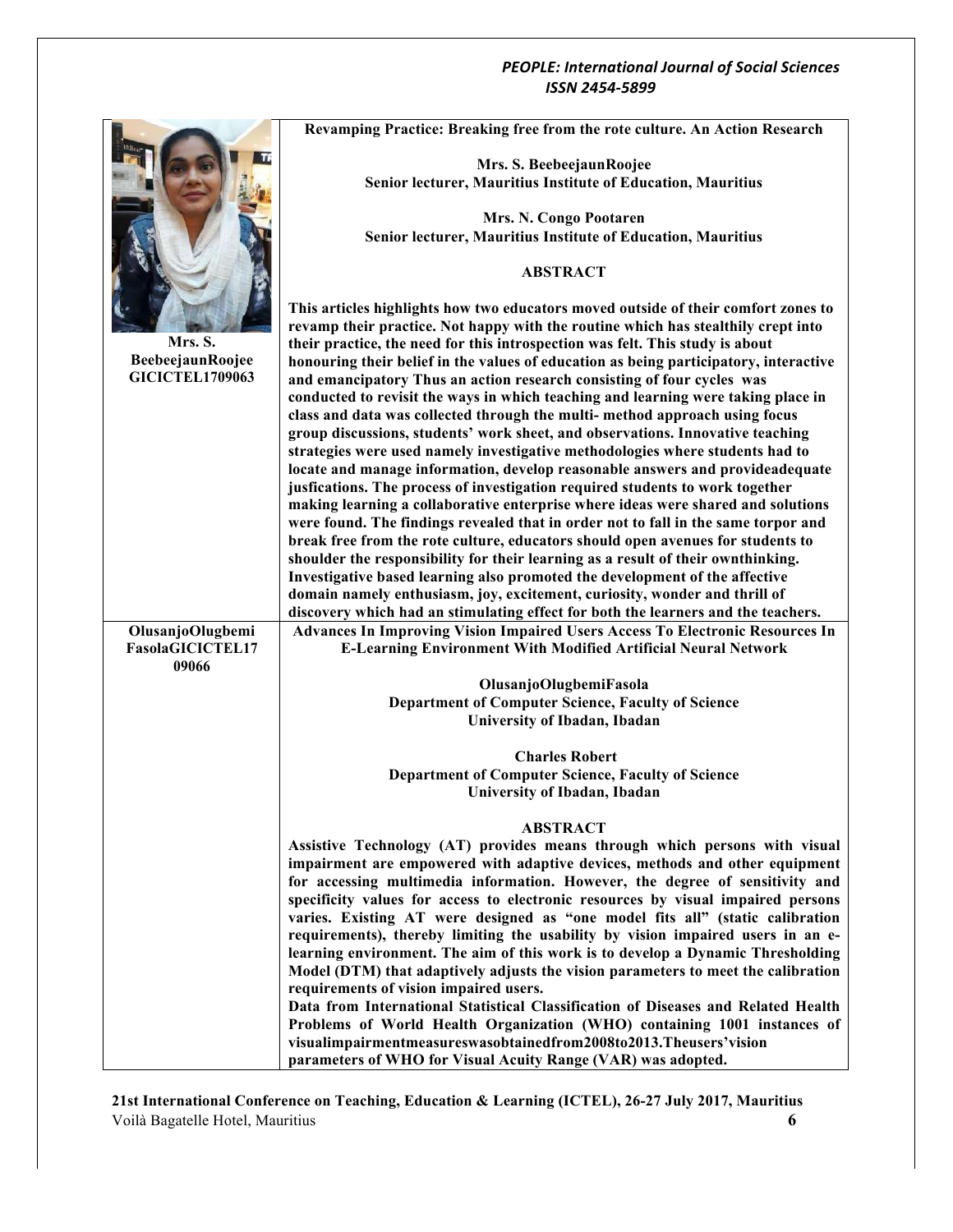|                     | These were: VAR $\geq$ 0.3(299); 0.1 < VAR < 0.3(182); 0.07 $\leq$ VAR < 0.1(364); 0.05 $\leq$        |
|---------------------|-------------------------------------------------------------------------------------------------------|
|                     | VAR < 0.07(120); $0.02 \leq$ VAR < 0.05(24); and VAR < 0.02(12), respectively. Data                   |
|                     | were partitioned for six VAR groups into 70% (700) and 30% (301) for training                         |
|                     | and testing, respectively. Data for the six groups were transformed into 3-bits                       |
|                     | encoding to facilitate model derivation. The DTM was developed with calibrator                        |
|                     | parameters (Visual Acuity (Va), Print Size (Ps) and Reading Rate (Rr)) for low                        |
|                     |                                                                                                       |
|                     | acuity, adaptive vision calibrator and dynamic thresholding. The VAR from the                         |
|                     | developed DTM was used to predict the optimal operating range and accuracy                            |
|                     | value on observed WHO dataset irrespective of the grouping. Six-epochs were                           |
|                     | conducted for each thresholding value to determine the sensitivity and specificity                    |
|                     | values relative to the False Negative Rate (FNR) and False Positive Rate (FPR),                       |
|                     | respectively, which are evidences of misclassification.                                               |
|                     |                                                                                                       |
|                     | The 3-bit encoding coupled with the DTM gave optimised equations of the form:                         |
|                     | $OP1 = 463.6073P_s - 597.0703Va + 573.8042Rr$                                                         |
|                     | $OP2 = 1.9383Ps - 1.7474Va + 0.4508Rr$                                                                |
|                     | $OP3 = 8.4985Va - 1.2436Ps - 17.1718Rr$                                                               |
|                     |                                                                                                       |
|                     | Where OP1, OP2 and OP3 represent the first, second and third bit respectively.                        |
|                     | Five local maxima accuracy and one global maximum threshold values were                               |
|                     | obtained from the DTM. Local maxima threshold values were (0.455, 0.470, 0.515,                       |
|                     |                                                                                                       |
|                     | 0.530, and 0.580) with corresponding percentage accuracy of (99.257, 99.343,                          |
|                     | 99.171, 99.229, and 99.429). Global maximum accuracy was 99.6 at threshold value                      |
|                     | of 0.5. The Va, Ps, and Rr produced equal numbers of observations (301) affirming                     |
|                     | the result from WHO report. Correctly classified user impairment was 99.89%,                          |
|                     | with error rate of 0.11%. The model predicted sensitivity value of 99.79% (0.21                       |
|                     | FNR), and specificity value of 99.52% (0.48 FPR), respectively.                                       |
|                     | The developed dynamic thresholding model adaptively classified various degrees of                     |
|                     | visual impairment for vision impaired users.                                                          |
|                     | Keywords: Visual acuity, Visual print size, Adaptive vision calibrator, Vision                        |
|                     |                                                                                                       |
| SaksitSaengboonGIC  | impaired reading rate<br>"Learning English Grammar on Sunday"!: Experiences of Adult Thai Learners in |
| <b>ICTEL1709067</b> | a TOEFL Tutorial Class                                                                                |
|                     |                                                                                                       |
|                     | SaksitSaengboon                                                                                       |
|                     | School Of Language And Communication, National Institute Of Development                               |
|                     | <b>Administration Bangkok, Thailand</b>                                                               |
|                     |                                                                                                       |
|                     | <b>ABSTRACT</b>                                                                                       |
|                     |                                                                                                       |
|                     | This study examined opinions of Thai learners of English in a TOEFL tutorial                          |
|                     | class about their experiences in learning the TOEFL grammar through explicit                          |
|                     | grammar instruction. Participants consisted of 50 learners of mixed age ranges                        |
|                     | who had enrolled in a TOEFL class at a local university. The analysis of data                         |
|                     | collected by means of a survey questionnaire, email interviews and teacher's                          |
|                     |                                                                                                       |
|                     | diaries revealed that the majority of the participants found explicit grammar                         |
|                     | instruction very useful and relevant. In addition, the test-taking strategies they                    |
|                     | received helped them to cope with a speed test such as TOEFL successfully.                            |
|                     | Additional key finding was that the tutorial nature of the course helped them to                      |
|                     | learn effectively, although pair work and small group work were not provided,                         |
|                     | therebysuggestingthatteachingefficacydoesnotneedtoberestrictedbyany                                   |
|                     | particular teaching method. Rather, the findings were reflective of the relevance of                  |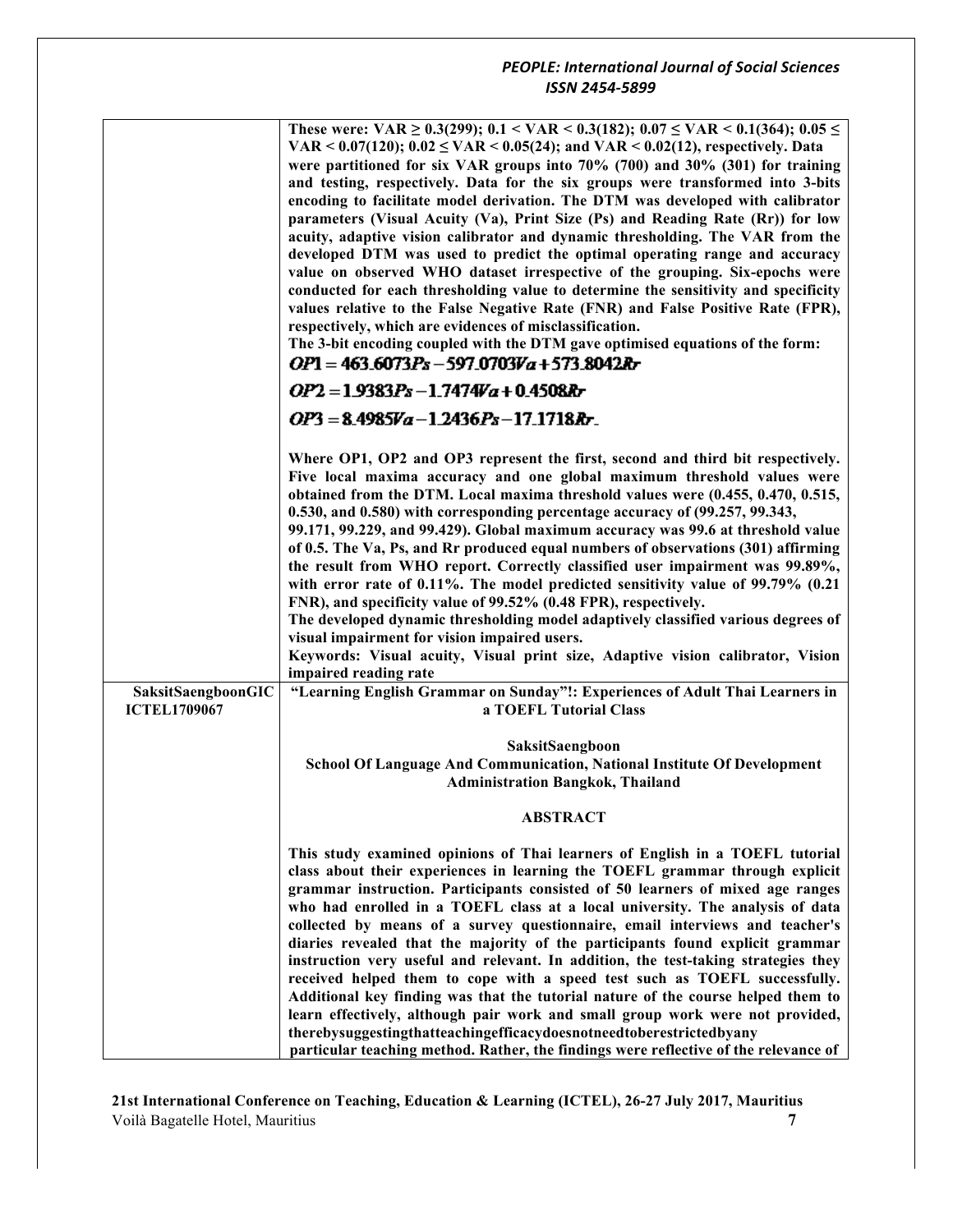|                                                        | "situated pedagogies." In addition, pedagogical and research implications were                                                                                                                                                                                                                                                                                                                                                                                                                                                                                                                                                                                                                                                                                                                                                                                                                                                                                                                                                                                                                                                                                   |
|--------------------------------------------------------|------------------------------------------------------------------------------------------------------------------------------------------------------------------------------------------------------------------------------------------------------------------------------------------------------------------------------------------------------------------------------------------------------------------------------------------------------------------------------------------------------------------------------------------------------------------------------------------------------------------------------------------------------------------------------------------------------------------------------------------------------------------------------------------------------------------------------------------------------------------------------------------------------------------------------------------------------------------------------------------------------------------------------------------------------------------------------------------------------------------------------------------------------------------|
|                                                        | provided.<br>Key words: TOEFL tutorial class; explicit grammar instruction; test-taking                                                                                                                                                                                                                                                                                                                                                                                                                                                                                                                                                                                                                                                                                                                                                                                                                                                                                                                                                                                                                                                                          |
|                                                        | strategies; situated pedagogies                                                                                                                                                                                                                                                                                                                                                                                                                                                                                                                                                                                                                                                                                                                                                                                                                                                                                                                                                                                                                                                                                                                                  |
| <b>Karen Rene Stackhouse</b><br><b>GICICTEL1709068</b> | "Using Reader's Theatre to Teach Content Area Material"                                                                                                                                                                                                                                                                                                                                                                                                                                                                                                                                                                                                                                                                                                                                                                                                                                                                                                                                                                                                                                                                                                          |
|                                                        | <b>Karen Rene Stackhouse</b>                                                                                                                                                                                                                                                                                                                                                                                                                                                                                                                                                                                                                                                                                                                                                                                                                                                                                                                                                                                                                                                                                                                                     |
|                                                        | Special Education, Colorado Christian University, Scottsdale, AZ, USA                                                                                                                                                                                                                                                                                                                                                                                                                                                                                                                                                                                                                                                                                                                                                                                                                                                                                                                                                                                                                                                                                            |
|                                                        | <b>ABSTRACT</b>                                                                                                                                                                                                                                                                                                                                                                                                                                                                                                                                                                                                                                                                                                                                                                                                                                                                                                                                                                                                                                                                                                                                                  |
|                                                        | Readers' Theatre is an activity in which students, while reading from scripts, are<br>able to tell a story or share information in an entertaining form, without props,<br>costumes, or sets. This is a reading activity where students are not asked to<br>memorize their lines. They are, however, encouraged to "ham it up" and use<br>intonation and gestures appropriate to their characters and their characters'<br>words. While Reader's Theatre is often used in reading or language classes, it is<br>becoming more popular in content area disciplines such as science and social<br>studies as well. This workshop will share strategies for using Reader's Theatre in<br>these areas.                                                                                                                                                                                                                                                                                                                                                                                                                                                               |
| <b>Karen Bostic</b>                                    | RTI: What is it?                                                                                                                                                                                                                                                                                                                                                                                                                                                                                                                                                                                                                                                                                                                                                                                                                                                                                                                                                                                                                                                                                                                                                 |
| <b>Stackhouse</b>                                      |                                                                                                                                                                                                                                                                                                                                                                                                                                                                                                                                                                                                                                                                                                                                                                                                                                                                                                                                                                                                                                                                                                                                                                  |
| <b>GICICTEL1709068</b>                                 | <b>Karen Bostic Stackhouse</b><br>Special Education, Colorado Christian University, Scottsdale AZ, USA                                                                                                                                                                                                                                                                                                                                                                                                                                                                                                                                                                                                                                                                                                                                                                                                                                                                                                                                                                                                                                                           |
|                                                        |                                                                                                                                                                                                                                                                                                                                                                                                                                                                                                                                                                                                                                                                                                                                                                                                                                                                                                                                                                                                                                                                                                                                                                  |
|                                                        | <b>ABSTRACT</b>                                                                                                                                                                                                                                                                                                                                                                                                                                                                                                                                                                                                                                                                                                                                                                                                                                                                                                                                                                                                                                                                                                                                                  |
|                                                        | Response to Intervention (RTI) is a multi-tier approach to the early identification<br>and support of students with learning and behavior needs. The RTI process begins<br>with high-quality instruction and universal screening of all children in the general<br>education classroom. Struggling learners are provided with interventions at<br>increasing levels of intensity to accelerate their rate of learning. Struggling<br>learners are provided with interventions at increasing levels of intensity to<br>accelerate their rate of learning. These services may be provided by a variety of<br>personnel, including general education teachers, special educators, and specialists.<br>Progress is closely monitored to assess both the learning rate and level of<br>performance of individual students. Educational decisions about the intensity and<br>duration of interventions are based on individual student response to instruction.<br>RTI is designed for use when making decisions in both generaleducation and<br>special education, creating a well-integrated system of instruction and intervention<br>guided by child outcome data. |
| <b>XenaCupidoGICIC</b>                                 | A grounded theory approach to the systemic influences on school-based substance-                                                                                                                                                                                                                                                                                                                                                                                                                                                                                                                                                                                                                                                                                                                                                                                                                                                                                                                                                                                                                                                                                 |
| <b>TEL1709070</b>                                      | abuse prevention programmes<br><b>XenaCupido</b><br>Fundani Centre for Higher Education Development, Cape Peninsula University of<br>technology, South Africa                                                                                                                                                                                                                                                                                                                                                                                                                                                                                                                                                                                                                                                                                                                                                                                                                                                                                                                                                                                                    |
|                                                        | <b>ABSTRACT</b>                                                                                                                                                                                                                                                                                                                                                                                                                                                                                                                                                                                                                                                                                                                                                                                                                                                                                                                                                                                                                                                                                                                                                  |
|                                                        | The prevalence of substance abuse globally has been a cause for concern. South                                                                                                                                                                                                                                                                                                                                                                                                                                                                                                                                                                                                                                                                                                                                                                                                                                                                                                                                                                                                                                                                                   |
|                                                        | Africa is regarded as one of the countries with the highest substance abuse rates in                                                                                                                                                                                                                                                                                                                                                                                                                                                                                                                                                                                                                                                                                                                                                                                                                                                                                                                                                                                                                                                                             |
|                                                        | the world. As a consequence, families, communities and society are seriously<br>impacted and in some instances destroyed. The Western Cape has been hardest<br>hit, with youth in particular affected as the yare exposed to illicits ubstances in                                                                                                                                                                                                                                                                                                                                                                                                                                                                                                                                                                                                                                                                                                                                                                                                                                                                                                               |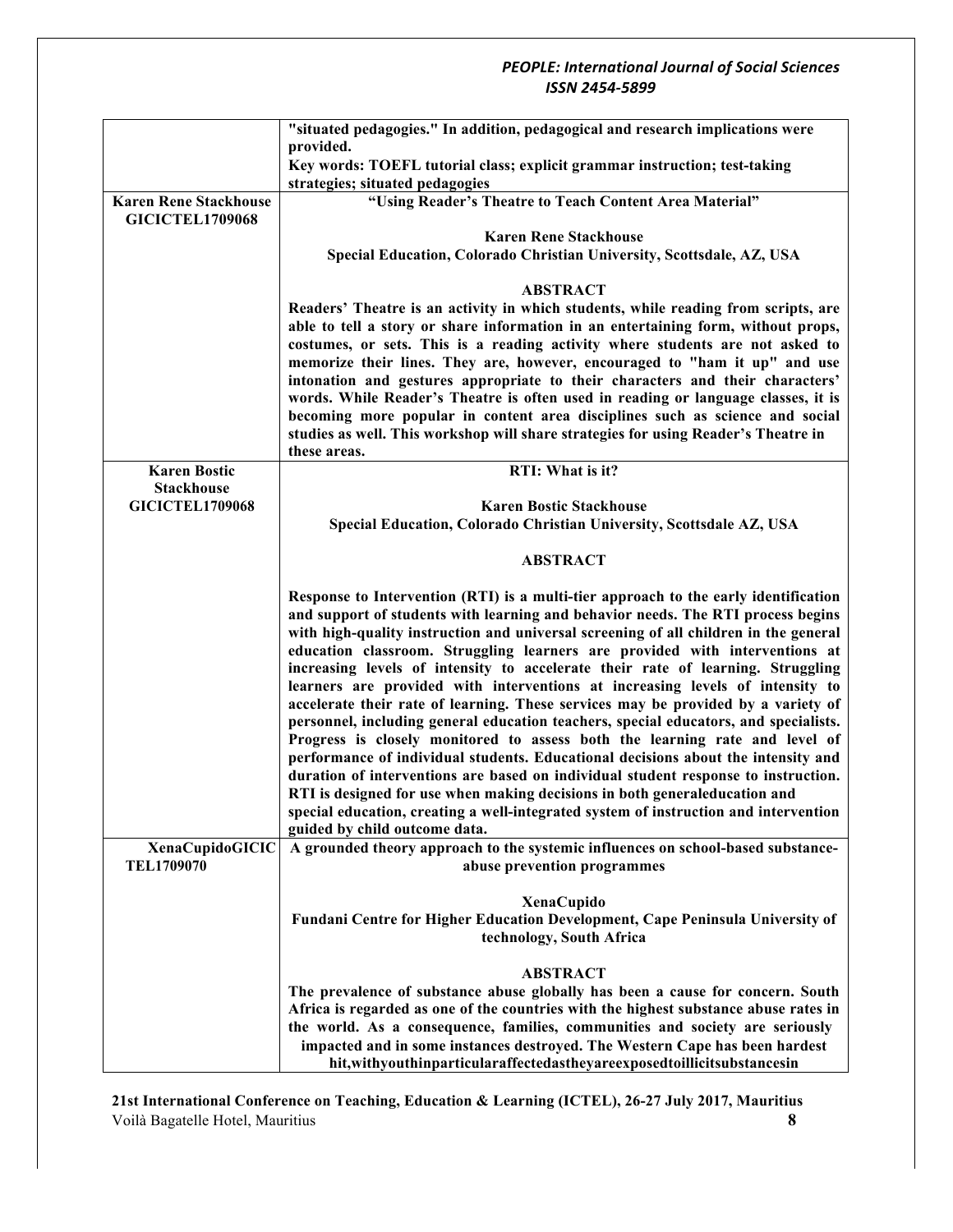|                                                      | various environments. Prevention programmes remain an important aspect of<br>drug control systems in South Africa. It is with this reality in mind that this study<br>aimed at investigating the theory underpinning the development, implementation<br>and the sustainability of school-based substance-abuse prevention programmes in<br>the WesternCape.<br>This qualitative study utilised a constructivist grounded theory to explore the<br>factors that influenced the development, implementation, and sustainability of the<br>existing school-based programmes. The documentary analysis and interviews were<br>used as data collection methods. School principals, educators and community<br>organisation representatives participated in the study. The findings revealed that<br>the development, implementation and sustainability of school-based substance<br>abuse prevention programmes are influenced by the following systemic influences;<br>personal, environmental and relational influences. The theory developed in this<br>research project provides a framework by which schools and community<br>organisations are able to develop, implement and sustain substance-abuse<br>prevention programmes.<br><b>Key words:</b><br>Substance abuse, prevention, school-based, grounded theory, development, |
|------------------------------------------------------|-----------------------------------------------------------------------------------------------------------------------------------------------------------------------------------------------------------------------------------------------------------------------------------------------------------------------------------------------------------------------------------------------------------------------------------------------------------------------------------------------------------------------------------------------------------------------------------------------------------------------------------------------------------------------------------------------------------------------------------------------------------------------------------------------------------------------------------------------------------------------------------------------------------------------------------------------------------------------------------------------------------------------------------------------------------------------------------------------------------------------------------------------------------------------------------------------------------------------------------------------------------------------------------------------------------------------------------|
|                                                      | implementation, sustainability                                                                                                                                                                                                                                                                                                                                                                                                                                                                                                                                                                                                                                                                                                                                                                                                                                                                                                                                                                                                                                                                                                                                                                                                                                                                                                    |
| <b>Aysegul Liman Kaban</b><br><b>GICICTEL1709071</b> | A Review of Methodology to Measure Effectiveness in Digital Game - Based<br>Learning                                                                                                                                                                                                                                                                                                                                                                                                                                                                                                                                                                                                                                                                                                                                                                                                                                                                                                                                                                                                                                                                                                                                                                                                                                              |
|                                                      |                                                                                                                                                                                                                                                                                                                                                                                                                                                                                                                                                                                                                                                                                                                                                                                                                                                                                                                                                                                                                                                                                                                                                                                                                                                                                                                                   |
|                                                      | <b>Aysegul Liman Kaban</b>                                                                                                                                                                                                                                                                                                                                                                                                                                                                                                                                                                                                                                                                                                                                                                                                                                                                                                                                                                                                                                                                                                                                                                                                                                                                                                        |
|                                                      | Modern Languages, Bahcesehir University, Istanbul, Turkey                                                                                                                                                                                                                                                                                                                                                                                                                                                                                                                                                                                                                                                                                                                                                                                                                                                                                                                                                                                                                                                                                                                                                                                                                                                                         |
|                                                      | <b>ABSTRACT</b>                                                                                                                                                                                                                                                                                                                                                                                                                                                                                                                                                                                                                                                                                                                                                                                                                                                                                                                                                                                                                                                                                                                                                                                                                                                                                                                   |
|                                                      | With the increasing popularity of technology use in education, game-based<br>learning continues to attract attention in an increasing way. These developments<br>brings some issues related to the effects of using games in educational fields.<br>Because the use of digital resources and game-based learning are relatively new,<br>scholars have started to deal with the impacts of it and tried to examine these<br>effects in different domains. It is almost impossible to go into all types of games<br>used in education; therefore, two types of games that we thought might have an<br>impact after a moderate search on effectiveness and games are examined for the<br>study. In this study, we analyzed serious games and simulations from the<br>perspective of attitudinal learning. This article supplies and analyzes<br>interdisciplinary outcomes of digital games and measures effectiveness of digital<br>game based learning. The results of this study will provide an insight about the<br>effectiveness of digital game basedlearning.<br>Keywords: digital game - based learning, effectiveness, cognitive, gagne nine<br>events                                                                                                                                                                     |
| Dr. Joseph Williams                                  | <b>Tribal Triumphs: Validating Identity with Intercultural Communication</b>                                                                                                                                                                                                                                                                                                                                                                                                                                                                                                                                                                                                                                                                                                                                                                                                                                                                                                                                                                                                                                                                                                                                                                                                                                                      |
| <b>GICICTEL1709072</b>                               |                                                                                                                                                                                                                                                                                                                                                                                                                                                                                                                                                                                                                                                                                                                                                                                                                                                                                                                                                                                                                                                                                                                                                                                                                                                                                                                                   |
|                                                      | Dr. Joseph E. Williams                                                                                                                                                                                                                                                                                                                                                                                                                                                                                                                                                                                                                                                                                                                                                                                                                                                                                                                                                                                                                                                                                                                                                                                                                                                                                                            |
|                                                      | Liberal Arts, Texas A&M University at Qatar, Doha, Qatar                                                                                                                                                                                                                                                                                                                                                                                                                                                                                                                                                                                                                                                                                                                                                                                                                                                                                                                                                                                                                                                                                                                                                                                                                                                                          |
|                                                      | <b>ABSTRACT</b>                                                                                                                                                                                                                                                                                                                                                                                                                                                                                                                                                                                                                                                                                                                                                                                                                                                                                                                                                                                                                                                                                                                                                                                                                                                                                                                   |
|                                                      | Texas A&M University at Qatar (TAMUQ) is comprised of four engineering                                                                                                                                                                                                                                                                                                                                                                                                                                                                                                                                                                                                                                                                                                                                                                                                                                                                                                                                                                                                                                                                                                                                                                                                                                                            |
|                                                      | programs, namely Chemical, Electrical, Mechanical, and Petroleum. The                                                                                                                                                                                                                                                                                                                                                                                                                                                                                                                                                                                                                                                                                                                                                                                                                                                                                                                                                                                                                                                                                                                                                                                                                                                             |
|                                                      | engineering students who opted to take Intercultural Communication (ICC) as a                                                                                                                                                                                                                                                                                                                                                                                                                                                                                                                                                                                                                                                                                                                                                                                                                                                                                                                                                                                                                                                                                                                                                                                                                                                     |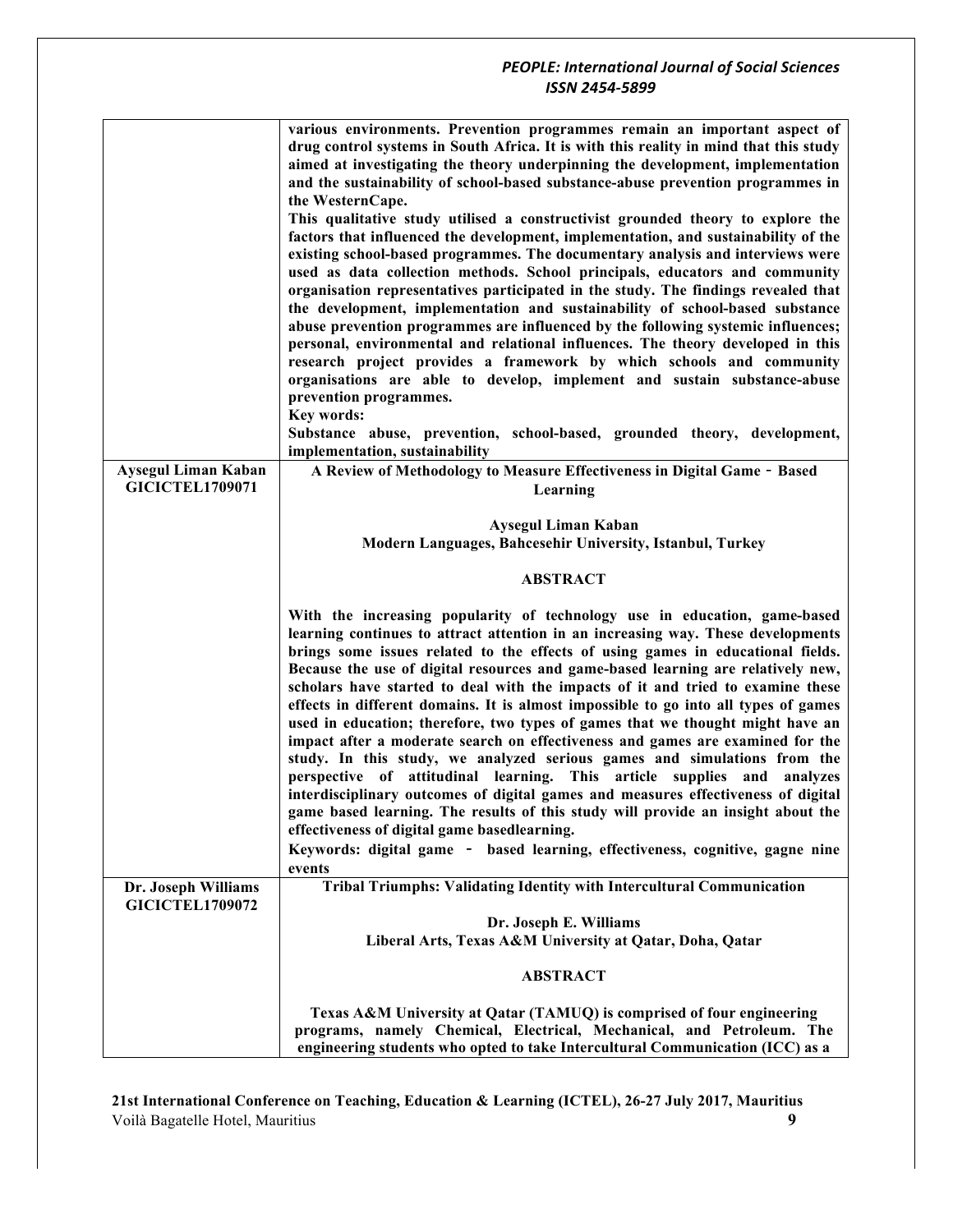|                        | course elective during Spring Semester 2017 embarked on a journey that involved<br>the analysis of tribal rites of passage around the world. Through the study of these<br>tribes, this ethnically diverse group of ICC students questioned and addressed<br>their own identity as well as contrasted their own rites of passage with those<br>studied. The presenter, a Liberal Arts professor at TAMUQ, will share hisfindings<br>- ICC student feedback - that not only reasserts the place of these ancient tribes<br>within our modern world but also reaffirms the need to respect one's past in order<br>to progress into the future.<br>Key Words: Intercultural Communication, Findings |
|------------------------|--------------------------------------------------------------------------------------------------------------------------------------------------------------------------------------------------------------------------------------------------------------------------------------------------------------------------------------------------------------------------------------------------------------------------------------------------------------------------------------------------------------------------------------------------------------------------------------------------------------------------------------------------------------------------------------------------|
|                        | Challenges faced by lecturers in implementation of NCV Programmes in TVET                                                                                                                                                                                                                                                                                                                                                                                                                                                                                                                                                                                                                        |
|                        | institutions in South Africa                                                                                                                                                                                                                                                                                                                                                                                                                                                                                                                                                                                                                                                                     |
|                        |                                                                                                                                                                                                                                                                                                                                                                                                                                                                                                                                                                                                                                                                                                  |
|                        | Patricia NingiSibisi                                                                                                                                                                                                                                                                                                                                                                                                                                                                                                                                                                                                                                                                             |
|                        | Curriculum and Instructional Studies, University of South Africa, South Africa                                                                                                                                                                                                                                                                                                                                                                                                                                                                                                                                                                                                                   |
|                        | <b>ABSTRACT</b>                                                                                                                                                                                                                                                                                                                                                                                                                                                                                                                                                                                                                                                                                  |
|                        | This paper points to the necessity to conduct research on the challenges faced by                                                                                                                                                                                                                                                                                                                                                                                                                                                                                                                                                                                                                |
|                        | lecturers in the implementation of National Curriculum Vocational (NCV) in                                                                                                                                                                                                                                                                                                                                                                                                                                                                                                                                                                                                                       |
|                        | Technical Vocational Education and Training (TVET). NCV programme was                                                                                                                                                                                                                                                                                                                                                                                                                                                                                                                                                                                                                            |
| Patricia Ningi         | introduced in South African (SA) TVET Colleges in 2007. NCV is a 3 year<br>programme with level 2, level 3 and level 4. Prior to the implementation of NCV                                                                                                                                                                                                                                                                                                                                                                                                                                                                                                                                       |
| <b>GICICTEL1709081</b> | programme the TVET Colleges were offering Natedprogrammes which were                                                                                                                                                                                                                                                                                                                                                                                                                                                                                                                                                                                                                             |
|                        | trimesters and semesters focusing more on practical. Nated planning, teaching and                                                                                                                                                                                                                                                                                                                                                                                                                                                                                                                                                                                                                |
|                        | assessment is different from the NCV programme teaching and learning. Since                                                                                                                                                                                                                                                                                                                                                                                                                                                                                                                                                                                                                      |
|                        | NCV is a 3 year programme it requires a formal way of planning, teaching,                                                                                                                                                                                                                                                                                                                                                                                                                                                                                                                                                                                                                        |
|                        | assessment and record keeping. Implementation of NCV was the biggest change<br>for TVET Colleges. TVET Colleges have revealed that in spite of the many efforts                                                                                                                                                                                                                                                                                                                                                                                                                                                                                                                                  |
|                        | that Colleges and Department of Higher Education (DHET) put over the years in                                                                                                                                                                                                                                                                                                                                                                                                                                                                                                                                                                                                                    |
|                        | empowering lecturers in the implementation of NCV programmes, lecturers still                                                                                                                                                                                                                                                                                                                                                                                                                                                                                                                                                                                                                    |
|                        | lack the knowledge and skills to be able to implement NCV programmes                                                                                                                                                                                                                                                                                                                                                                                                                                                                                                                                                                                                                             |
|                        | successfully. The throughput for NCV remain very low and the drop-out rate is                                                                                                                                                                                                                                                                                                                                                                                                                                                                                                                                                                                                                    |
|                        | very high. The aim of the study is to investigate the challenges faced by lecturers in<br>implementing NCV in SA with specific reference to Thekwini TVET College                                                                                                                                                                                                                                                                                                                                                                                                                                                                                                                                |
|                        | situated in KwaZulu-Natal, Durban. Research objectives will be an extensive                                                                                                                                                                                                                                                                                                                                                                                                                                                                                                                                                                                                                      |
|                        | literature study to determine what the current local and global perspectives are on                                                                                                                                                                                                                                                                                                                                                                                                                                                                                                                                                                                                              |
|                        | adult engineering education and training, particularly in the context of post school                                                                                                                                                                                                                                                                                                                                                                                                                                                                                                                                                                                                             |
|                        | teaching and vocational education and training. A qualitative research                                                                                                                                                                                                                                                                                                                                                                                                                                                                                                                                                                                                                           |
|                        | approach/methodology will assist the researcher in understanding the relevant<br>lecturers' experiences and perceptions of their own teaching and learning                                                                                                                                                                                                                                                                                                                                                                                                                                                                                                                                       |
|                        | practices, in particular the challenges, strengths and available professional                                                                                                                                                                                                                                                                                                                                                                                                                                                                                                                                                                                                                    |
|                        | development opportunities in the NCV engineering programme at Thekwini TVET                                                                                                                                                                                                                                                                                                                                                                                                                                                                                                                                                                                                                      |
|                        | College. Creswell (2009:23-27) asserts that through qualitative research the                                                                                                                                                                                                                                                                                                                                                                                                                                                                                                                                                                                                                     |
|                        | researcher can explore the life worlds of participants through semi-structured                                                                                                                                                                                                                                                                                                                                                                                                                                                                                                                                                                                                                   |
|                        | interviews.<br><b>Keywords:</b><br>Implementation of NCV, TVET, Qualifications,<br>Challenges,                                                                                                                                                                                                                                                                                                                                                                                                                                                                                                                                                                                                   |
|                        | Throughput rate,                                                                                                                                                                                                                                                                                                                                                                                                                                                                                                                                                                                                                                                                                 |
| Maira Khan             | <b>Architecture Education for Future</b>                                                                                                                                                                                                                                                                                                                                                                                                                                                                                                                                                                                                                                                         |
| <b>GICICTEL1709082</b> |                                                                                                                                                                                                                                                                                                                                                                                                                                                                                                                                                                                                                                                                                                  |
|                        | Maira Khan                                                                                                                                                                                                                                                                                                                                                                                                                                                                                                                                                                                                                                                                                       |
|                        | Department of Architecture and Design, Comsats IIT Lahore, Lahore, Pakistan                                                                                                                                                                                                                                                                                                                                                                                                                                                                                                                                                                                                                      |
|                        | <b>ABSTRACT</b>                                                                                                                                                                                                                                                                                                                                                                                                                                                                                                                                                                                                                                                                                  |
|                        |                                                                                                                                                                                                                                                                                                                                                                                                                                                                                                                                                                                                                                                                                                  |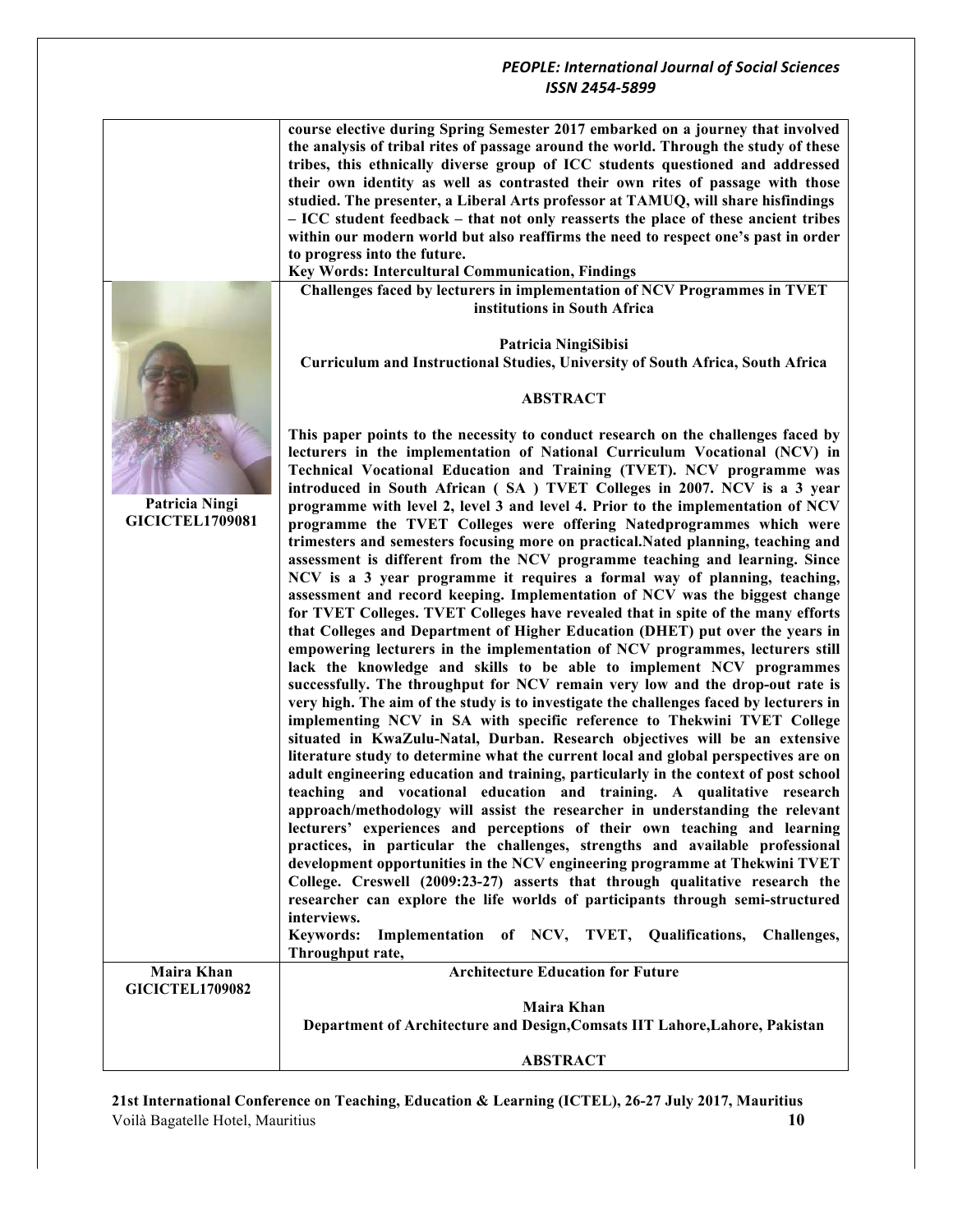|                            | My Research on Architecture education in Asia will sure give us a chance to plan<br>better tomorrow and talk about the Future of the Past in terms of Sustainable<br>Development. Designing more than One MillionSquare Feet area prioritizing<br>Passive Architecture has been key concern and main area of Focus.<br>Area of focus will be Social Responsibility towards architecture and creating<br>awareness about sensitivity towards Sustainable Environment.<br>I anticipate that my Research on improving Architecture Education in Asia will<br>enable us to create awareness in the field of Architecture and Technology and<br>enable Architects to plan for better tomorrow.                                                                                                                                                                                                                                                                                                                                                                                                                                                                                                                                                                                                                                                                                                                                               |
|----------------------------|-----------------------------------------------------------------------------------------------------------------------------------------------------------------------------------------------------------------------------------------------------------------------------------------------------------------------------------------------------------------------------------------------------------------------------------------------------------------------------------------------------------------------------------------------------------------------------------------------------------------------------------------------------------------------------------------------------------------------------------------------------------------------------------------------------------------------------------------------------------------------------------------------------------------------------------------------------------------------------------------------------------------------------------------------------------------------------------------------------------------------------------------------------------------------------------------------------------------------------------------------------------------------------------------------------------------------------------------------------------------------------------------------------------------------------------------|
|                            | The title of the Project will be " Improving Architecture Education in Asia"                                                                                                                                                                                                                                                                                                                                                                                                                                                                                                                                                                                                                                                                                                                                                                                                                                                                                                                                                                                                                                                                                                                                                                                                                                                                                                                                                            |
|                            | The research is originating from the indigenous context and environment.<br>The area of focus will be the following issues:<br>•The Special Issues of AsianLearners                                                                                                                                                                                                                                                                                                                                                                                                                                                                                                                                                                                                                                                                                                                                                                                                                                                                                                                                                                                                                                                                                                                                                                                                                                                                     |
|                            | •The Neglects in the CurrentCurriculum                                                                                                                                                                                                                                                                                                                                                                                                                                                                                                                                                                                                                                                                                                                                                                                                                                                                                                                                                                                                                                                                                                                                                                                                                                                                                                                                                                                                  |
|                            | •Clarification of Terms ArchitecturalDiscourse                                                                                                                                                                                                                                                                                                                                                                                                                                                                                                                                                                                                                                                                                                                                                                                                                                                                                                                                                                                                                                                                                                                                                                                                                                                                                                                                                                                          |
|                            | • Acquiring Skills Before Going Forward Towards Creativity<br>·SituationalDesign                                                                                                                                                                                                                                                                                                                                                                                                                                                                                                                                                                                                                                                                                                                                                                                                                                                                                                                                                                                                                                                                                                                                                                                                                                                                                                                                                        |
|                            | <b>•Community Design</b>                                                                                                                                                                                                                                                                                                                                                                                                                                                                                                                                                                                                                                                                                                                                                                                                                                                                                                                                                                                                                                                                                                                                                                                                                                                                                                                                                                                                                |
|                            | •Climate ResponsiveDesign                                                                                                                                                                                                                                                                                                                                                                                                                                                                                                                                                                                                                                                                                                                                                                                                                                                                                                                                                                                                                                                                                                                                                                                                                                                                                                                                                                                                               |
|                            | <b>•Hands on ExperientialLearning</b>                                                                                                                                                                                                                                                                                                                                                                                                                                                                                                                                                                                                                                                                                                                                                                                                                                                                                                                                                                                                                                                                                                                                                                                                                                                                                                                                                                                                   |
|                            | . The Studio Culture and the Design of the TeachingStudio                                                                                                                                                                                                                                                                                                                                                                                                                                                                                                                                                                                                                                                                                                                                                                                                                                                                                                                                                                                                                                                                                                                                                                                                                                                                                                                                                                               |
|                            | Keywords: Situational Design, Climate Responsive Design, Social responsibility                                                                                                                                                                                                                                                                                                                                                                                                                                                                                                                                                                                                                                                                                                                                                                                                                                                                                                                                                                                                                                                                                                                                                                                                                                                                                                                                                          |
| <b>Funmilayo Elizabeth</b> | <b>Effects Of Mentoring On Secondary School Students Attitudes Towards</b>                                                                                                                                                                                                                                                                                                                                                                                                                                                                                                                                                                                                                                                                                                                                                                                                                                                                                                                                                                                                                                                                                                                                                                                                                                                                                                                                                              |
| <b>GICICTEL1709080</b>     | <b>Environmental Practices In Urban Centres</b>                                                                                                                                                                                                                                                                                                                                                                                                                                                                                                                                                                                                                                                                                                                                                                                                                                                                                                                                                                                                                                                                                                                                                                                                                                                                                                                                                                                         |
|                            | Olu-Ajayi, Funmilayo Elizabeth<br>Department of Science Education, Faculty of Education, Ekiti State University<br>Ado-Ekiti                                                                                                                                                                                                                                                                                                                                                                                                                                                                                                                                                                                                                                                                                                                                                                                                                                                                                                                                                                                                                                                                                                                                                                                                                                                                                                            |
|                            | <b>ABSTRACT</b>                                                                                                                                                                                                                                                                                                                                                                                                                                                                                                                                                                                                                                                                                                                                                                                                                                                                                                                                                                                                                                                                                                                                                                                                                                                                                                                                                                                                                         |
|                            | There is the need for a sustainable environment and to build a sustainable future,<br>especially in densely populated and urban centres. This is imperative to the<br>wellbeing of inhabitants and development of the society. The study investigated<br>the impact of mentoring on the attitudes of secondary school students towards<br>environmental practices in Abeokuta, Ogun state Nigeria. The purpose was to<br>examine the attitude of secondary school student by means of mentoringapproach.<br>The study employed a quasi-experimental design which utilizes non-randomized<br>pre-test, post-test, control group system. The population of the study was made up<br>of Senior Secondary School students two in public secondary schools in Abeokuta<br>Ogun state Nigeria. The sample consisted of 200 students selected from four<br>secondary schools. The sampling technique used was simple random sampling<br>technique. The instrument used in the study was Environmental Attitude Rating<br>Scale (EARS). The instrument was validated and it's reliability was ascertained<br>using test-retest method. Reliability coefficient of 0.68 was obtained using Pearson<br>product moment correlation. The instrument was administered by the researcher<br>with the help of research assistants. The EARS was administered as pre-testand<br>post- test, Supplemental Instruction Learning Model (SILM) was used for |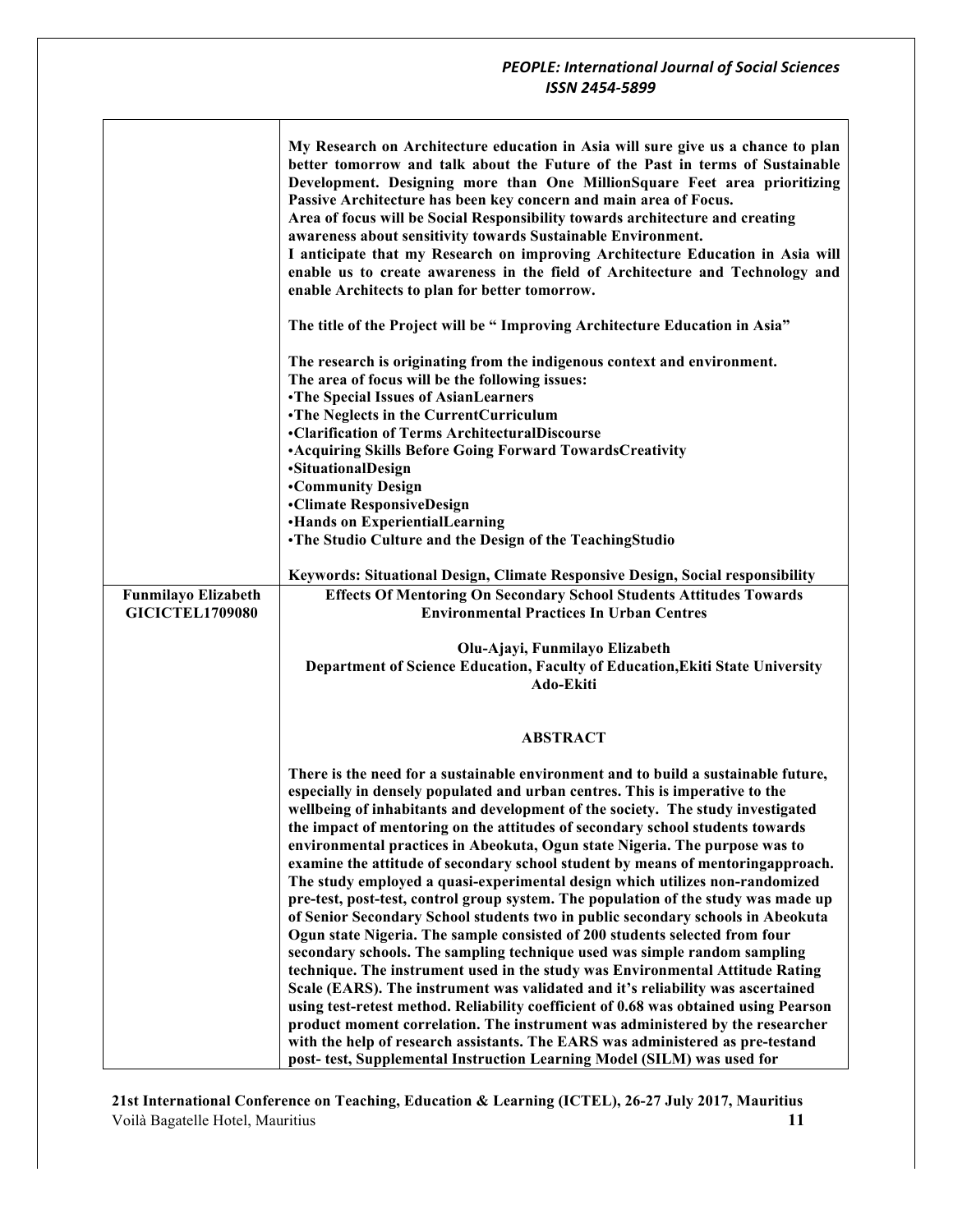| <b>BeedassySatyen Singh</b>                     | treatment. Two research hypotheses were formulated and tested at 0.05 level of<br>significant. Data collected were analyzed descriptively and with t-test statistics.<br>The findings recorded significant effects of mentoring on the attitudes ofsecondary<br>students towards environmental practices. Based on the findings of the study, it<br>was thus recommended among others that, teachers should employ mentoring<br>strategy to influence positive attitude towards the environment in their students,<br>thus conserving the environment for sustainabledevelopment.<br>Keywords: Mentoring, secondary school students, attitude, environmental<br>sustainability, Ogun state<br>Developing Socio Emotional Competencies among Trainee Educators within the                                                                                                                                                                                                                                                          |
|-------------------------------------------------|-----------------------------------------------------------------------------------------------------------------------------------------------------------------------------------------------------------------------------------------------------------------------------------------------------------------------------------------------------------------------------------------------------------------------------------------------------------------------------------------------------------------------------------------------------------------------------------------------------------------------------------------------------------------------------------------------------------------------------------------------------------------------------------------------------------------------------------------------------------------------------------------------------------------------------------------------------------------------------------------------------------------------------------|
| <b>GICICTEL1709084</b>                          | <b>Holistic Education Program</b>                                                                                                                                                                                                                                                                                                                                                                                                                                                                                                                                                                                                                                                                                                                                                                                                                                                                                                                                                                                                 |
|                                                 | <b>BeedassySatyen Singh</b><br>Department of Education Studies, School of Education, Mauritius Institute of<br><b>Education, Mauritius</b>                                                                                                                                                                                                                                                                                                                                                                                                                                                                                                                                                                                                                                                                                                                                                                                                                                                                                        |
|                                                 | <b>ABSTRACT</b>                                                                                                                                                                                                                                                                                                                                                                                                                                                                                                                                                                                                                                                                                                                                                                                                                                                                                                                                                                                                                   |
|                                                 | Effective classroom practices have been a major issue among academics as well as<br>non academics. To bring an equilibrium between the behaviorist and the<br>constructivist approach is regarded as an epitome in the field of teacher education.<br>However, developing the socio emotional competencies of teachers has been found<br>to be the nexus between didactical and pedagogical expertise. This paper attempts<br>to analyze the impact of the development of socio emotional competencies among<br>trainee educators in regards to teachers' effectiveness and empowering the trainee<br>educator with emotional intelligence in order to proactively cope with the<br>challenges of the 21st century classroom.<br>Keywords: Socio emotional Competencies (SEC), Emotional intelligence (EI),<br>Holistic education Program (HEP), Trainee Educators (TE)                                                                                                                                                           |
| <b>AlhassanEliasuGICI</b><br><b>CTEL1709085</b> | Inclusive Education Policy for Persons with Disability: The Role of Basic School<br>Teachers in the Nabdam District of Upper East Region of Ghana                                                                                                                                                                                                                                                                                                                                                                                                                                                                                                                                                                                                                                                                                                                                                                                                                                                                                 |
|                                                 |                                                                                                                                                                                                                                                                                                                                                                                                                                                                                                                                                                                                                                                                                                                                                                                                                                                                                                                                                                                                                                   |
|                                                 | EliasuAlhassan                                                                                                                                                                                                                                                                                                                                                                                                                                                                                                                                                                                                                                                                                                                                                                                                                                                                                                                                                                                                                    |
|                                                 | <b>Department of Social Political and Historical Studies</b><br><b>University for Development Studies, Wa Campus</b>                                                                                                                                                                                                                                                                                                                                                                                                                                                                                                                                                                                                                                                                                                                                                                                                                                                                                                              |
|                                                 |                                                                                                                                                                                                                                                                                                                                                                                                                                                                                                                                                                                                                                                                                                                                                                                                                                                                                                                                                                                                                                   |
|                                                 | <b>Alfred Awuni</b><br><b>Ghana Education Service</b>                                                                                                                                                                                                                                                                                                                                                                                                                                                                                                                                                                                                                                                                                                                                                                                                                                                                                                                                                                             |
|                                                 | <b>Bolga, Upper East Region</b>                                                                                                                                                                                                                                                                                                                                                                                                                                                                                                                                                                                                                                                                                                                                                                                                                                                                                                                                                                                                   |
|                                                 | <b>ABSTRACT</b>                                                                                                                                                                                                                                                                                                                                                                                                                                                                                                                                                                                                                                                                                                                                                                                                                                                                                                                                                                                                                   |
|                                                 | The focus of the paper is on teachers' role towards the Inclusive Education policy<br>for children with disability in basic schools in the Nabdam District in the Upper<br>East Region of Ghana. Qualitative approach was used and triangulated with<br>descriptive statistics. Two hundred and three (203) respondents were selected<br>using stratified sampling technique. In addition, eight (8) Senior Officers in the<br>Nabdam Education Office were purposively selected and interviewed using<br>interview guide. Statistical Product for Service Solutions was used to analyse the<br>semi-structured questionnaire and presented in the form of charts and tables. The<br>study found that majority of teachers in Nabdam had been trained on Inclusive<br>Education (IE) but they do not have the skills to teach children with Disability in<br>Inclusive classroom because the trainings they had were basic and inadequate for<br>the Inclusive education policy. Teachers lack teaching and learning material for |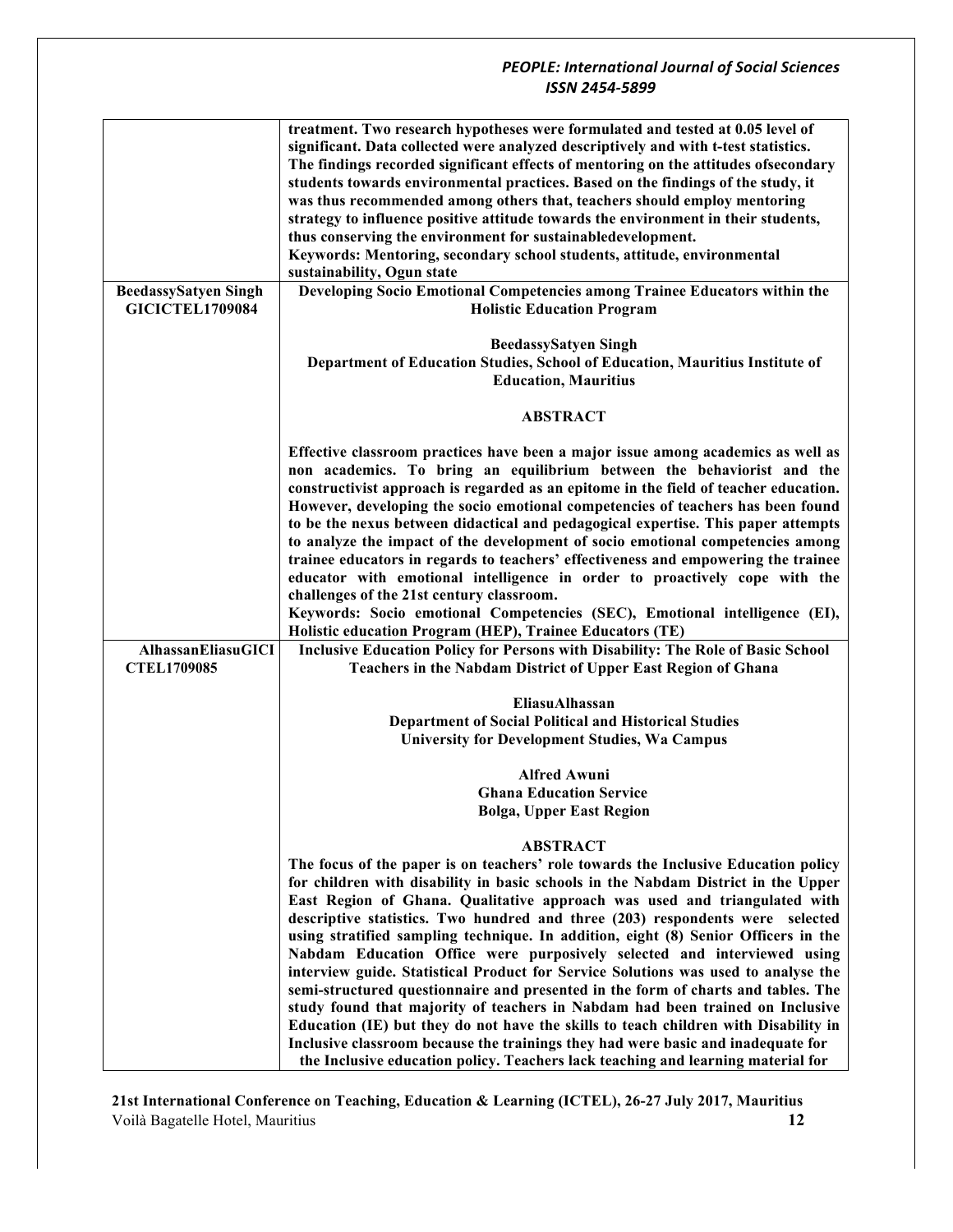|                                 | the Inclusive Education in Nabdam. It was also found that teachers do not<br>encourage inclusive seating arrangement in the classrooms and this was due to lack<br>of adequate training which affected the Inclusive education. Moreover, lack of<br>parental collaboration hinder the full implementation of the Inclusive Education in<br>Nabdam. Data on Children with Disability were not also available in the Nabdam<br>District. The paper recommends that a policy review to include all the stakeholders<br>in basic education (parents, teachers, pupils" and NGOs), provisioning of teaching<br>and learning materials and training of teachers as well as compilation of a<br>comprehensive data on children with disability else the target of the MDGs and<br>SDGs on Inclusive Education will remain an illusion and a white elephant |
|---------------------------------|------------------------------------------------------------------------------------------------------------------------------------------------------------------------------------------------------------------------------------------------------------------------------------------------------------------------------------------------------------------------------------------------------------------------------------------------------------------------------------------------------------------------------------------------------------------------------------------------------------------------------------------------------------------------------------------------------------------------------------------------------------------------------------------------------------------------------------------------------|
| <b>Simeon Davies</b>            | The introduction of a Sport Coaching Degree in South Africa. A strategic                                                                                                                                                                                                                                                                                                                                                                                                                                                                                                                                                                                                                                                                                                                                                                             |
| <b>GICICTEL1709087</b>          | imperative to fulfil the mission of National Government "to be an active and                                                                                                                                                                                                                                                                                                                                                                                                                                                                                                                                                                                                                                                                                                                                                                         |
|                                 | winning nation".                                                                                                                                                                                                                                                                                                                                                                                                                                                                                                                                                                                                                                                                                                                                                                                                                                     |
|                                 |                                                                                                                                                                                                                                                                                                                                                                                                                                                                                                                                                                                                                                                                                                                                                                                                                                                      |
|                                 | <b>Simeon Davies</b>                                                                                                                                                                                                                                                                                                                                                                                                                                                                                                                                                                                                                                                                                                                                                                                                                                 |
|                                 | Cape Peninsula University of Technology, Cape Town, South Africa                                                                                                                                                                                                                                                                                                                                                                                                                                                                                                                                                                                                                                                                                                                                                                                     |
|                                 |                                                                                                                                                                                                                                                                                                                                                                                                                                                                                                                                                                                                                                                                                                                                                                                                                                                      |
|                                 | Abstract                                                                                                                                                                                                                                                                                                                                                                                                                                                                                                                                                                                                                                                                                                                                                                                                                                             |
|                                 | There is a need in South Africa to provide a formal qualification to facilitate the                                                                                                                                                                                                                                                                                                                                                                                                                                                                                                                                                                                                                                                                                                                                                                  |
|                                 | principles espoused in mission statement of National Government "to be an active                                                                                                                                                                                                                                                                                                                                                                                                                                                                                                                                                                                                                                                                                                                                                                     |
|                                 | and winning nation". This intent is also aligned with the objectives of International                                                                                                                                                                                                                                                                                                                                                                                                                                                                                                                                                                                                                                                                                                                                                                |
|                                 | Sport Coaching Framework (2012) that identifies that sport coaches play a central                                                                                                                                                                                                                                                                                                                                                                                                                                                                                                                                                                                                                                                                                                                                                                    |
|                                 | role in promoting sport participation and enhancing the performance of athletes                                                                                                                                                                                                                                                                                                                                                                                                                                                                                                                                                                                                                                                                                                                                                                      |
|                                 | and teams. The purpose of the proposed Sport Coaching Degree is to provide                                                                                                                                                                                                                                                                                                                                                                                                                                                                                                                                                                                                                                                                                                                                                                           |
|                                 | competent coaches who meet the diverse needs of sport participation in South                                                                                                                                                                                                                                                                                                                                                                                                                                                                                                                                                                                                                                                                                                                                                                         |
|                                 | Africa. A significant element that has formed the catalyst for the introduction of                                                                                                                                                                                                                                                                                                                                                                                                                                                                                                                                                                                                                                                                                                                                                                   |
|                                 | the Sport Coaching Degree is to fill the vacuum created by the marginalisation and                                                                                                                                                                                                                                                                                                                                                                                                                                                                                                                                                                                                                                                                                                                                                                   |
|                                 | effective dismantling of Physical Education as a compulsory element of school                                                                                                                                                                                                                                                                                                                                                                                                                                                                                                                                                                                                                                                                                                                                                                        |
|                                 | education in South Africa. Thus the graduates will be educated and trained to                                                                                                                                                                                                                                                                                                                                                                                                                                                                                                                                                                                                                                                                                                                                                                        |
|                                 | work and comply with best practice in local, national and international sport-                                                                                                                                                                                                                                                                                                                                                                                                                                                                                                                                                                                                                                                                                                                                                                       |
|                                 | coaching environments. Importantly the graduates will be able to conduct research                                                                                                                                                                                                                                                                                                                                                                                                                                                                                                                                                                                                                                                                                                                                                                    |
|                                 | in the field of sport coaching that will inform and contribute to relevant policy                                                                                                                                                                                                                                                                                                                                                                                                                                                                                                                                                                                                                                                                                                                                                                    |
|                                 | development e.g. in terms of sport participation, access to sport, inequality, as well                                                                                                                                                                                                                                                                                                                                                                                                                                                                                                                                                                                                                                                                                                                                                               |
|                                 | as sport related socio-economic and healthissues.                                                                                                                                                                                                                                                                                                                                                                                                                                                                                                                                                                                                                                                                                                                                                                                                    |
|                                 | Keywords: Sport, Coaching, Degree, Qualification,                                                                                                                                                                                                                                                                                                                                                                                                                                                                                                                                                                                                                                                                                                                                                                                                    |
|                                 | Unlocking The Doors Of Teaching And Learning In South Africa: Strategic Steps                                                                                                                                                                                                                                                                                                                                                                                                                                                                                                                                                                                                                                                                                                                                                                        |
|                                 |                                                                                                                                                                                                                                                                                                                                                                                                                                                                                                                                                                                                                                                                                                                                                                                                                                                      |
|                                 | Toward A 'Decolonial' Future. Abstract By Dr Daryl Balia, Central Universtiy Of                                                                                                                                                                                                                                                                                                                                                                                                                                                                                                                                                                                                                                                                                                                                                                      |
|                                 | <b>Technology, Free State, South Africa</b>                                                                                                                                                                                                                                                                                                                                                                                                                                                                                                                                                                                                                                                                                                                                                                                                          |
|                                 | Daryl Balia                                                                                                                                                                                                                                                                                                                                                                                                                                                                                                                                                                                                                                                                                                                                                                                                                                          |
|                                 |                                                                                                                                                                                                                                                                                                                                                                                                                                                                                                                                                                                                                                                                                                                                                                                                                                                      |
|                                 | Institutional Planning and Quality Enhancement Section, Central University of<br><b>Technology, Free State, Bloemfontein,</b>                                                                                                                                                                                                                                                                                                                                                                                                                                                                                                                                                                                                                                                                                                                        |
|                                 | <b>South Africa</b>                                                                                                                                                                                                                                                                                                                                                                                                                                                                                                                                                                                                                                                                                                                                                                                                                                  |
| Daryl                           |                                                                                                                                                                                                                                                                                                                                                                                                                                                                                                                                                                                                                                                                                                                                                                                                                                                      |
| <b>BaliaGICICTEL170908</b><br>7 |                                                                                                                                                                                                                                                                                                                                                                                                                                                                                                                                                                                                                                                                                                                                                                                                                                                      |
|                                 | Abstract<br>The changing landscape of higher education in South Africa suggests the need for                                                                                                                                                                                                                                                                                                                                                                                                                                                                                                                                                                                                                                                                                                                                                         |
|                                 |                                                                                                                                                                                                                                                                                                                                                                                                                                                                                                                                                                                                                                                                                                                                                                                                                                                      |
|                                 | new visionary impulses which stakeholders in the current political and academic                                                                                                                                                                                                                                                                                                                                                                                                                                                                                                                                                                                                                                                                                                                                                                      |
|                                 | institutional realms will probably wish to engage. Apart from the ongoing                                                                                                                                                                                                                                                                                                                                                                                                                                                                                                                                                                                                                                                                                                                                                                            |
|                                 | imperative to produce and disseminate knowledge, promote public understanding                                                                                                                                                                                                                                                                                                                                                                                                                                                                                                                                                                                                                                                                                                                                                                        |
|                                 | of global issues, and contribute to societal cohesion and economic growth, the                                                                                                                                                                                                                                                                                                                                                                                                                                                                                                                                                                                                                                                                                                                                                                       |
|                                 | South Africa context demands a sharper focus on the pursuit of excellence in                                                                                                                                                                                                                                                                                                                                                                                                                                                                                                                                                                                                                                                                                                                                                                         |
|                                 | tandemwithachievinggreaterlevelsofequity.Fragmentationshouldbereplaced                                                                                                                                                                                                                                                                                                                                                                                                                                                                                                                                                                                                                                                                                                                                                                               |
|                                 | by integration, where competing institutions are not unwittingly replicating old                                                                                                                                                                                                                                                                                                                                                                                                                                                                                                                                                                                                                                                                                                                                                                     |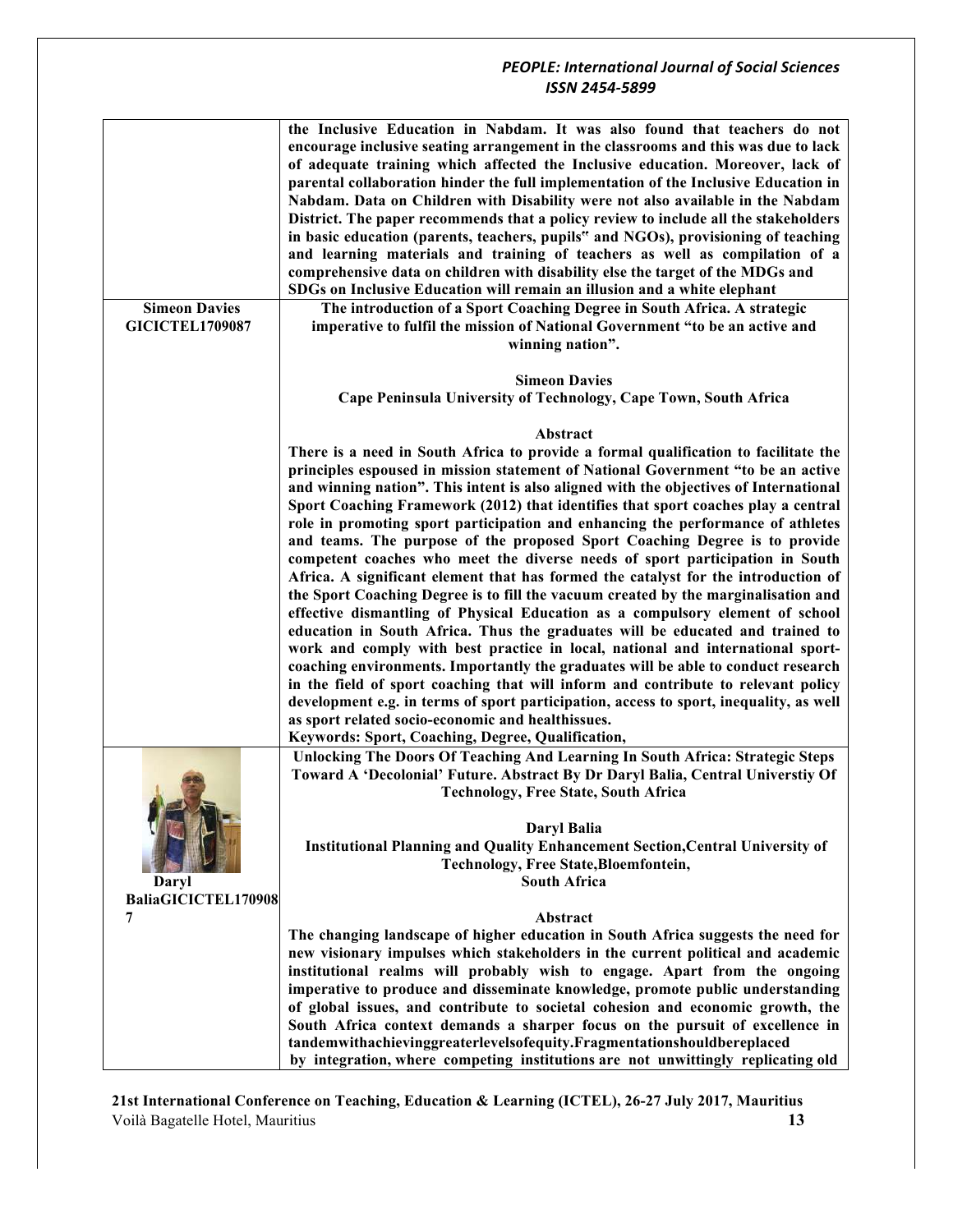|                        | patterns of dominance; participation must be improved for a productive<br>citizenship to develop skills against a holistic background, one where primary,<br>secondary, tertiary and lifelong learning are interconnected (despite separate<br>ministerial responsibility); higher education must be made available to all<br>regardless of gender or race, and at a much lower cost to students, while the poor<br>concentration of women in the sciences generally should be addressed; the 'brain<br>drain' (of most of the current highly productive academics going into retirement<br>over the coming decade) has to be arrested by a new generation of scholars who<br>will better reflect the current (racial and gender) imbalance; and the entire higher<br>education system must find creative ways of 'education capture' where the<br>dropout rate is lowered, student success rate increased, and curriculum<br>transformation becomes a critical catalyst for comprehensive change. Practical<br>and generic skills are in greater demand today to meet national priorities such that<br>they can be easily transferable across working environments, and where 'subject-<br>specific' content becomes secondary to relevant 'transferablelearning.'<br>Against the background sketched above, it becomes imperative for higher<br>education institutions to more clearly 'distinguish' themselves in terms of being<br>national assets providing much needed skills for the country to develop. This<br>requires an adjustment which South African universities are not well placed to<br>respond to. However, in my view, what could potentially distinguish their place in<br>the international world of higher education is the attention these universities could<br>potentially give to three key strategic steps as follows:<br>• stimulate new, flexible and innovative ways of learning, teaching and assessing<br>through the use of new technologies which remain relatively unexplored by the<br>university sector;<br>• prioritise learning and responding to student feedback even more aggressively,<br>especially as some of the better performing universities show that their standards<br>of teaching quality are being compromised by the assessment and feedback<br>received from theirstudents;<br>· impact society timeously and appropriately to bring about social and economic<br>development, also through the purposeful development of leadership capacity<br>outcomes such as self-efficacy, civic engagement, and charactergrowth;<br>In the absence of the above framework being implemented, South African<br>universities may struggle to compete with the top universities of the world and be<br>hamstrung in not being responsive enough in preparing students for a 'decolonial'<br>future which many cherish. |
|------------------------|---------------------------------------------------------------------------------------------------------------------------------------------------------------------------------------------------------------------------------------------------------------------------------------------------------------------------------------------------------------------------------------------------------------------------------------------------------------------------------------------------------------------------------------------------------------------------------------------------------------------------------------------------------------------------------------------------------------------------------------------------------------------------------------------------------------------------------------------------------------------------------------------------------------------------------------------------------------------------------------------------------------------------------------------------------------------------------------------------------------------------------------------------------------------------------------------------------------------------------------------------------------------------------------------------------------------------------------------------------------------------------------------------------------------------------------------------------------------------------------------------------------------------------------------------------------------------------------------------------------------------------------------------------------------------------------------------------------------------------------------------------------------------------------------------------------------------------------------------------------------------------------------------------------------------------------------------------------------------------------------------------------------------------------------------------------------------------------------------------------------------------------------------------------------------------------------------------------------------------------------------------------------------------------------------------------------------------------------------------------------------------------------------------------------------------------------------------------------------------------------------------------------------------------------------------------------------------------------------------------------------------------------------------------------------------------------------------------------------------------------------------------------------------------------------------------------------------------------------------------------|
| <b>Qing Ye</b>         | Design, Implementation, And Effectiveness Of Flipped Classroom And Debate                                                                                                                                                                                                                                                                                                                                                                                                                                                                                                                                                                                                                                                                                                                                                                                                                                                                                                                                                                                                                                                                                                                                                                                                                                                                                                                                                                                                                                                                                                                                                                                                                                                                                                                                                                                                                                                                                                                                                                                                                                                                                                                                                                                                                                                                                                                                                                                                                                                                                                                                                                                                                                                                                                                                                                                           |
| <b>GICICTEL1709089</b> | <b>Qing Ye</b><br>International Business School Suzhou, Xi'an Jiaotong-Liverpool University<br><b>Jie Zhang</b>                                                                                                                                                                                                                                                                                                                                                                                                                                                                                                                                                                                                                                                                                                                                                                                                                                                                                                                                                                                                                                                                                                                                                                                                                                                                                                                                                                                                                                                                                                                                                                                                                                                                                                                                                                                                                                                                                                                                                                                                                                                                                                                                                                                                                                                                                                                                                                                                                                                                                                                                                                                                                                                                                                                                                     |
|                        | Abstract<br>We adopted two innovative teaching methods in a post-graduate module (Money<br>and Banking): flipped classroom and debate. We find significant evidence that<br>these innovative teaching methods are effective in improving student performance<br>as reflected in exam marks. In addition, we adopt surveys to investigate students'<br>perception of these two new teaching methods. The results indicate that students<br>have great consensus in terms of the benefits of these approaches suggested in<br>literature. In addition, based on the experience we gained in teaching this module<br>and the students' feedback, we provide some suggestions in terms of how to best<br>apply the flipped classroom and debate methods in teaching.                                                                                                                                                                                                                                                                                                                                                                                                                                                                                                                                                                                                                                                                                                                                                                                                                                                                                                                                                                                                                                                                                                                                                                                                                                                                                                                                                                                                                                                                                                                                                                                                                                                                                                                                                                                                                                                                                                                                                                                                                                                                                                    |
| <b>Jie Zhang</b>       | <b>Exploring the Effective Design of Project-based Learning</b>                                                                                                                                                                                                                                                                                                                                                                                                                                                                                                                                                                                                                                                                                                                                                                                                                                                                                                                                                                                                                                                                                                                                                                                                                                                                                                                                                                                                                                                                                                                                                                                                                                                                                                                                                                                                                                                                                                                                                                                                                                                                                                                                                                                                                                                                                                                                                                                                                                                                                                                                                                                                                                                                                                                                                                                                     |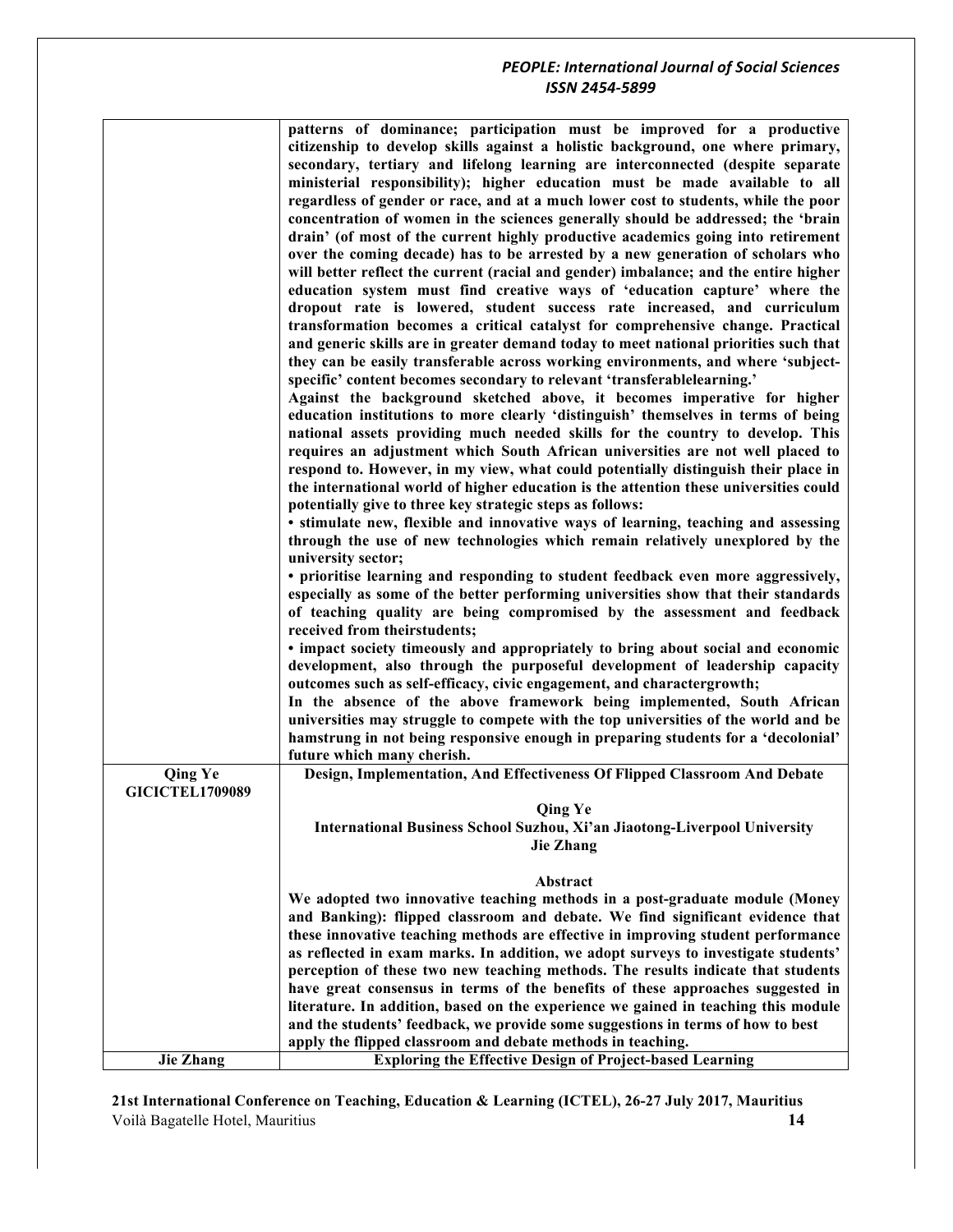| <b>GICICTEL1709090</b>           |                                                                                                                                                                         |
|----------------------------------|-------------------------------------------------------------------------------------------------------------------------------------------------------------------------|
|                                  | <b>Jie Zhang</b>                                                                                                                                                        |
|                                  | International Business School Suzhou, XianJiaotong-Liverpool University, Suzhou                                                                                         |
|                                  | City, Jiangsu Province, China                                                                                                                                           |
|                                  | <b>Qing Ye</b>                                                                                                                                                          |
|                                  | International Business School Suzhou, Xi'an Jiaotong-Liverpool University                                                                                               |
|                                  | Abstract                                                                                                                                                                |
|                                  | We designed and implemented Project-based Learning (PBL) in an undergraduate                                                                                            |
|                                  | Corporate Finance module. Each week students had lecture to learn the basic                                                                                             |
|                                  | theories (textbook knowledge) and lecturer showed them the way to collect and use                                                                                       |
|                                  | market data. Then students sat in groups to work with mini tasks during and after                                                                                       |
|                                  | tutorials. All these mini tasks formed a big project, which was the assessment of                                                                                       |
|                                  | this module. We carefully designed PBL to address the challenges of using group                                                                                         |
|                                  | project such as student participation and free rider issues. Students' performance<br>and feedback indicates that our PBL design effectively enhanced their learning by |
|                                  | 1) developing their critical thinking, problem solving, and collaboration skills; 2)                                                                                    |
|                                  | applying textbook knowledge to practice; 3) reflecting on learning and the quality                                                                                      |
|                                  | of their work.                                                                                                                                                          |
|                                  | Keywords: Project-based Learning; Active Learning; Assessment Design                                                                                                    |
| AkinrotimiAdenike                | The Impact of Technology on Cultural Heritage among Preschool Children                                                                                                  |
| <b>GICICTEL1709091</b>           | AkinrotimiAdenike                                                                                                                                                       |
|                                  | Early Childhood Care and Education, Adeyemi College of Education, Ondo,                                                                                                 |
|                                  | Nigeria                                                                                                                                                                 |
|                                  |                                                                                                                                                                         |
|                                  | Abstract                                                                                                                                                                |
|                                  | Globally, Education has been identified as vital tool for any form of development                                                                                       |
|                                  | for any society (community); be it Economic, Social, Political and Cultural                                                                                             |
|                                  | development. It is the determinant level of prosperity, welfare, security and                                                                                           |
|                                  | sustenance of the people of a particular community. Education could be formal,<br>informal and non-formal. Cultural development of an individual and of the             |
|                                  | community as it were is a life long process, where individual learns from daily                                                                                         |
|                                  | experiences, exposure to the environment at home, at work, at play and it enriches                                                                                      |
|                                  | human and environmental potentials. This type of education can be referred to as                                                                                        |
|                                  | cultural heritage. It is built on learner participation and assimilation. Preschool                                                                                     |
|                                  | programme also referred to as Early Childhood Education is critical to holistic                                                                                         |
|                                  | development of a child cultural development inclusive. This paper examines the                                                                                          |
|                                  | impact that technology has on cultural heritage among preschool children.                                                                                               |
| Sibusisiwe<br>DubeGICICTEL170909 | Educators' perspectives about ICT enabled teaching                                                                                                                      |
| $\mathbf{2}$                     | <b>Sibusisiwe Dube</b><br>Information Systems, University of Cape Town, Cape Town, South Africa                                                                         |
|                                  |                                                                                                                                                                         |
|                                  | Abstract                                                                                                                                                                |
|                                  | Despite the availability and affordances from the Information and Communication                                                                                         |
|                                  | Technologies (ICT) in education, existing studies show that technology enabled                                                                                          |
|                                  | education is not yet significant in Higher Education Institutions (HEI). The use of                                                                                     |
|                                  | ICTs such as the electronic learning (e-learning) systems is still at its infancy                                                                                       |
|                                  | particularly in the developing world context. This study was aimed at establishing                                                                                      |
|                                  | and determining the concerns of the educators about e-learning systems in the<br>teaching and learning practice. Quantitative data were collected from educators at     |
|                                  | one of the universities in Zimbabwe, a developing country in Africa. The findings                                                                                       |
|                                  | revealed that the educators concern about using e-learning system are more                                                                                              |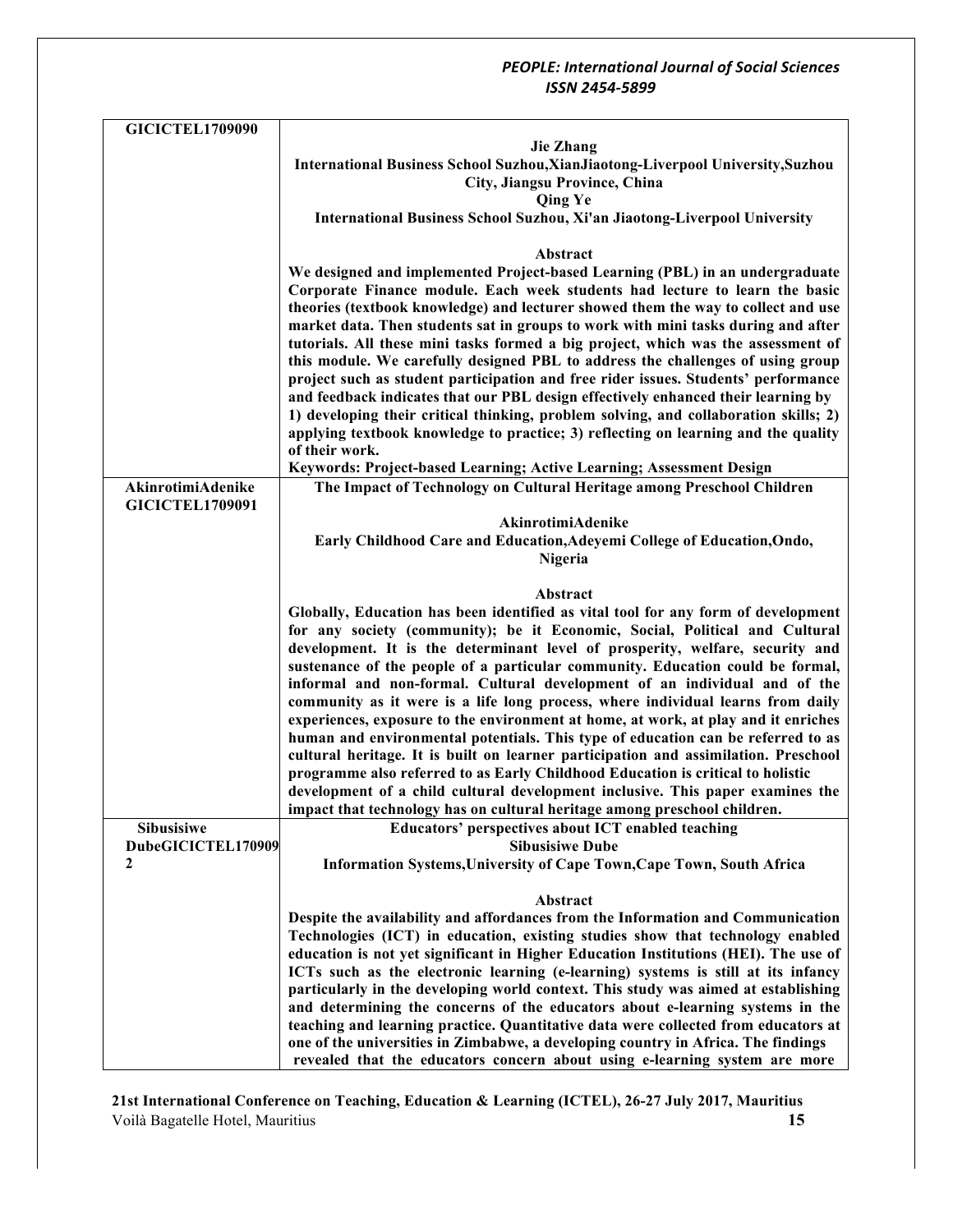|                     | institutional than personal or technological.                                                                                                                                                                                                                                                                                                                                                                                                                                                                                                                                                                                                                                                                                                                                                                                                                                                                                                                                                                                                                                                                                                                                                                                                                                                                                                                                                                                                                                                                                                                                                                                                                                                                                                                                                                   |
|---------------------|-----------------------------------------------------------------------------------------------------------------------------------------------------------------------------------------------------------------------------------------------------------------------------------------------------------------------------------------------------------------------------------------------------------------------------------------------------------------------------------------------------------------------------------------------------------------------------------------------------------------------------------------------------------------------------------------------------------------------------------------------------------------------------------------------------------------------------------------------------------------------------------------------------------------------------------------------------------------------------------------------------------------------------------------------------------------------------------------------------------------------------------------------------------------------------------------------------------------------------------------------------------------------------------------------------------------------------------------------------------------------------------------------------------------------------------------------------------------------------------------------------------------------------------------------------------------------------------------------------------------------------------------------------------------------------------------------------------------------------------------------------------------------------------------------------------------|
|                     | e-learning system; Higher education Institutions,<br>Keywords: Pedagogy,                                                                                                                                                                                                                                                                                                                                                                                                                                                                                                                                                                                                                                                                                                                                                                                                                                                                                                                                                                                                                                                                                                                                                                                                                                                                                                                                                                                                                                                                                                                                                                                                                                                                                                                                        |
|                     | perspectives, educator.                                                                                                                                                                                                                                                                                                                                                                                                                                                                                                                                                                                                                                                                                                                                                                                                                                                                                                                                                                                                                                                                                                                                                                                                                                                                                                                                                                                                                                                                                                                                                                                                                                                                                                                                                                                         |
|                     | Computer Literacy Teaching Under The Confucian Heritage Cultural Settings Of<br>Macao, China                                                                                                                                                                                                                                                                                                                                                                                                                                                                                                                                                                                                                                                                                                                                                                                                                                                                                                                                                                                                                                                                                                                                                                                                                                                                                                                                                                                                                                                                                                                                                                                                                                                                                                                    |
|                     | <b>Joao Negreiros</b><br>Faculty of Creative Industries, University of Saint Joseph, Macao, China                                                                                                                                                                                                                                                                                                                                                                                                                                                                                                                                                                                                                                                                                                                                                                                                                                                                                                                                                                                                                                                                                                                                                                                                                                                                                                                                                                                                                                                                                                                                                                                                                                                                                                               |
| Joao                | Abstract                                                                                                                                                                                                                                                                                                                                                                                                                                                                                                                                                                                                                                                                                                                                                                                                                                                                                                                                                                                                                                                                                                                                                                                                                                                                                                                                                                                                                                                                                                                                                                                                                                                                                                                                                                                                        |
| NegreirosGICICTEL17 | University students in Macao are required to attend computer literacy courses to                                                                                                                                                                                                                                                                                                                                                                                                                                                                                                                                                                                                                                                                                                                                                                                                                                                                                                                                                                                                                                                                                                                                                                                                                                                                                                                                                                                                                                                                                                                                                                                                                                                                                                                                |
| 09093               | raise their basic skills levels and knowledge as part of their literacy foundation. To<br>be effective, such courses, which are staff intensive and require access to expensive<br>equipment and software, need high levels of individual teaching. Still, the<br>remaining teachers frequently complain about the weak IT skills of many students,<br>suggesting that most of them may not be benefiting sufficiently from their<br>computer literacy courses. This research proposes an enhanced framework based<br>on constructivist principles by using peer-tutoring and blended learning to<br>increase cost effectiveness and to improve student outcomes. Essential to this<br>proposed model is the training of former course graduates as peer-instructors to<br>achieve high quality learning results. At Instituto de FormaçãoTuristica (IFT), a<br>study case was used to evaluate its effectiveness using a qualitative approach. In<br>Macao, most students have a Confucian Heritage Cultural (CHC) background and<br>the current findings demonstrate that students share more easily their learning<br>difficulties within their group as their interpersonal relationships improve. It is<br>suggested that since CHC cooperative learning is primarily based on bonds,<br>students involved in this 'relationship-first, learning-second' type shared a larger<br>amount of knowledge and social skills. Moreover, English language is a major<br>barrier for the understanding of teacher's message to Chinese first year students.<br>Meanwhile, the negative Western concept of plagiarism is replaced, under the<br>CHC, as the 'face giving' and it is directly based on the relationship intensity to<br>'help friends'. At last, peer-tutors plays a key role on the increase of the |
|                     | intrinsically (not extrinsically) motivation concerning the enjoyment of the<br>learning process provided to thesestudents.<br>Confucian<br><b>Keywords:</b><br>Heritage<br>Cultural,<br>Computer<br>Macao,<br>Literacy,<br><b>Constructivist Principles, Peer-tutoring.</b>                                                                                                                                                                                                                                                                                                                                                                                                                                                                                                                                                                                                                                                                                                                                                                                                                                                                                                                                                                                                                                                                                                                                                                                                                                                                                                                                                                                                                                                                                                                                    |
| LuyandaMarhayaGIC   | A review of academic development provision in a higher education institution in                                                                                                                                                                                                                                                                                                                                                                                                                                                                                                                                                                                                                                                                                                                                                                                                                                                                                                                                                                                                                                                                                                                                                                                                                                                                                                                                                                                                                                                                                                                                                                                                                                                                                                                                 |
| <b>ICTEL1709097</b> | South Africa: Context, Challenges, Misconceptions and Solutions.                                                                                                                                                                                                                                                                                                                                                                                                                                                                                                                                                                                                                                                                                                                                                                                                                                                                                                                                                                                                                                                                                                                                                                                                                                                                                                                                                                                                                                                                                                                                                                                                                                                                                                                                                |
|                     | LuyandaMarhaya<br>Centre for Higher Education Teaching and Learning, University of Venda, South<br>Africa                                                                                                                                                                                                                                                                                                                                                                                                                                                                                                                                                                                                                                                                                                                                                                                                                                                                                                                                                                                                                                                                                                                                                                                                                                                                                                                                                                                                                                                                                                                                                                                                                                                                                                       |
|                     | Abstract                                                                                                                                                                                                                                                                                                                                                                                                                                                                                                                                                                                                                                                                                                                                                                                                                                                                                                                                                                                                                                                                                                                                                                                                                                                                                                                                                                                                                                                                                                                                                                                                                                                                                                                                                                                                        |
|                     | Academic Development (AD) as a fairly new field in South Africa has experienced                                                                                                                                                                                                                                                                                                                                                                                                                                                                                                                                                                                                                                                                                                                                                                                                                                                                                                                                                                                                                                                                                                                                                                                                                                                                                                                                                                                                                                                                                                                                                                                                                                                                                                                                 |
|                     | a manifold degree of challenges. In spite of this, academic development                                                                                                                                                                                                                                                                                                                                                                                                                                                                                                                                                                                                                                                                                                                                                                                                                                                                                                                                                                                                                                                                                                                                                                                                                                                                                                                                                                                                                                                                                                                                                                                                                                                                                                                                         |
|                     | practitioners have continued to make strides in providing professional                                                                                                                                                                                                                                                                                                                                                                                                                                                                                                                                                                                                                                                                                                                                                                                                                                                                                                                                                                                                                                                                                                                                                                                                                                                                                                                                                                                                                                                                                                                                                                                                                                                                                                                                          |
|                     | development initiatives in higher education institutions. The main aim of this<br>paper, therefore, is to provide a historic and current context of academic                                                                                                                                                                                                                                                                                                                                                                                                                                                                                                                                                                                                                                                                                                                                                                                                                                                                                                                                                                                                                                                                                                                                                                                                                                                                                                                                                                                                                                                                                                                                                                                                                                                    |
|                     | development practice by interrogating its strategic positioning within a higher                                                                                                                                                                                                                                                                                                                                                                                                                                                                                                                                                                                                                                                                                                                                                                                                                                                                                                                                                                                                                                                                                                                                                                                                                                                                                                                                                                                                                                                                                                                                                                                                                                                                                                                                 |
|                     | education institution. In doing so, the paper sketches the context within which AD<br>operatesandprovidesabriefofprofessionaldevelopmentinitiativesundertaken<br>by AD practitioners in a particular university located in South Africa. The paper                                                                                                                                                                                                                                                                                                                                                                                                                                                                                                                                                                                                                                                                                                                                                                                                                                                                                                                                                                                                                                                                                                                                                                                                                                                                                                                                                                                                                                                                                                                                                              |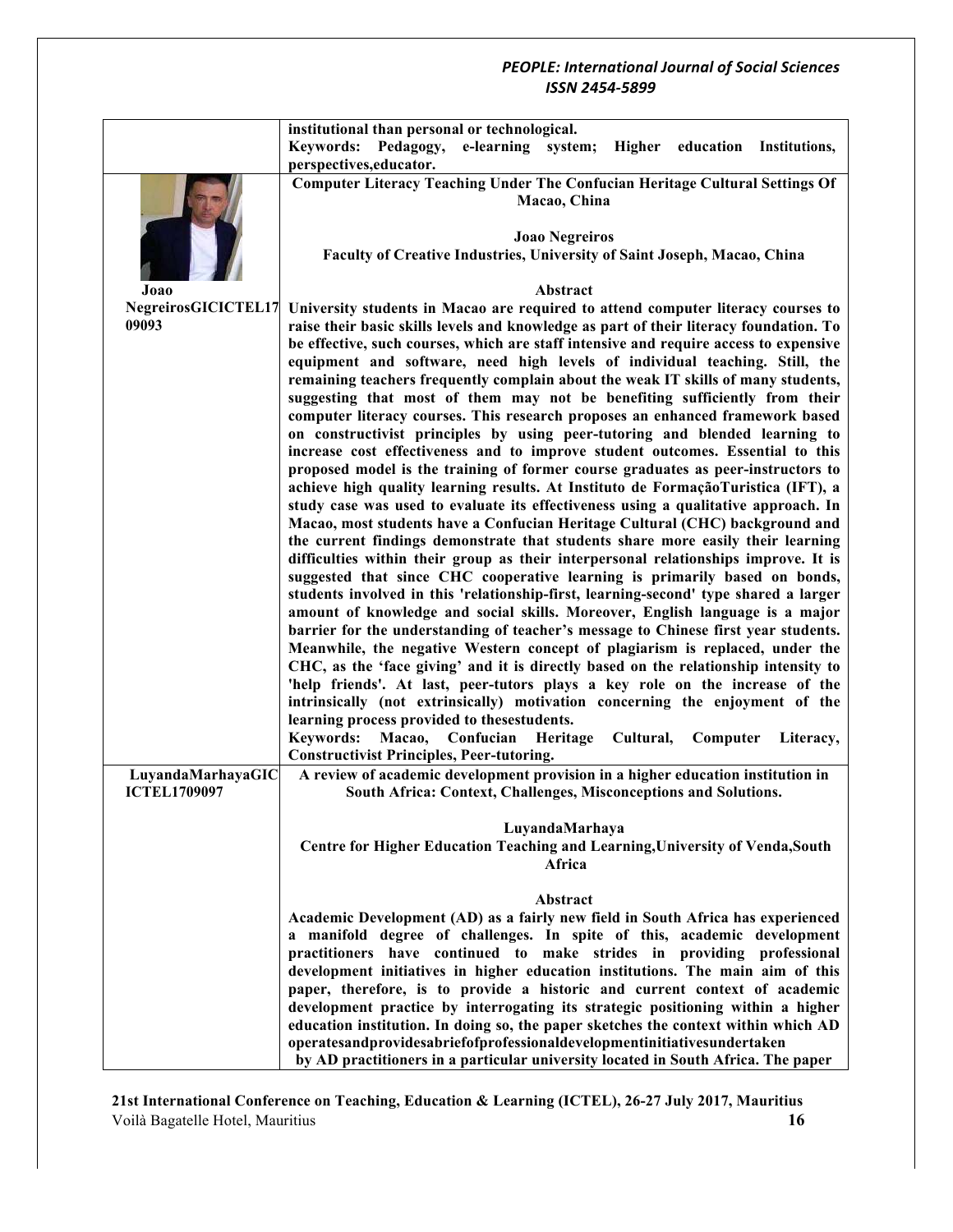|                                            | discusses challenges experienced by AD practitioners and their misconstrued<br>identities as well as misconceptions about Academic Development (AD) field. The<br>study recommends, amongst others, that the Centres for Academic Development<br>should devise strategic collaborations wherein all initiatives are influenced from<br>the bottom-up rather than the top down approach. In addition, policies and<br>frameworks that are developed in these Centres should be communicated explicitly<br>to the university community so that there is no ambiguity uponimplementation.<br>Keywords: Academic development. Professional Development. Identity                                                                                                                                                                                                                                                                                                                                                                                                                                                                                                                                                                                                                                                                                                                                                                                                                                                                                                                                        |
|--------------------------------------------|-----------------------------------------------------------------------------------------------------------------------------------------------------------------------------------------------------------------------------------------------------------------------------------------------------------------------------------------------------------------------------------------------------------------------------------------------------------------------------------------------------------------------------------------------------------------------------------------------------------------------------------------------------------------------------------------------------------------------------------------------------------------------------------------------------------------------------------------------------------------------------------------------------------------------------------------------------------------------------------------------------------------------------------------------------------------------------------------------------------------------------------------------------------------------------------------------------------------------------------------------------------------------------------------------------------------------------------------------------------------------------------------------------------------------------------------------------------------------------------------------------------------------------------------------------------------------------------------------------|
| OlugbengaAdedayoIg<br>e                    | Personality and Gender Factors influencing Students' Academic Attainment in<br>Social Studies and Civic Education Concepts in Urban Learning Ecologies                                                                                                                                                                                                                                                                                                                                                                                                                                                                                                                                                                                                                                                                                                                                                                                                                                                                                                                                                                                                                                                                                                                                                                                                                                                                                                                                                                                                                                              |
| <b>GICICTEL1709103</b>                     | Dr. OlugbengaAdedayo IGE Ph.D.<br>School of Education Studies, University of the Free State,<br><b>South Africa</b>                                                                                                                                                                                                                                                                                                                                                                                                                                                                                                                                                                                                                                                                                                                                                                                                                                                                                                                                                                                                                                                                                                                                                                                                                                                                                                                                                                                                                                                                                 |
|                                            | Abstract<br>Several researchers have studies the influence of major and narrow personality<br>traits on secondary school students' learning outcomes in different disciplines. It is<br>unfortunate that these studies have left out students in urban learning ecologies<br>where Social Studies teachers are daily confounded by the dynamics of societal<br>change in relation to students' learning outcomes. This study adopted a field-based<br>approach to collect quantitative data using a questionnaire from 540 students in<br>that were randomly sampled from eight urban learning ecologies in two states in<br>Southern Nigeria. The average age of the respondents was $16.43$ years (S.D. =<br>1.88). The data collected was subjected to Stepwise Multiple Regression Analysis.<br>The findings show that personality traits such as consciousness, agreeableness, and<br>neuroticism have significant influence on secondary students' academic attainment<br>in Social Studies and Civic Education concepts. Other personality traits such as<br>extraversion, openness, stereotypes, and gender included in the Stepwise<br>Regression model have insignificant influence on students' academic attainment in<br>Social Studies and Civic Education concepts. The implications of these findings for<br>Social Studies and Civic Education teachers in urban learning ecologies in<br>developing nations arediscussed.<br>Keywords: Personality, Gender, Students', Academic Attainment, Social Studies<br><b>Concepts, Civic Education Concepts, Urban Learning Ecologies.</b> |
| LehlohonoloSempe<br><b>GICICTEL1709105</b> | <b>Business Management Teacher Education Students' Attitudes Towards Online</b><br><b>Assessments And Feedback</b><br>LehlohonoloSempe<br>Department: Business Management, Faculty of Management Sciences<br><b>Central University of Technology, Bloemfontein, South Africa</b><br><b>ABSTRACT</b><br>The traditional practice for the assessment of students' academic work has mostly                                                                                                                                                                                                                                                                                                                                                                                                                                                                                                                                                                                                                                                                                                                                                                                                                                                                                                                                                                                                                                                                                                                                                                                                            |
|                                            | transpired through lecturers' annotating students' work with comments,<br>completing feedback sheets and students collecting their work in class. Due to<br>developments and the availability of Internet technologies in teaching and<br>learning, online assessment approaches are currently widely applied by lecturers.<br>Online assessment is a system of assessing students' academic achievement through<br>an electronic mode. Its purpose is to monitor students' understanding of the<br>subject content, improve academic programmes and enhance the quality of<br>learning.However, onlineassessment can be achallenging approach asstudents<br>need some basic computer skills to complete tasks online. The aim of this paper is                                                                                                                                                                                                                                                                                                                                                                                                                                                                                                                                                                                                                                                                                                                                                                                                                                                     |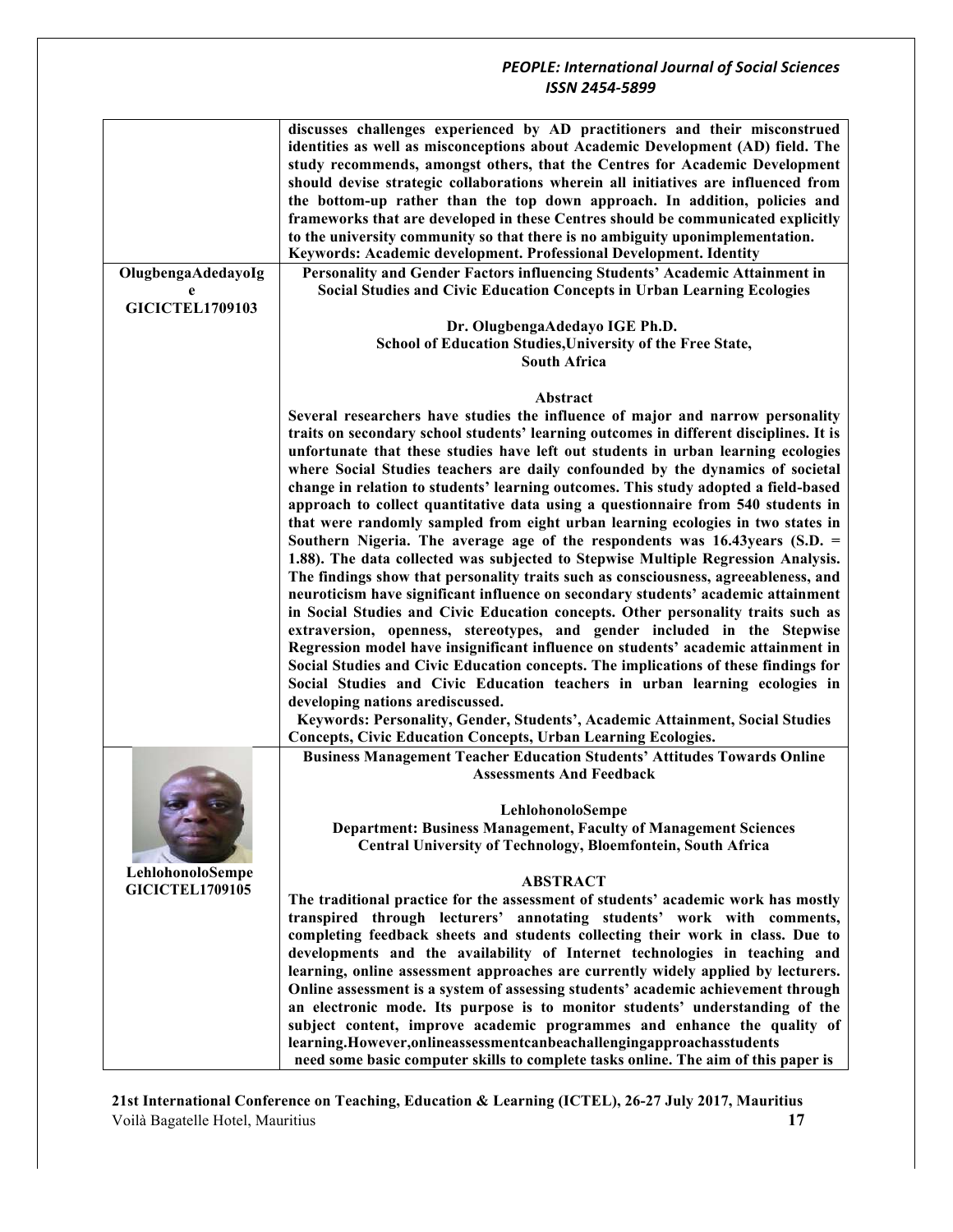|                           | therefore to explore Business Management teacher education students' attitudes<br>towards online assessments and feedback. Appropriate strategies are further<br>explored as an approach to enhance these students' attitudes. A quantitative<br>research methodology was employed in this study, conducted with forty third year<br>Business Management teacher education students. A structured questionnaire,<br>consisting of biographical questions and an additional 20 items, probed students'<br>attitudes towards online assessment and feedback. Descriptive and inferential<br>statistics were used to analyse data using SPSS software. Results of the study<br>revealed that students' displayed positive attitudes towards online assessment and<br>feedback. Academic, technical and computer orientated support were however<br>identified as crucial aspects in developing students' online skills. Different<br>strategies were then also applied to enhance students' attitudes towards online<br>assessments and feedback.<br>Keywords: Online Assessment, Feedback, Business Management, Attitudes,<br><b>Quantitative Research.</b> |
|---------------------------|-----------------------------------------------------------------------------------------------------------------------------------------------------------------------------------------------------------------------------------------------------------------------------------------------------------------------------------------------------------------------------------------------------------------------------------------------------------------------------------------------------------------------------------------------------------------------------------------------------------------------------------------------------------------------------------------------------------------------------------------------------------------------------------------------------------------------------------------------------------------------------------------------------------------------------------------------------------------------------------------------------------------------------------------------------------------------------------------------------------------------------------------------------------|
|                           | Reflections on Ubuntu principles in selected Setswana drama texts.<br><b>Mrs Bridget Mangwegape</b>                                                                                                                                                                                                                                                                                                                                                                                                                                                                                                                                                                                                                                                                                                                                                                                                                                                                                                                                                                                                                                                       |
|                           | <b>Setswana Lecturer</b>                                                                                                                                                                                                                                                                                                                                                                                                                                                                                                                                                                                                                                                                                                                                                                                                                                                                                                                                                                                                                                                                                                                                  |
|                           | <b>Address: Department of Languages and Social Sciences</b>                                                                                                                                                                                                                                                                                                                                                                                                                                                                                                                                                                                                                                                                                                                                                                                                                                                                                                                                                                                                                                                                                               |
|                           | <b>Central University of Technology, Free State</b>                                                                                                                                                                                                                                                                                                                                                                                                                                                                                                                                                                                                                                                                                                                                                                                                                                                                                                                                                                                                                                                                                                       |
| <b>Bridget Mangwegape</b> | <b>Bloemfontein, South Africa</b>                                                                                                                                                                                                                                                                                                                                                                                                                                                                                                                                                                                                                                                                                                                                                                                                                                                                                                                                                                                                                                                                                                                         |
| <b>GICICTEL1709106</b>    |                                                                                                                                                                                                                                                                                                                                                                                                                                                                                                                                                                                                                                                                                                                                                                                                                                                                                                                                                                                                                                                                                                                                                           |
|                           | Abstract                                                                                                                                                                                                                                                                                                                                                                                                                                                                                                                                                                                                                                                                                                                                                                                                                                                                                                                                                                                                                                                                                                                                                  |
|                           | Ubuntu/Botho is an old concept, strongly entrenched within the African thinking                                                                                                                                                                                                                                                                                                                                                                                                                                                                                                                                                                                                                                                                                                                                                                                                                                                                                                                                                                                                                                                                           |
|                           | which form an integral part of a person's identity, dignity, culture, morality and                                                                                                                                                                                                                                                                                                                                                                                                                                                                                                                                                                                                                                                                                                                                                                                                                                                                                                                                                                                                                                                                        |
|                           | social interaction. In South Africa, the terms Ubuntu and Botho are synonymousin                                                                                                                                                                                                                                                                                                                                                                                                                                                                                                                                                                                                                                                                                                                                                                                                                                                                                                                                                                                                                                                                          |
|                           | that they express the same meaning and are closely related to the Nguni and                                                                                                                                                                                                                                                                                                                                                                                                                                                                                                                                                                                                                                                                                                                                                                                                                                                                                                                                                                                                                                                                               |
|                           | Setswana languages respectively. According to the philosophy of Ubuntu/Botho,                                                                                                                                                                                                                                                                                                                                                                                                                                                                                                                                                                                                                                                                                                                                                                                                                                                                                                                                                                                                                                                                             |
|                           | society gives human beings theirhumanity.                                                                                                                                                                                                                                                                                                                                                                                                                                                                                                                                                                                                                                                                                                                                                                                                                                                                                                                                                                                                                                                                                                                 |
|                           | My observations whilst teaching third year BEd students is that most of the                                                                                                                                                                                                                                                                                                                                                                                                                                                                                                                                                                                                                                                                                                                                                                                                                                                                                                                                                                                                                                                                               |
|                           | Setswana drama texts, appear to demonstrate principles and values of                                                                                                                                                                                                                                                                                                                                                                                                                                                                                                                                                                                                                                                                                                                                                                                                                                                                                                                                                                                                                                                                                      |
|                           | Ubuntu/Botho. The characters as actors in the development of theme and conflict                                                                                                                                                                                                                                                                                                                                                                                                                                                                                                                                                                                                                                                                                                                                                                                                                                                                                                                                                                                                                                                                           |
|                           | in drama texts are therefore seen as the key figures for the success or failure of the                                                                                                                                                                                                                                                                                                                                                                                                                                                                                                                                                                                                                                                                                                                                                                                                                                                                                                                                                                                                                                                                    |
|                           | philosophy of Ubuntu/Botho in Setswana. This paper therefore focuses on                                                                                                                                                                                                                                                                                                                                                                                                                                                                                                                                                                                                                                                                                                                                                                                                                                                                                                                                                                                                                                                                                   |
|                           |                                                                                                                                                                                                                                                                                                                                                                                                                                                                                                                                                                                                                                                                                                                                                                                                                                                                                                                                                                                                                                                                                                                                                           |
|                           | Setswana speaking teacher education students who are taught to attain skills in                                                                                                                                                                                                                                                                                                                                                                                                                                                                                                                                                                                                                                                                                                                                                                                                                                                                                                                                                                                                                                                                           |
|                           | specific literature and genres. With the latter said in mind, this work-in-progress                                                                                                                                                                                                                                                                                                                                                                                                                                                                                                                                                                                                                                                                                                                                                                                                                                                                                                                                                                                                                                                                       |
|                           | paper will explore the use of the principles of Ubuntu/Botho in selected drama                                                                                                                                                                                                                                                                                                                                                                                                                                                                                                                                                                                                                                                                                                                                                                                                                                                                                                                                                                                                                                                                            |
|                           | texts taught via a variety of class activities (small group work, peer feedback and                                                                                                                                                                                                                                                                                                                                                                                                                                                                                                                                                                                                                                                                                                                                                                                                                                                                                                                                                                                                                                                                       |
|                           | students and lecturer reflections. It is envisaged that the lecture's (researcher)                                                                                                                                                                                                                                                                                                                                                                                                                                                                                                                                                                                                                                                                                                                                                                                                                                                                                                                                                                                                                                                                        |
|                           | intervention will yield positive outcomes in improving students' realisation of how                                                                                                                                                                                                                                                                                                                                                                                                                                                                                                                                                                                                                                                                                                                                                                                                                                                                                                                                                                                                                                                                       |
|                           | to depict and analyse the behaviour of characters in selected Setswana drama                                                                                                                                                                                                                                                                                                                                                                                                                                                                                                                                                                                                                                                                                                                                                                                                                                                                                                                                                                                                                                                                              |
|                           | texts. Preliminary results indicate that students are able to identify the Ubuntu                                                                                                                                                                                                                                                                                                                                                                                                                                                                                                                                                                                                                                                                                                                                                                                                                                                                                                                                                                                                                                                                         |
|                           | principles in Setswana dramatexts.                                                                                                                                                                                                                                                                                                                                                                                                                                                                                                                                                                                                                                                                                                                                                                                                                                                                                                                                                                                                                                                                                                                        |
|                           | Key words: Setswana drama texts, Principles of Ubuntu, Analysing, BEd students.                                                                                                                                                                                                                                                                                                                                                                                                                                                                                                                                                                                                                                                                                                                                                                                                                                                                                                                                                                                                                                                                           |
|                           | How to edit? That is the question.                                                                                                                                                                                                                                                                                                                                                                                                                                                                                                                                                                                                                                                                                                                                                                                                                                                                                                                                                                                                                                                                                                                        |
|                           |                                                                                                                                                                                                                                                                                                                                                                                                                                                                                                                                                                                                                                                                                                                                                                                                                                                                                                                                                                                                                                                                                                                                                           |
|                           | Maria (Maryna) Roodt<br><b>English lecturer</b>                                                                                                                                                                                                                                                                                                                                                                                                                                                                                                                                                                                                                                                                                                                                                                                                                                                                                                                                                                                                                                                                                                           |
|                           | Department of Languages and Social Sciences, Faculty of                                                                                                                                                                                                                                                                                                                                                                                                                                                                                                                                                                                                                                                                                                                                                                                                                                                                                                                                                                                                                                                                                                   |
|                           |                                                                                                                                                                                                                                                                                                                                                                                                                                                                                                                                                                                                                                                                                                                                                                                                                                                                                                                                                                                                                                                                                                                                                           |
|                           | Humanities, Central University of Technology, Free State                                                                                                                                                                                                                                                                                                                                                                                                                                                                                                                                                                                                                                                                                                                                                                                                                                                                                                                                                                                                                                                                                                  |
|                           | <b>Bloemfontein, South Africa</b>                                                                                                                                                                                                                                                                                                                                                                                                                                                                                                                                                                                                                                                                                                                                                                                                                                                                                                                                                                                                                                                                                                                         |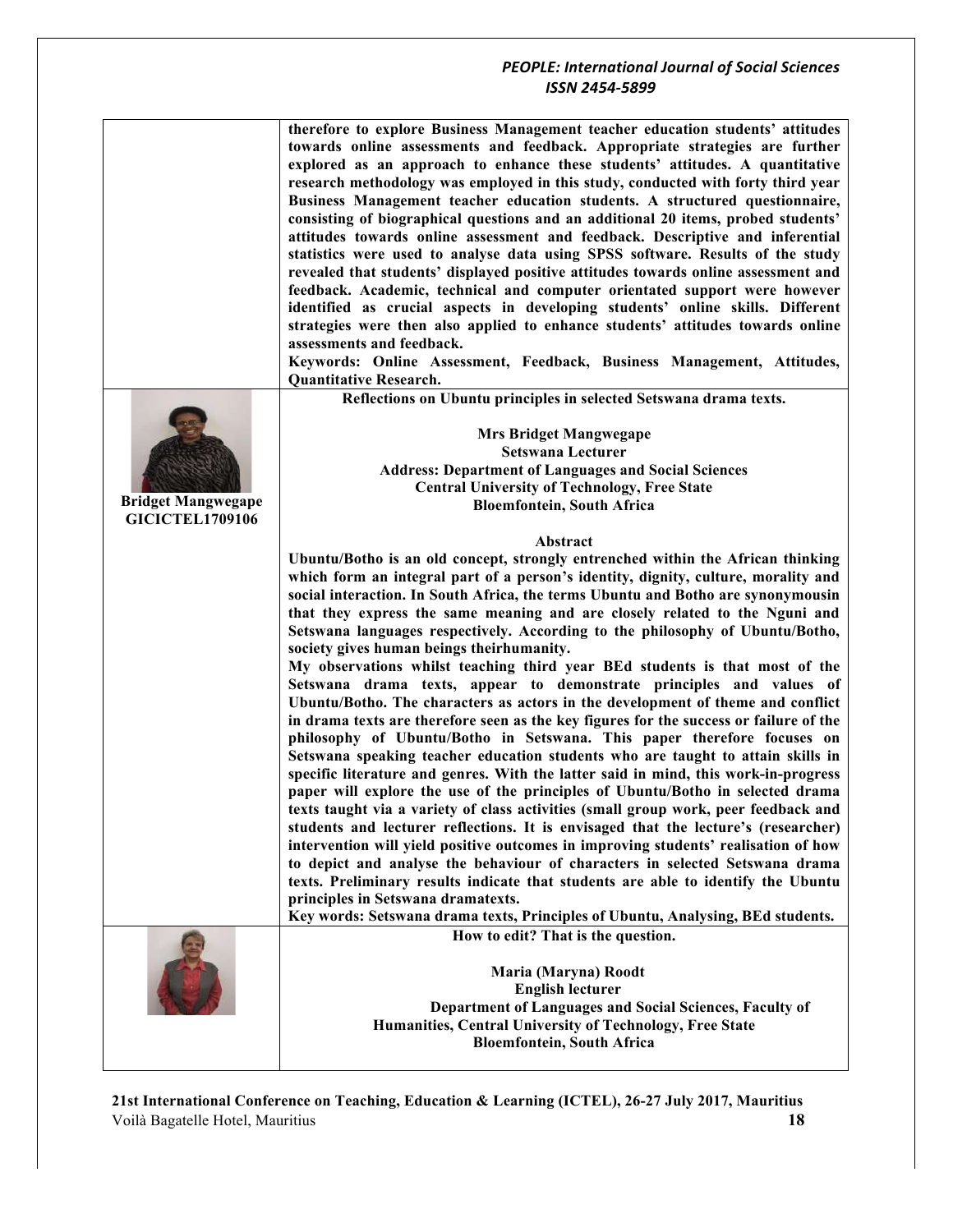**Abstract I have been an editor of Master's dissertations and PhD theses for many years and in a variety of fields, e.g. Policing. Education, English, Engineering and others. The majority of these theses or dissertations are written by students who are not mother tongue speakers of English. Selinker (1972) introduced the term interlanguage (IL) to describe the language system of a learner of a target language (TL) which in this case would be English. He regarded the language of such a learner as a separate linguistic system, namely an Interlanguage. This Interlanguage system is characterized by three aspects: permeability, systematicity and fossilization. This means that those learners will have different internalised 'rules' than which exist in both the Target language (TL) and their mother tongue. These deviant structures would then be 'fossilized'. When students do their research and write their theses, their supervisors invariably concentrate on the content and do not pay attention to language and style. As editor, I then have to correct 'wrong' expressions and fossilized structures. Many of these students do not know how to write in an academic and scholarly style. Another major problem is the scourge of 'cut' and 'paste'. My dilemma is often whether I should alert the supervisor regarding such incidences. This paper will discuss and explain the problemsfacingeditorsnotonlyofPhD's,butalsowheneditingorreviewing scholarly articles. Examples of these problems will be provided in the paper.**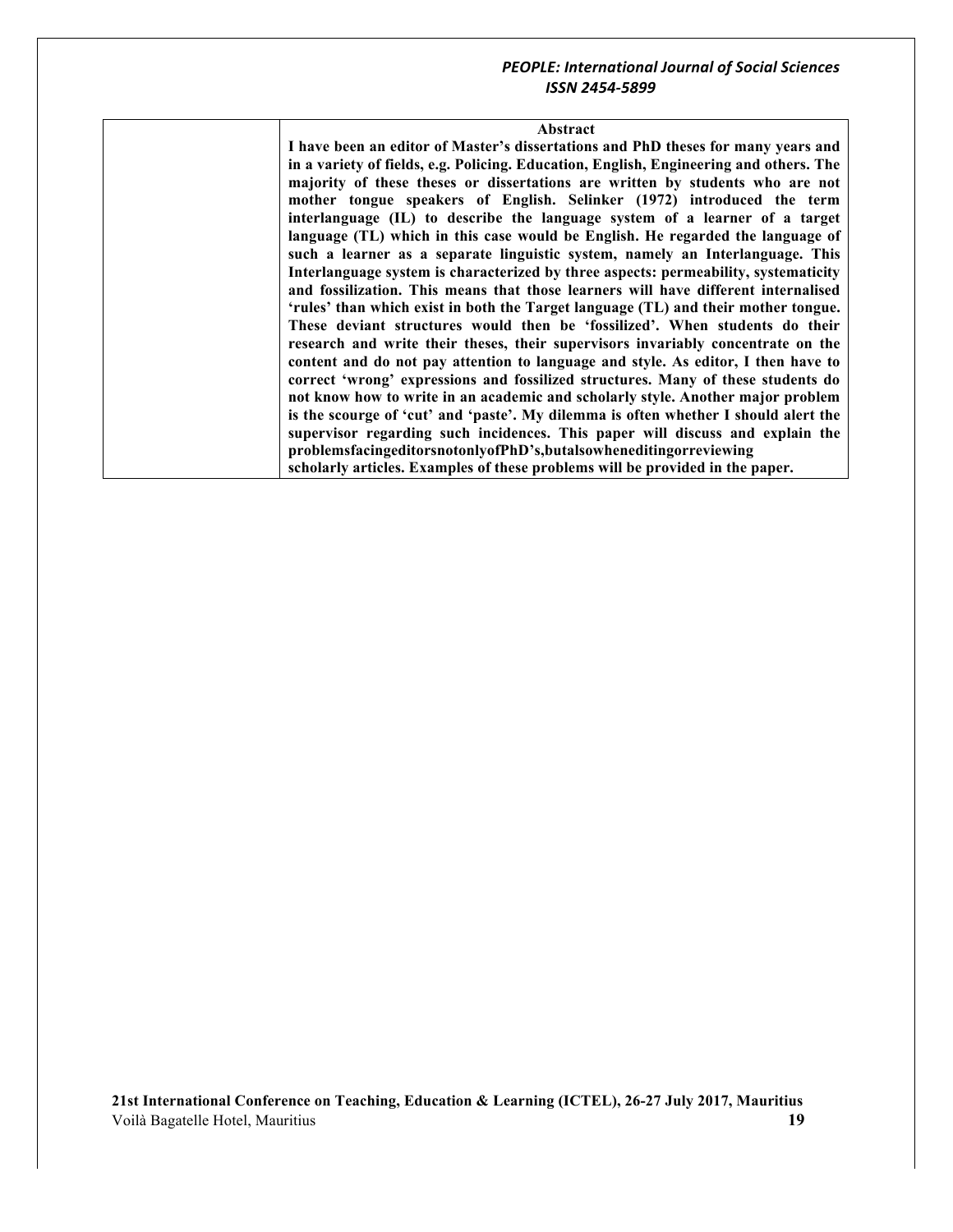|                                                | <b>Taking Stock and Looking Forward: Beyond schooling</b>                                                                                                                                                                                                                                                                                                                                                                                                                                                                                                                                    |
|------------------------------------------------|----------------------------------------------------------------------------------------------------------------------------------------------------------------------------------------------------------------------------------------------------------------------------------------------------------------------------------------------------------------------------------------------------------------------------------------------------------------------------------------------------------------------------------------------------------------------------------------------|
|                                                | Deborah Kirabo<br>Education, Plan International Uganda, Kampala, Uganda                                                                                                                                                                                                                                                                                                                                                                                                                                                                                                                      |
| Deborah<br>KiraboGICICTEL1709                  | Abstract<br>Over the last decade, improving access to basic education has received<br>considerable attention as countries strived to realize the Education For All (EFA).                                                                                                                                                                                                                                                                                                                                                                                                                    |
| 109                                            | Despite the achievements by EFA, greater challenges lie ahead with the<br>introduction of the SDGs. A critical aspect that is often overlooked is the effective<br>parents/ community participation in children's education. A national assessment<br>by UWEZO for 2016 continued to reveal disparities in general education outcomes<br>of the children as revealed that 98% children among all primary5 children<br>sampled, could not read and understand a story text of primary 2, and 80% could<br>not solve at least two numerical written division sums of primary 2 levelcorrectly. |
|                                                | This means that children are going to school but not actually learning. One of the<br>key underlying factors for this is lack of genuine stakeholder participation in their<br>learning. Although Participatory School governance is not new in the education<br>delivery, and not all communities have played a passive role in children's<br>education, it hasn't been fully recognized nor extended systematically to a wider<br>practice. Evidence has proved that children participation in their education<br>enhanced education performance and hence improved learning outcomes.     |
|                                                | The proposed presentation is a platform for discussion and experience sharing<br>among education stakeholders on the subject matter. Plan international Uganda's<br>experiences and best practices in encouraging Child Participation in education<br>governance as resource for participants seeking deeper understanding of how to<br>facilitate Child participation in education governance.                                                                                                                                                                                              |
|                                                | <b>Objective/Purpose:</b><br>To generate understanding among the participants on the importance of<br>a)<br>reinvigorating the education practices to move beyond schooling to responsiveness,<br>how this works, what benefits it has yielded; and what to expect in the process of<br>carrying out theefforts.                                                                                                                                                                                                                                                                             |
| <b>Doria Daniels</b><br><b>GICICTEL1709110</b> | Exploring the immigrant home as pedagogical space, and the parent as educational<br>collaborator in a South African context                                                                                                                                                                                                                                                                                                                                                                                                                                                                  |
|                                                | <b>Doria Daniels</b>                                                                                                                                                                                                                                                                                                                                                                                                                                                                                                                                                                         |
|                                                | Dept of educational PsychologyFaculty of<br>Education, Stellenbosch University, Stellenbosch, South Africa<br>Abstract                                                                                                                                                                                                                                                                                                                                                                                                                                                                       |
|                                                | Bernstein (2004) describes the school and the home as two complementary sites of                                                                                                                                                                                                                                                                                                                                                                                                                                                                                                             |
|                                                | pedagogic acquisition that are important for the educational success of children.<br>He argues that educational acquisition is strengthened and augmented by the home<br>context. While the intersection of school and home and communication between                                                                                                                                                                                                                                                                                                                                        |
|                                                | teachers and parents are identified as important dimensions of learning success,                                                                                                                                                                                                                                                                                                                                                                                                                                                                                                             |
|                                                | they are seldom afforded the critical inspection they deserve. Educational quality<br>and school success tend to be explained only with reference to educational                                                                                                                                                                                                                                                                                                                                                                                                                             |
|                                                | materials and teachers. Research shows that when educators talk about parental<br>involvement they draw on a false sense of knowing the home contexts ofthe                                                                                                                                                                                                                                                                                                                                                                                                                                  |
|                                                | students and their parents (Lareau, 1989; Waterman, 2008; Li, 2010). Thus, when                                                                                                                                                                                                                                                                                                                                                                                                                                                                                                              |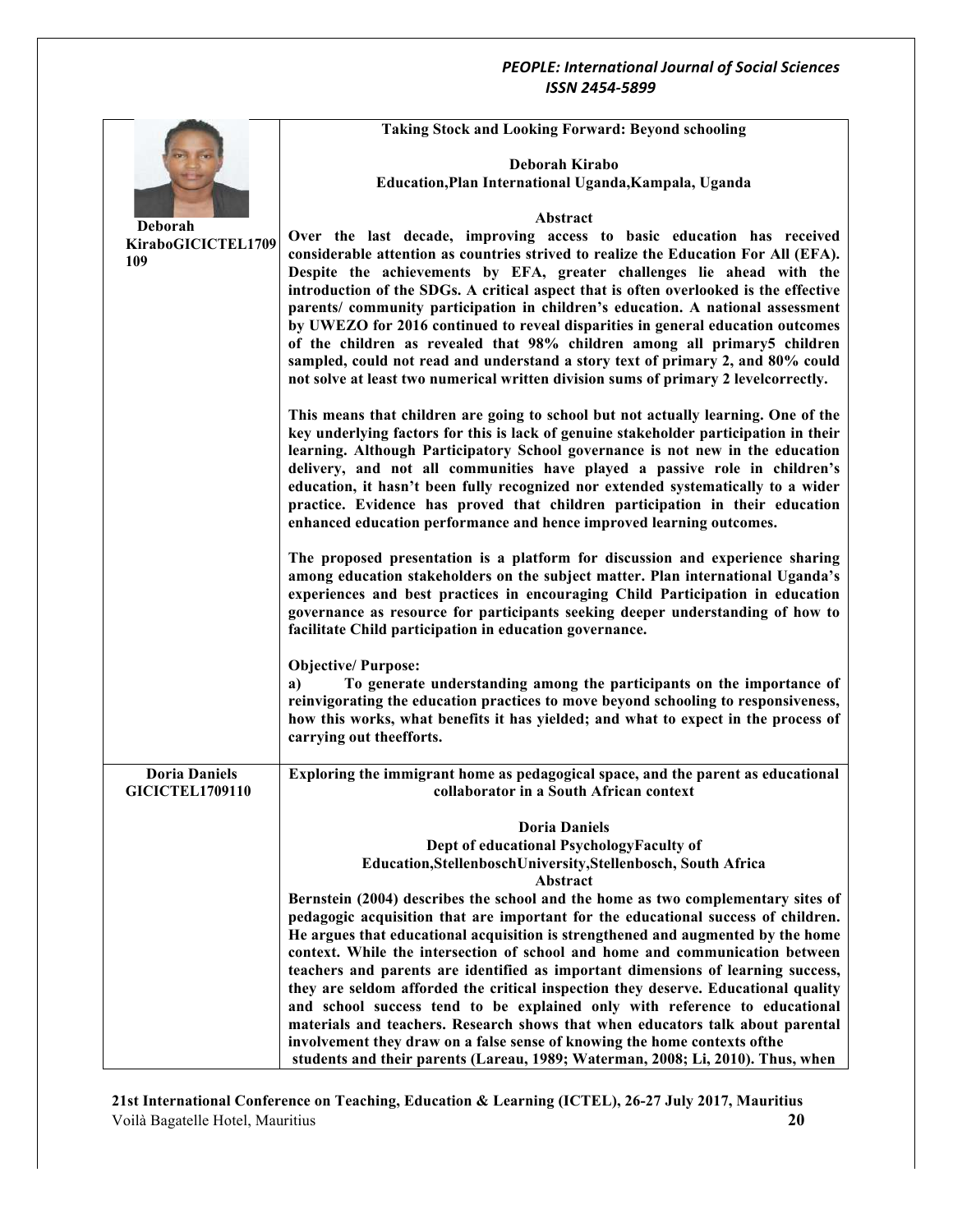|                                              | family-school relationships are critiqued, only discourses, which flow through the<br>formal and informal curricula, are considered, while the discourses present in<br>families and communities are largely overlooked.<br>In this presentation I explore the potential of the home as an educational site and<br>the parents as strategic partners of education. I do so within the context of a<br>Somali immigrant community. Through narrative inquiry the experiences of four<br>immigrant Somali parents with giving educational support to their primary school<br>children, is captured. The findings show these parents to be invested in their<br>children'seducation, despitetheir unique challenges with navigating a different<br>formal education system. |
|----------------------------------------------|--------------------------------------------------------------------------------------------------------------------------------------------------------------------------------------------------------------------------------------------------------------------------------------------------------------------------------------------------------------------------------------------------------------------------------------------------------------------------------------------------------------------------------------------------------------------------------------------------------------------------------------------------------------------------------------------------------------------------------------------------------------------------|
|                                              | Ideological Comedy: Innovating a new fourth estate?<br>(Mr) SaravananSugumaran<br>Masters in Public Policy, Lew Kuan Yew School of Public Policy<br>Abstract                                                                                                                                                                                                                                                                                                                                                                                                                                                                                                                                                                                                             |
| SaravananSugumaran<br><b>GICICTEL1709111</b> | The ancient Romans were one of the first to define the literary genre of satire. The<br>modern word "satire" derives from the Latin word - 'satura', but the Roman<br>satura was quite different from our notions of satire today. While they did provide<br>elements of social critique, they were not intended to provoke any sort of real<br>socialchange.                                                                                                                                                                                                                                                                                                                                                                                                            |
|                                              | Satire in our modern world is being used increasingly as a tool to address and<br>inform on a multitude of issues. Specifically, issues that have been sealed by a<br>dominating social norm that require a due shift in perception and ultimately<br>actions.                                                                                                                                                                                                                                                                                                                                                                                                                                                                                                           |
|                                              | Stemming as a key branch of satire, political satire provides the conducive<br>condition for rejuvenating critical thought. It has accompanied us throughout<br>varying defining moments in history, noticeably facilitating as an Allied<br>propaganda tool against Nazi Germany. Recently, it has also come under intense<br>scrutiny following the Danish cartoon publication (2005) and Charlie Hebdo<br>shootings (2015).                                                                                                                                                                                                                                                                                                                                           |
|                                              | Political satire is gaining momentum across diverse channels of media. Its potential<br>to create ripples in society by challenging political discourse and transcending<br>barriers of geography, ethnicity and cultures, through the lens of 'jesterism' is<br>constantly evolving and expanding. The United Nations (UN) annually presents the<br>Ranan Lurie Political Cartoon Award as a testament to the ambitious standards of<br>information and media freedom that political satire represents.                                                                                                                                                                                                                                                                 |
|                                              | The present paper contends the potency of satire as a tool to shape public opinion<br>on political discourse and in creating a more informed citizen. A comparative case-<br>study analysis will explore the mechanism of satire across time and continents. By<br>contrasting the variant media and political freedoms, the findings aim to highlight<br>such an impact on political satire and the relevant consequences for information<br>dissemination and national security till 2030.                                                                                                                                                                                                                                                                             |
| AlidaHerbstGICIC<br><b>TEL1709112</b>        | Using the life maps technique in teaching professional development to students: a<br>self-reflective case study                                                                                                                                                                                                                                                                                                                                                                                                                                                                                                                                                                                                                                                          |
|                                              | <b>Prof Alida G Herbst</b><br><b>School of Psychosocial Behavioural Sciences</b><br><b>North-West University</b><br><b>South Africa</b>                                                                                                                                                                                                                                                                                                                                                                                                                                                                                                                                                                                                                                  |
|                                              | <b>ABSTRACT</b>                                                                                                                                                                                                                                                                                                                                                                                                                                                                                                                                                                                                                                                                                                                                                          |
|                                              | A self-reflective case study method was used with the aim of critically evaluating a                                                                                                                                                                                                                                                                                                                                                                                                                                                                                                                                                                                                                                                                                     |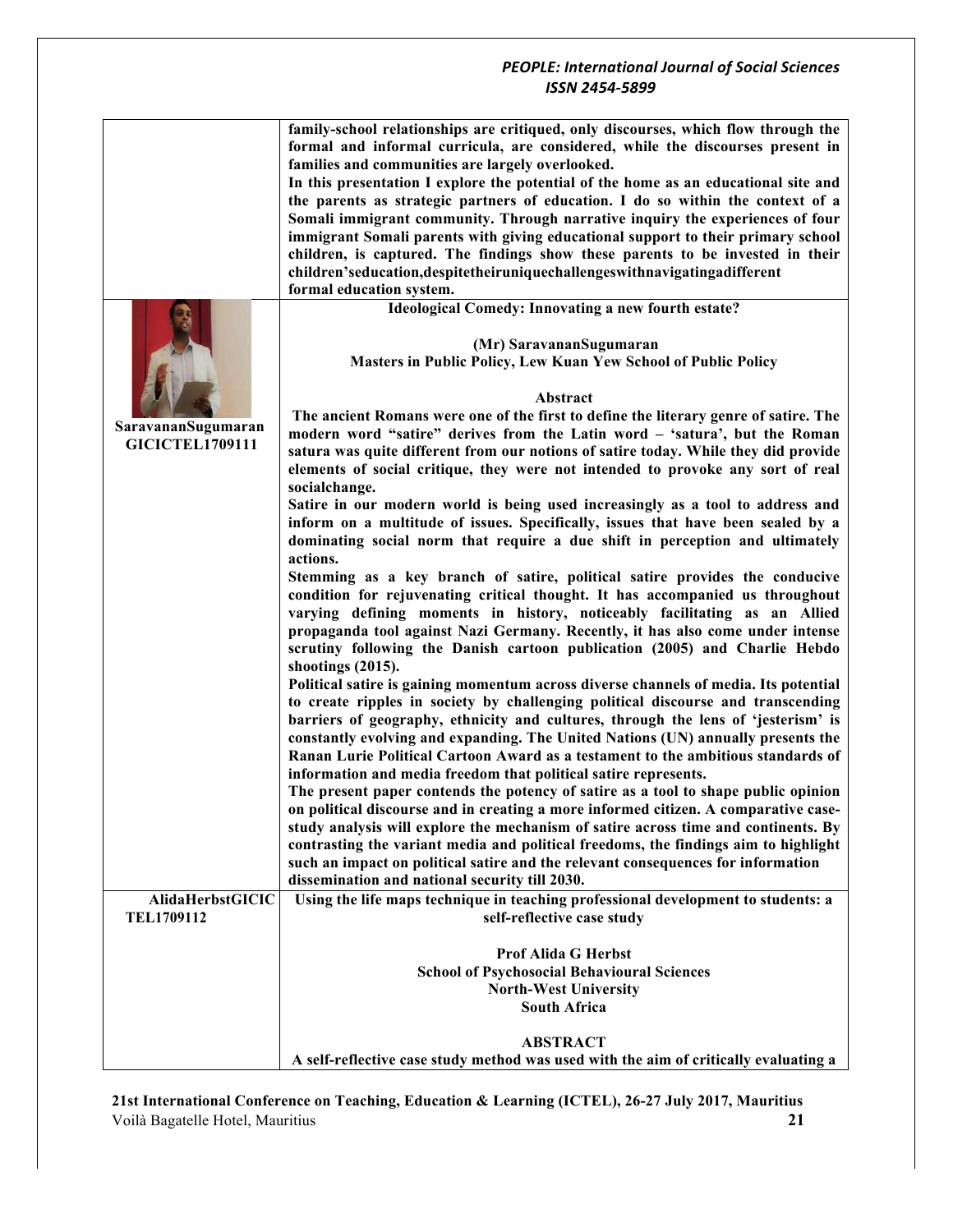|                        | lesson plan used by the author for the past five years to facilitate a workshop for<br>final year social work students on professional development. The life maps     |
|------------------------|-----------------------------------------------------------------------------------------------------------------------------------------------------------------------|
|                        | technique forms a large part of the lesson plan and the four lenses in Brookfield's                                                                                   |
|                        | model for critical reflection informed this reflection.                                                                                                               |
|                        | Life maps can be defined as a versatile self-development technique to guide<br>individuals or groups to review their lives in terms of the past, present and future   |
|                        | while focusing on their views of themselves, others, their challenges, strengths and                                                                                  |
|                        | coping skills. Most of the time this technique is used in a therapeutic context by                                                                                    |
|                        | professionals such as psychologists, social workers and counsellors. In this                                                                                          |
|                        | instance it was used a pedagogical instrument to guide a group of final year social                                                                                   |
|                        | work students to reflect on their skills, fears, uncertainties, opportunities, strengths                                                                              |
|                        | and expectations about beginners practice. Social workers usually work under<br>challenging and stressful circumstances and it is essential that they attend to their |
|                        | own well-being. As part of the students' preparation phase for practice entry, a                                                                                      |
|                        | workshop was designed to reach the following learningobjectives:                                                                                                      |
|                        | To identify and solve uncertainties and deficiencies about entering social                                                                                            |
|                        | workpractice                                                                                                                                                          |
|                        | To evaluate the transition from student social workers to novice social                                                                                               |
|                        | workpractitioners<br>To attend to and satisfy personal needs with regard to practice entry                                                                            |
|                        | This presentation will outline how Brookfield's model was applied in the author's                                                                                     |
|                        | reflections on her teaching practices in this workshop and how it informed the                                                                                        |
|                        | thinking and planning involved in the development, evaluation andre-development                                                                                       |
|                        | of the lesson plan. Themes such as lesson design, classroom practice, learning aids,                                                                                  |
|                        | co-constructed learning and pedagogical expediency will be explored as they relate                                                                                    |
|                        | to the overall aim of this casestudy<br><b>KEYWORDS</b>                                                                                                               |
|                        | Professional development; social work students; life maps technique; experiential                                                                                     |
|                        | learning; critical reflection                                                                                                                                         |
| Ms Pinkie Ntola,       | IS GENERAL EDUCATION APPROPRIATE IN MARITIME STUDIES? A                                                                                                               |
| <b>MrNivarSomaru</b>   | DURBAN UNIVERSITY OF TECHNOLOGY PERSPECTIVE                                                                                                                           |
| <b>GICICTEL1709114</b> | Mr Leon E Govender                                                                                                                                                    |
|                        | <b>Faculty of AppliedSciences</b>                                                                                                                                     |
|                        | <b>Durban University of Technology</b>                                                                                                                                |
|                        | <b>MrNivarSomaru</b>                                                                                                                                                  |
|                        | <b>Faculty of Applied Sciences</b>                                                                                                                                    |
|                        | <b>Durban University of Technology</b>                                                                                                                                |
|                        | <b>Ms Pinkie Ntola</b>                                                                                                                                                |
|                        | <b>Faculty of Applied Sciences</b><br><b>Durban University of Technology</b>                                                                                          |
|                        |                                                                                                                                                                       |
|                        | Abstract                                                                                                                                                              |
|                        | The introduction of a new Higher Education Qualification Sub-Framework                                                                                                |
|                        | (HEQSF) in October 2007 has afforded the Durban University of Technology                                                                                              |
|                        | (DUT) an opportunity to develop a new Programme Qualification Mix (PQM). In<br>March 2011 the university launched the Curriculum Renewal Project (CRP),               |
|                        | which is to be used as a catalyst for staff engagement with programme design and                                                                                      |
|                        | development. The expected outcome of the project is the transformation of the                                                                                         |
|                        | PQM through identification of a new suite of qualification types, the development                                                                                     |
|                        | of new programmes and changes to existing ones. It is envisaged that the                                                                                              |
|                        | identification of graduate attributes will emerge through the implementation of the                                                                                   |
|                        | project plan. (DUT, 2010)                                                                                                                                             |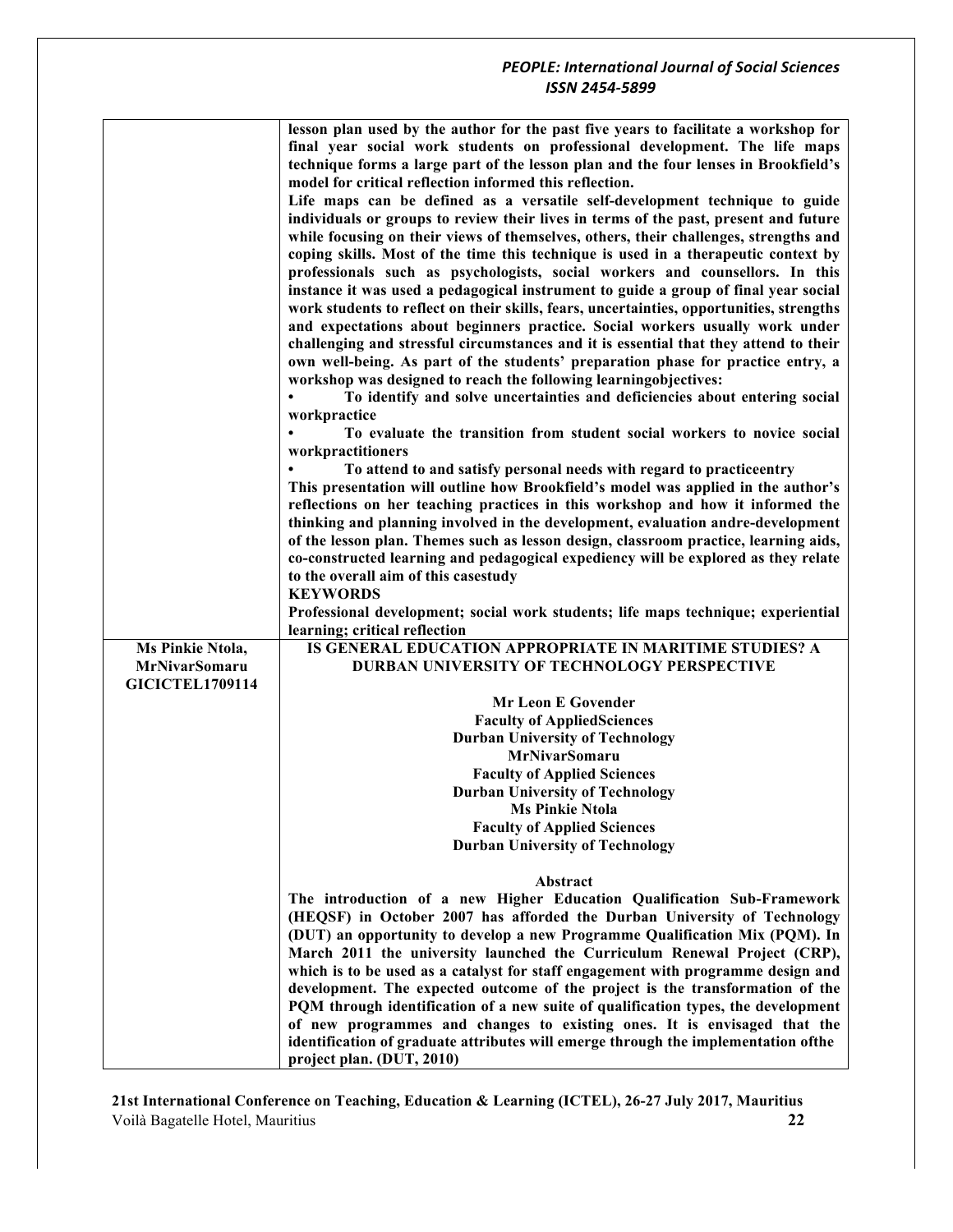|                                                            | Following a process of engagement with various stakeholders the graduate<br>attributes identified include proficiency in basic skills and competencies,<br>innovation, social responsibility, personal development and a broad understanding<br>of their chosen discipline and profession (DUT, 2011). In order to achieve<br>graduates with these attributes and to "produce globally portable citizens, able to<br>engage effectively with knowledge generation and engagement in increasingly<br>diverse and globalised workplaces" (Kitt, 2008), the incorporation of a general or<br>liberal education in the curriculum has to be introduced. (DUT:2011).<br>The incorporation of a general or liberal education, comprising 30% of credits of<br>the curriculum, posed a number of challenges for the Department of Maritime<br>Studies at DUT, and required the following questions to be answered:<br>What is general education and why is itnecessary?<br>Should general education be integrated into the curriculum or should it be<br>a free elective system?<br>Which general education modules would compliment a maritime<br>education curriculum and still ensure that attributes of a DUT graduate aremet?                                                                                                                                                            |
|------------------------------------------------------------|----------------------------------------------------------------------------------------------------------------------------------------------------------------------------------------------------------------------------------------------------------------------------------------------------------------------------------------------------------------------------------------------------------------------------------------------------------------------------------------------------------------------------------------------------------------------------------------------------------------------------------------------------------------------------------------------------------------------------------------------------------------------------------------------------------------------------------------------------------------------------------------------------------------------------------------------------------------------------------------------------------------------------------------------------------------------------------------------------------------------------------------------------------------------------------------------------------------------------------------------------------------------------------------------------------------------------------------------------------------------------------------|
| <b>DrTheophilus T</b><br><b>MukhubaGICICTE</b><br>L1709115 | The Dire Need for English Language Competence in Lesotho<br>North West University in Mafikeng, South Africa                                                                                                                                                                                                                                                                                                                                                                                                                                                                                                                                                                                                                                                                                                                                                                                                                                                                                                                                                                                                                                                                                                                                                                                                                                                                            |
|                                                            | <b>DrTheophilus T Mukhuba</b><br>English Language and Literature at the North West University in Mafikeng (South<br>Africa).                                                                                                                                                                                                                                                                                                                                                                                                                                                                                                                                                                                                                                                                                                                                                                                                                                                                                                                                                                                                                                                                                                                                                                                                                                                           |
|                                                            | LelingoaneLerotholi<br>University in Lesotho. He is currently completing his PhD studies at the University<br>of the Nort West, Mafikeng Campus                                                                                                                                                                                                                                                                                                                                                                                                                                                                                                                                                                                                                                                                                                                                                                                                                                                                                                                                                                                                                                                                                                                                                                                                                                        |
| Anas Sani                                                  | Abstract<br>This article explores the relationship between proficiency in English and<br>employability and the success of graduates in Lesotho. The goal of the study is to<br>establish how the language skills can have an impact on the employability of the<br>Basotho people in the job environment in Lesotho. English skills are directly<br>associated with efficiency in the job performance and therefore lack of competence<br>in English affects the employability of the Basotho people in government<br>departments and the formal economic sector. It is the purpose of this article to<br>show that since the economic and educational sectors of Lesotho are grounded on<br>the English language as a language of operational use, the country then suffers<br>significantly with respect to economic growth and development as the majority of<br>the citizens lack a basic command of the language. Successive governments in<br>Lesotho have also failed to capacitate their citizens with basic English language<br>skills to enable them to participate meaningfully and successfully in the economic<br>and educational spheres in the country.<br>Keywords: Communication<br>Skills,<br>Competence,<br>Acquisition,<br><b>Education.</b><br><b>Development, Employability</b><br><b>Steady State Free Convection Hydromagnatic Flows Of Viscous Fluid With</b> |
| <b>MaihullaGICICTE</b><br>L1709116                         | <b>Convective Surface Boundary Condition</b>                                                                                                                                                                                                                                                                                                                                                                                                                                                                                                                                                                                                                                                                                                                                                                                                                                                                                                                                                                                                                                                                                                                                                                                                                                                                                                                                           |
|                                                            | B.Y. Isah<br>Department Of Mathematics UsmanuDanfodiyo University<br>Sokoto, Nigeria.<br>A. Maihulla<br>Department Of Mathematics UsmanuDanfodiyo University                                                                                                                                                                                                                                                                                                                                                                                                                                                                                                                                                                                                                                                                                                                                                                                                                                                                                                                                                                                                                                                                                                                                                                                                                           |
|                                                            |                                                                                                                                                                                                                                                                                                                                                                                                                                                                                                                                                                                                                                                                                                                                                                                                                                                                                                                                                                                                                                                                                                                                                                                                                                                                                                                                                                                        |

 $\Gamma$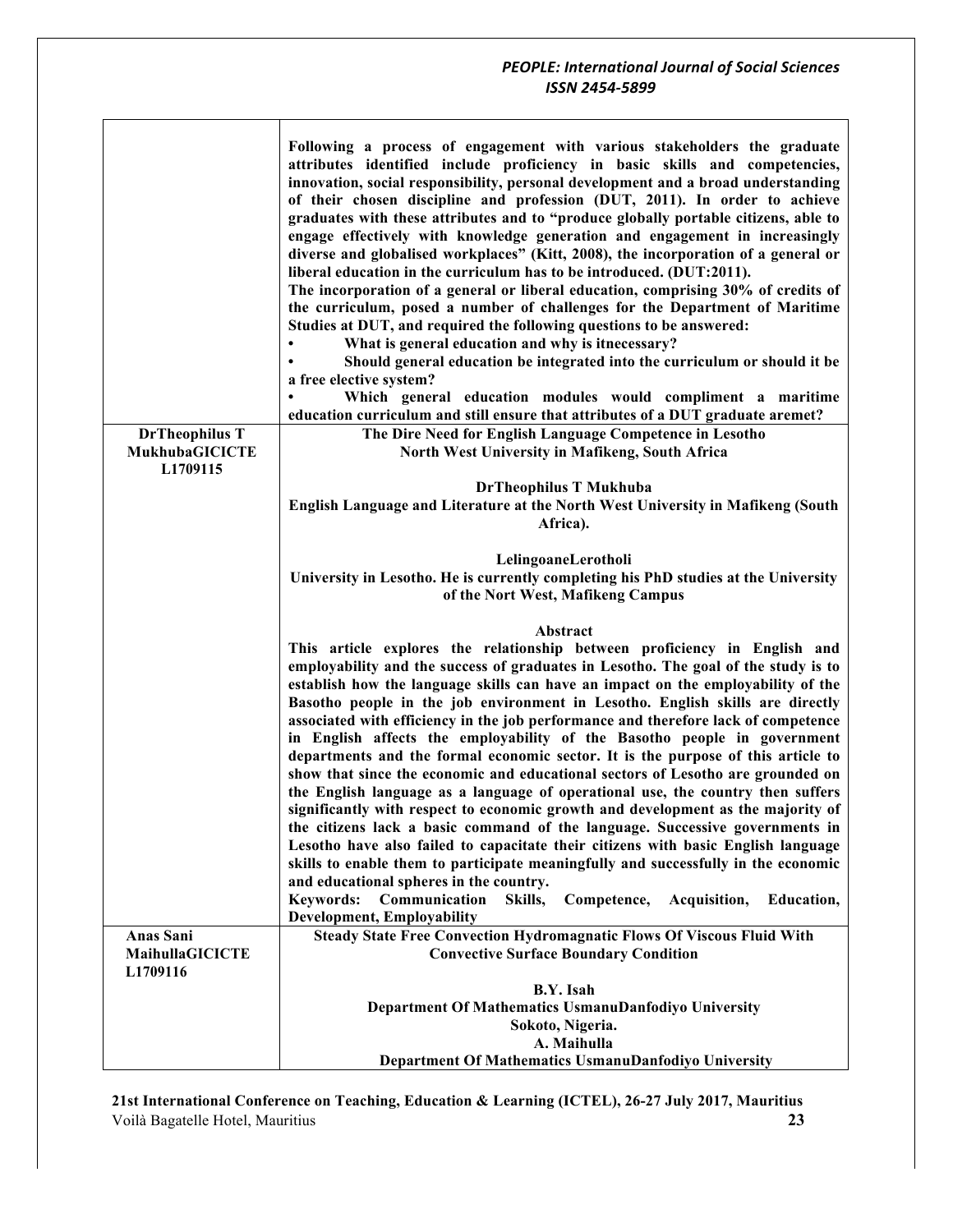| Sokoto, Nigeria.<br>S.K Ahmad,<br>Department Of Mathematics UsmanuDanfodiyo University<br>Sokoto, Nigeria.<br>Abstract<br>The problem of steady state free convection hydro magnetic flow of viscous fluid<br>with convective boundary condition has been studied. The model governing<br>equations are solved by using perturbation method. The results show that, the<br>maximum flow velocity and temperature are recorded at the lower plate by<br>increasing the symmetric wall temperature while opposite phenomenon is observed<br>at the upper plate.the parameters such as ambient temperature parameter<br>magnetic parameter, biot number as well as convective heat transfer parameters<br>has an effects on temperature and velocity.<br>Key words: Heat and mass transfer, mixed convection, perturbation method,<br>convective boundaries, and vertical channel<br><b>Fostering Teachers' Professional Development Through Moocs</b><br>Laura Malița<br>Department Of Communications Studies, West University Of Timisoara<br>4 BdVasileParvan, 300223 Timisoara, Romania<br>Gabriela<br><b>Gabriela Grosseck</b><br>GrosseckGICICTEL17<br>Department Of Psychology, West University Of Timisoara<br>09054<br>4 BdVasileParvan, 300223 Timisoara, Romania<br><b>Laurențiu</b> Țîru<br>Department Of Sociology, West University Of Timisoara<br>4 BdVasileParvan, 300223 Timisoara, Romania<br>Abstract<br>Continuous professional development of teachers is a must for every educational<br>system. By doing this, they will update their knowledge in their area, they will<br>learn new ways/methods of teaching and they will enlarge their professional<br>community. Due to the evolution of the current society, digital skills have become<br>an important element in the educational environment, and their development and<br>integration in teaching and learning should be a priority for each level of<br>education.<br>Nowadays, MOOCs are on a hype for educational systems, being one of the most<br>discussed and debated topics. Still controversial, MOOCs gain day by day more<br>formal recognition from important higher education institutions, well-recognized<br>worldwide. As MOOCs are part of the online and distance learning ecosystem,<br>three essential factors are associated with them: online access, digital skills to know<br>how to work in the online learning environment, and the capacity for self-<br>regulated learning. It is known that teachers worldwide are usually a not so well<br>paid category of employees, so with the right approach, MOOCs can be used to<br>strengthen students (in our case, teachers) from more vulnerable socio-economic<br>groups.<br>We admit there is a need for more practical studies and explorative research,<br>especially applied to the Romanian context, but still we consider MOOCs as a good<br>match/opportunity for the professional development of Romanian teachers.<br>Therefore, through this paper, we are analyzing current aspects of Romanian<br>teachers' training, but we are also investigating their needs regarding professional<br>improvement, presenting how MOOCs could be a solution for their current |  |
|--------------------------------------------------------------------------------------------------------------------------------------------------------------------------------------------------------------------------------------------------------------------------------------------------------------------------------------------------------------------------------------------------------------------------------------------------------------------------------------------------------------------------------------------------------------------------------------------------------------------------------------------------------------------------------------------------------------------------------------------------------------------------------------------------------------------------------------------------------------------------------------------------------------------------------------------------------------------------------------------------------------------------------------------------------------------------------------------------------------------------------------------------------------------------------------------------------------------------------------------------------------------------------------------------------------------------------------------------------------------------------------------------------------------------------------------------------------------------------------------------------------------------------------------------------------------------------------------------------------------------------------------------------------------------------------------------------------------------------------------------------------------------------------------------------------------------------------------------------------------------------------------------------------------------------------------------------------------------------------------------------------------------------------------------------------------------------------------------------------------------------------------------------------------------------------------------------------------------------------------------------------------------------------------------------------------------------------------------------------------------------------------------------------------------------------------------------------------------------------------------------------------------------------------------------------------------------------------------------------------------------------------------------------------------------------------------------------------------------------------------------------------------------------------------------------------------------------------------------------------------------------------------------------------------------------------------------------------------------------------------------------------------------------------------------------------------------------------------------------------------------------------------------------------------------------------------------------------------------------|--|
|                                                                                                                                                                                                                                                                                                                                                                                                                                                                                                                                                                                                                                                                                                                                                                                                                                                                                                                                                                                                                                                                                                                                                                                                                                                                                                                                                                                                                                                                                                                                                                                                                                                                                                                                                                                                                                                                                                                                                                                                                                                                                                                                                                                                                                                                                                                                                                                                                                                                                                                                                                                                                                                                                                                                                                                                                                                                                                                                                                                                                                                                                                                                                                                                                                      |  |
|                                                                                                                                                                                                                                                                                                                                                                                                                                                                                                                                                                                                                                                                                                                                                                                                                                                                                                                                                                                                                                                                                                                                                                                                                                                                                                                                                                                                                                                                                                                                                                                                                                                                                                                                                                                                                                                                                                                                                                                                                                                                                                                                                                                                                                                                                                                                                                                                                                                                                                                                                                                                                                                                                                                                                                                                                                                                                                                                                                                                                                                                                                                                                                                                                                      |  |
|                                                                                                                                                                                                                                                                                                                                                                                                                                                                                                                                                                                                                                                                                                                                                                                                                                                                                                                                                                                                                                                                                                                                                                                                                                                                                                                                                                                                                                                                                                                                                                                                                                                                                                                                                                                                                                                                                                                                                                                                                                                                                                                                                                                                                                                                                                                                                                                                                                                                                                                                                                                                                                                                                                                                                                                                                                                                                                                                                                                                                                                                                                                                                                                                                                      |  |
|                                                                                                                                                                                                                                                                                                                                                                                                                                                                                                                                                                                                                                                                                                                                                                                                                                                                                                                                                                                                                                                                                                                                                                                                                                                                                                                                                                                                                                                                                                                                                                                                                                                                                                                                                                                                                                                                                                                                                                                                                                                                                                                                                                                                                                                                                                                                                                                                                                                                                                                                                                                                                                                                                                                                                                                                                                                                                                                                                                                                                                                                                                                                                                                                                                      |  |
|                                                                                                                                                                                                                                                                                                                                                                                                                                                                                                                                                                                                                                                                                                                                                                                                                                                                                                                                                                                                                                                                                                                                                                                                                                                                                                                                                                                                                                                                                                                                                                                                                                                                                                                                                                                                                                                                                                                                                                                                                                                                                                                                                                                                                                                                                                                                                                                                                                                                                                                                                                                                                                                                                                                                                                                                                                                                                                                                                                                                                                                                                                                                                                                                                                      |  |
|                                                                                                                                                                                                                                                                                                                                                                                                                                                                                                                                                                                                                                                                                                                                                                                                                                                                                                                                                                                                                                                                                                                                                                                                                                                                                                                                                                                                                                                                                                                                                                                                                                                                                                                                                                                                                                                                                                                                                                                                                                                                                                                                                                                                                                                                                                                                                                                                                                                                                                                                                                                                                                                                                                                                                                                                                                                                                                                                                                                                                                                                                                                                                                                                                                      |  |
|                                                                                                                                                                                                                                                                                                                                                                                                                                                                                                                                                                                                                                                                                                                                                                                                                                                                                                                                                                                                                                                                                                                                                                                                                                                                                                                                                                                                                                                                                                                                                                                                                                                                                                                                                                                                                                                                                                                                                                                                                                                                                                                                                                                                                                                                                                                                                                                                                                                                                                                                                                                                                                                                                                                                                                                                                                                                                                                                                                                                                                                                                                                                                                                                                                      |  |
|                                                                                                                                                                                                                                                                                                                                                                                                                                                                                                                                                                                                                                                                                                                                                                                                                                                                                                                                                                                                                                                                                                                                                                                                                                                                                                                                                                                                                                                                                                                                                                                                                                                                                                                                                                                                                                                                                                                                                                                                                                                                                                                                                                                                                                                                                                                                                                                                                                                                                                                                                                                                                                                                                                                                                                                                                                                                                                                                                                                                                                                                                                                                                                                                                                      |  |
|                                                                                                                                                                                                                                                                                                                                                                                                                                                                                                                                                                                                                                                                                                                                                                                                                                                                                                                                                                                                                                                                                                                                                                                                                                                                                                                                                                                                                                                                                                                                                                                                                                                                                                                                                                                                                                                                                                                                                                                                                                                                                                                                                                                                                                                                                                                                                                                                                                                                                                                                                                                                                                                                                                                                                                                                                                                                                                                                                                                                                                                                                                                                                                                                                                      |  |
|                                                                                                                                                                                                                                                                                                                                                                                                                                                                                                                                                                                                                                                                                                                                                                                                                                                                                                                                                                                                                                                                                                                                                                                                                                                                                                                                                                                                                                                                                                                                                                                                                                                                                                                                                                                                                                                                                                                                                                                                                                                                                                                                                                                                                                                                                                                                                                                                                                                                                                                                                                                                                                                                                                                                                                                                                                                                                                                                                                                                                                                                                                                                                                                                                                      |  |
|                                                                                                                                                                                                                                                                                                                                                                                                                                                                                                                                                                                                                                                                                                                                                                                                                                                                                                                                                                                                                                                                                                                                                                                                                                                                                                                                                                                                                                                                                                                                                                                                                                                                                                                                                                                                                                                                                                                                                                                                                                                                                                                                                                                                                                                                                                                                                                                                                                                                                                                                                                                                                                                                                                                                                                                                                                                                                                                                                                                                                                                                                                                                                                                                                                      |  |
|                                                                                                                                                                                                                                                                                                                                                                                                                                                                                                                                                                                                                                                                                                                                                                                                                                                                                                                                                                                                                                                                                                                                                                                                                                                                                                                                                                                                                                                                                                                                                                                                                                                                                                                                                                                                                                                                                                                                                                                                                                                                                                                                                                                                                                                                                                                                                                                                                                                                                                                                                                                                                                                                                                                                                                                                                                                                                                                                                                                                                                                                                                                                                                                                                                      |  |
|                                                                                                                                                                                                                                                                                                                                                                                                                                                                                                                                                                                                                                                                                                                                                                                                                                                                                                                                                                                                                                                                                                                                                                                                                                                                                                                                                                                                                                                                                                                                                                                                                                                                                                                                                                                                                                                                                                                                                                                                                                                                                                                                                                                                                                                                                                                                                                                                                                                                                                                                                                                                                                                                                                                                                                                                                                                                                                                                                                                                                                                                                                                                                                                                                                      |  |
|                                                                                                                                                                                                                                                                                                                                                                                                                                                                                                                                                                                                                                                                                                                                                                                                                                                                                                                                                                                                                                                                                                                                                                                                                                                                                                                                                                                                                                                                                                                                                                                                                                                                                                                                                                                                                                                                                                                                                                                                                                                                                                                                                                                                                                                                                                                                                                                                                                                                                                                                                                                                                                                                                                                                                                                                                                                                                                                                                                                                                                                                                                                                                                                                                                      |  |
|                                                                                                                                                                                                                                                                                                                                                                                                                                                                                                                                                                                                                                                                                                                                                                                                                                                                                                                                                                                                                                                                                                                                                                                                                                                                                                                                                                                                                                                                                                                                                                                                                                                                                                                                                                                                                                                                                                                                                                                                                                                                                                                                                                                                                                                                                                                                                                                                                                                                                                                                                                                                                                                                                                                                                                                                                                                                                                                                                                                                                                                                                                                                                                                                                                      |  |
|                                                                                                                                                                                                                                                                                                                                                                                                                                                                                                                                                                                                                                                                                                                                                                                                                                                                                                                                                                                                                                                                                                                                                                                                                                                                                                                                                                                                                                                                                                                                                                                                                                                                                                                                                                                                                                                                                                                                                                                                                                                                                                                                                                                                                                                                                                                                                                                                                                                                                                                                                                                                                                                                                                                                                                                                                                                                                                                                                                                                                                                                                                                                                                                                                                      |  |
|                                                                                                                                                                                                                                                                                                                                                                                                                                                                                                                                                                                                                                                                                                                                                                                                                                                                                                                                                                                                                                                                                                                                                                                                                                                                                                                                                                                                                                                                                                                                                                                                                                                                                                                                                                                                                                                                                                                                                                                                                                                                                                                                                                                                                                                                                                                                                                                                                                                                                                                                                                                                                                                                                                                                                                                                                                                                                                                                                                                                                                                                                                                                                                                                                                      |  |
|                                                                                                                                                                                                                                                                                                                                                                                                                                                                                                                                                                                                                                                                                                                                                                                                                                                                                                                                                                                                                                                                                                                                                                                                                                                                                                                                                                                                                                                                                                                                                                                                                                                                                                                                                                                                                                                                                                                                                                                                                                                                                                                                                                                                                                                                                                                                                                                                                                                                                                                                                                                                                                                                                                                                                                                                                                                                                                                                                                                                                                                                                                                                                                                                                                      |  |
|                                                                                                                                                                                                                                                                                                                                                                                                                                                                                                                                                                                                                                                                                                                                                                                                                                                                                                                                                                                                                                                                                                                                                                                                                                                                                                                                                                                                                                                                                                                                                                                                                                                                                                                                                                                                                                                                                                                                                                                                                                                                                                                                                                                                                                                                                                                                                                                                                                                                                                                                                                                                                                                                                                                                                                                                                                                                                                                                                                                                                                                                                                                                                                                                                                      |  |
|                                                                                                                                                                                                                                                                                                                                                                                                                                                                                                                                                                                                                                                                                                                                                                                                                                                                                                                                                                                                                                                                                                                                                                                                                                                                                                                                                                                                                                                                                                                                                                                                                                                                                                                                                                                                                                                                                                                                                                                                                                                                                                                                                                                                                                                                                                                                                                                                                                                                                                                                                                                                                                                                                                                                                                                                                                                                                                                                                                                                                                                                                                                                                                                                                                      |  |
|                                                                                                                                                                                                                                                                                                                                                                                                                                                                                                                                                                                                                                                                                                                                                                                                                                                                                                                                                                                                                                                                                                                                                                                                                                                                                                                                                                                                                                                                                                                                                                                                                                                                                                                                                                                                                                                                                                                                                                                                                                                                                                                                                                                                                                                                                                                                                                                                                                                                                                                                                                                                                                                                                                                                                                                                                                                                                                                                                                                                                                                                                                                                                                                                                                      |  |
|                                                                                                                                                                                                                                                                                                                                                                                                                                                                                                                                                                                                                                                                                                                                                                                                                                                                                                                                                                                                                                                                                                                                                                                                                                                                                                                                                                                                                                                                                                                                                                                                                                                                                                                                                                                                                                                                                                                                                                                                                                                                                                                                                                                                                                                                                                                                                                                                                                                                                                                                                                                                                                                                                                                                                                                                                                                                                                                                                                                                                                                                                                                                                                                                                                      |  |
|                                                                                                                                                                                                                                                                                                                                                                                                                                                                                                                                                                                                                                                                                                                                                                                                                                                                                                                                                                                                                                                                                                                                                                                                                                                                                                                                                                                                                                                                                                                                                                                                                                                                                                                                                                                                                                                                                                                                                                                                                                                                                                                                                                                                                                                                                                                                                                                                                                                                                                                                                                                                                                                                                                                                                                                                                                                                                                                                                                                                                                                                                                                                                                                                                                      |  |
|                                                                                                                                                                                                                                                                                                                                                                                                                                                                                                                                                                                                                                                                                                                                                                                                                                                                                                                                                                                                                                                                                                                                                                                                                                                                                                                                                                                                                                                                                                                                                                                                                                                                                                                                                                                                                                                                                                                                                                                                                                                                                                                                                                                                                                                                                                                                                                                                                                                                                                                                                                                                                                                                                                                                                                                                                                                                                                                                                                                                                                                                                                                                                                                                                                      |  |
|                                                                                                                                                                                                                                                                                                                                                                                                                                                                                                                                                                                                                                                                                                                                                                                                                                                                                                                                                                                                                                                                                                                                                                                                                                                                                                                                                                                                                                                                                                                                                                                                                                                                                                                                                                                                                                                                                                                                                                                                                                                                                                                                                                                                                                                                                                                                                                                                                                                                                                                                                                                                                                                                                                                                                                                                                                                                                                                                                                                                                                                                                                                                                                                                                                      |  |
|                                                                                                                                                                                                                                                                                                                                                                                                                                                                                                                                                                                                                                                                                                                                                                                                                                                                                                                                                                                                                                                                                                                                                                                                                                                                                                                                                                                                                                                                                                                                                                                                                                                                                                                                                                                                                                                                                                                                                                                                                                                                                                                                                                                                                                                                                                                                                                                                                                                                                                                                                                                                                                                                                                                                                                                                                                                                                                                                                                                                                                                                                                                                                                                                                                      |  |
|                                                                                                                                                                                                                                                                                                                                                                                                                                                                                                                                                                                                                                                                                                                                                                                                                                                                                                                                                                                                                                                                                                                                                                                                                                                                                                                                                                                                                                                                                                                                                                                                                                                                                                                                                                                                                                                                                                                                                                                                                                                                                                                                                                                                                                                                                                                                                                                                                                                                                                                                                                                                                                                                                                                                                                                                                                                                                                                                                                                                                                                                                                                                                                                                                                      |  |
|                                                                                                                                                                                                                                                                                                                                                                                                                                                                                                                                                                                                                                                                                                                                                                                                                                                                                                                                                                                                                                                                                                                                                                                                                                                                                                                                                                                                                                                                                                                                                                                                                                                                                                                                                                                                                                                                                                                                                                                                                                                                                                                                                                                                                                                                                                                                                                                                                                                                                                                                                                                                                                                                                                                                                                                                                                                                                                                                                                                                                                                                                                                                                                                                                                      |  |
|                                                                                                                                                                                                                                                                                                                                                                                                                                                                                                                                                                                                                                                                                                                                                                                                                                                                                                                                                                                                                                                                                                                                                                                                                                                                                                                                                                                                                                                                                                                                                                                                                                                                                                                                                                                                                                                                                                                                                                                                                                                                                                                                                                                                                                                                                                                                                                                                                                                                                                                                                                                                                                                                                                                                                                                                                                                                                                                                                                                                                                                                                                                                                                                                                                      |  |
|                                                                                                                                                                                                                                                                                                                                                                                                                                                                                                                                                                                                                                                                                                                                                                                                                                                                                                                                                                                                                                                                                                                                                                                                                                                                                                                                                                                                                                                                                                                                                                                                                                                                                                                                                                                                                                                                                                                                                                                                                                                                                                                                                                                                                                                                                                                                                                                                                                                                                                                                                                                                                                                                                                                                                                                                                                                                                                                                                                                                                                                                                                                                                                                                                                      |  |
|                                                                                                                                                                                                                                                                                                                                                                                                                                                                                                                                                                                                                                                                                                                                                                                                                                                                                                                                                                                                                                                                                                                                                                                                                                                                                                                                                                                                                                                                                                                                                                                                                                                                                                                                                                                                                                                                                                                                                                                                                                                                                                                                                                                                                                                                                                                                                                                                                                                                                                                                                                                                                                                                                                                                                                                                                                                                                                                                                                                                                                                                                                                                                                                                                                      |  |
|                                                                                                                                                                                                                                                                                                                                                                                                                                                                                                                                                                                                                                                                                                                                                                                                                                                                                                                                                                                                                                                                                                                                                                                                                                                                                                                                                                                                                                                                                                                                                                                                                                                                                                                                                                                                                                                                                                                                                                                                                                                                                                                                                                                                                                                                                                                                                                                                                                                                                                                                                                                                                                                                                                                                                                                                                                                                                                                                                                                                                                                                                                                                                                                                                                      |  |
|                                                                                                                                                                                                                                                                                                                                                                                                                                                                                                                                                                                                                                                                                                                                                                                                                                                                                                                                                                                                                                                                                                                                                                                                                                                                                                                                                                                                                                                                                                                                                                                                                                                                                                                                                                                                                                                                                                                                                                                                                                                                                                                                                                                                                                                                                                                                                                                                                                                                                                                                                                                                                                                                                                                                                                                                                                                                                                                                                                                                                                                                                                                                                                                                                                      |  |
|                                                                                                                                                                                                                                                                                                                                                                                                                                                                                                                                                                                                                                                                                                                                                                                                                                                                                                                                                                                                                                                                                                                                                                                                                                                                                                                                                                                                                                                                                                                                                                                                                                                                                                                                                                                                                                                                                                                                                                                                                                                                                                                                                                                                                                                                                                                                                                                                                                                                                                                                                                                                                                                                                                                                                                                                                                                                                                                                                                                                                                                                                                                                                                                                                                      |  |
|                                                                                                                                                                                                                                                                                                                                                                                                                                                                                                                                                                                                                                                                                                                                                                                                                                                                                                                                                                                                                                                                                                                                                                                                                                                                                                                                                                                                                                                                                                                                                                                                                                                                                                                                                                                                                                                                                                                                                                                                                                                                                                                                                                                                                                                                                                                                                                                                                                                                                                                                                                                                                                                                                                                                                                                                                                                                                                                                                                                                                                                                                                                                                                                                                                      |  |
|                                                                                                                                                                                                                                                                                                                                                                                                                                                                                                                                                                                                                                                                                                                                                                                                                                                                                                                                                                                                                                                                                                                                                                                                                                                                                                                                                                                                                                                                                                                                                                                                                                                                                                                                                                                                                                                                                                                                                                                                                                                                                                                                                                                                                                                                                                                                                                                                                                                                                                                                                                                                                                                                                                                                                                                                                                                                                                                                                                                                                                                                                                                                                                                                                                      |  |
|                                                                                                                                                                                                                                                                                                                                                                                                                                                                                                                                                                                                                                                                                                                                                                                                                                                                                                                                                                                                                                                                                                                                                                                                                                                                                                                                                                                                                                                                                                                                                                                                                                                                                                                                                                                                                                                                                                                                                                                                                                                                                                                                                                                                                                                                                                                                                                                                                                                                                                                                                                                                                                                                                                                                                                                                                                                                                                                                                                                                                                                                                                                                                                                                                                      |  |
|                                                                                                                                                                                                                                                                                                                                                                                                                                                                                                                                                                                                                                                                                                                                                                                                                                                                                                                                                                                                                                                                                                                                                                                                                                                                                                                                                                                                                                                                                                                                                                                                                                                                                                                                                                                                                                                                                                                                                                                                                                                                                                                                                                                                                                                                                                                                                                                                                                                                                                                                                                                                                                                                                                                                                                                                                                                                                                                                                                                                                                                                                                                                                                                                                                      |  |
|                                                                                                                                                                                                                                                                                                                                                                                                                                                                                                                                                                                                                                                                                                                                                                                                                                                                                                                                                                                                                                                                                                                                                                                                                                                                                                                                                                                                                                                                                                                                                                                                                                                                                                                                                                                                                                                                                                                                                                                                                                                                                                                                                                                                                                                                                                                                                                                                                                                                                                                                                                                                                                                                                                                                                                                                                                                                                                                                                                                                                                                                                                                                                                                                                                      |  |
|                                                                                                                                                                                                                                                                                                                                                                                                                                                                                                                                                                                                                                                                                                                                                                                                                                                                                                                                                                                                                                                                                                                                                                                                                                                                                                                                                                                                                                                                                                                                                                                                                                                                                                                                                                                                                                                                                                                                                                                                                                                                                                                                                                                                                                                                                                                                                                                                                                                                                                                                                                                                                                                                                                                                                                                                                                                                                                                                                                                                                                                                                                                                                                                                                                      |  |
|                                                                                                                                                                                                                                                                                                                                                                                                                                                                                                                                                                                                                                                                                                                                                                                                                                                                                                                                                                                                                                                                                                                                                                                                                                                                                                                                                                                                                                                                                                                                                                                                                                                                                                                                                                                                                                                                                                                                                                                                                                                                                                                                                                                                                                                                                                                                                                                                                                                                                                                                                                                                                                                                                                                                                                                                                                                                                                                                                                                                                                                                                                                                                                                                                                      |  |
|                                                                                                                                                                                                                                                                                                                                                                                                                                                                                                                                                                                                                                                                                                                                                                                                                                                                                                                                                                                                                                                                                                                                                                                                                                                                                                                                                                                                                                                                                                                                                                                                                                                                                                                                                                                                                                                                                                                                                                                                                                                                                                                                                                                                                                                                                                                                                                                                                                                                                                                                                                                                                                                                                                                                                                                                                                                                                                                                                                                                                                                                                                                                                                                                                                      |  |
|                                                                                                                                                                                                                                                                                                                                                                                                                                                                                                                                                                                                                                                                                                                                                                                                                                                                                                                                                                                                                                                                                                                                                                                                                                                                                                                                                                                                                                                                                                                                                                                                                                                                                                                                                                                                                                                                                                                                                                                                                                                                                                                                                                                                                                                                                                                                                                                                                                                                                                                                                                                                                                                                                                                                                                                                                                                                                                                                                                                                                                                                                                                                                                                                                                      |  |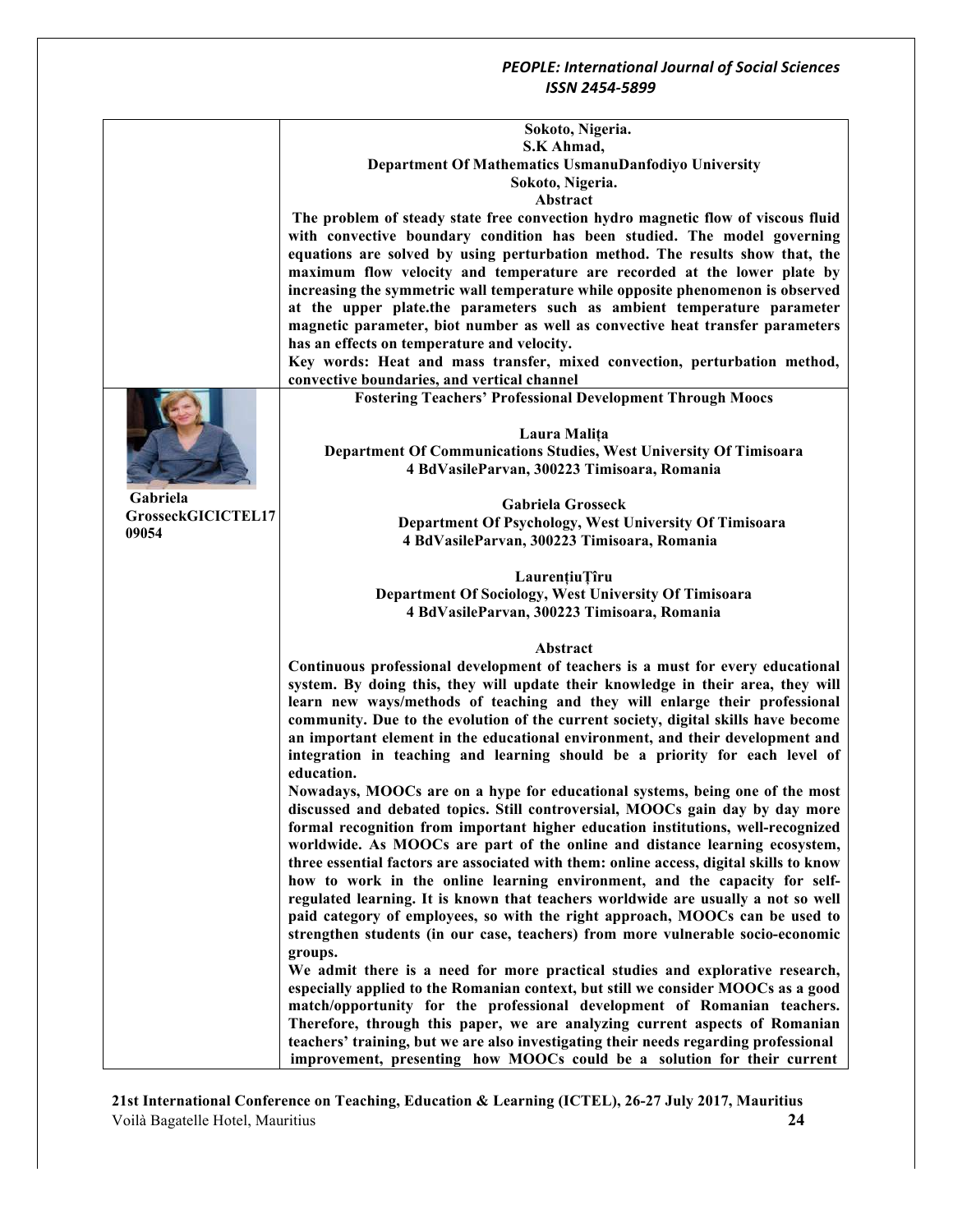|                             | development needs. Moreover, we will address the necessity for changing the<br>Romanian educational MOOC policies, but also further topics to be studied in the                                                                                                                                                                                                                                                                                                                                                                                                                                                                                                                                                                                                              |
|-----------------------------|------------------------------------------------------------------------------------------------------------------------------------------------------------------------------------------------------------------------------------------------------------------------------------------------------------------------------------------------------------------------------------------------------------------------------------------------------------------------------------------------------------------------------------------------------------------------------------------------------------------------------------------------------------------------------------------------------------------------------------------------------------------------------|
|                             | following period.                                                                                                                                                                                                                                                                                                                                                                                                                                                                                                                                                                                                                                                                                                                                                            |
|                             | Keywords: MOOC, professional teacher development, Romania                                                                                                                                                                                                                                                                                                                                                                                                                                                                                                                                                                                                                                                                                                                    |
| Laura<br>MalitaGICICTEL1709 | <b>Fostering Teachers' Professional Development Through Moocs</b>                                                                                                                                                                                                                                                                                                                                                                                                                                                                                                                                                                                                                                                                                                            |
| 055                         | Laura Malița<br>Department Of Communications Studies, West University Of Timisoara<br>4 BdVasileParvan, 300223 Timisoara, Romania                                                                                                                                                                                                                                                                                                                                                                                                                                                                                                                                                                                                                                            |
|                             | <b>Gabriela Grosseck</b><br>Department Of Psychology, West University Of Timisoara<br>4 BdVasileParvan, 300223 Timisoara, Romania                                                                                                                                                                                                                                                                                                                                                                                                                                                                                                                                                                                                                                            |
|                             | LaurențiuȚîru                                                                                                                                                                                                                                                                                                                                                                                                                                                                                                                                                                                                                                                                                                                                                                |
|                             | Department Of Sociology, West University Of Timisoara<br>4 BdVasileParvan, 300223 Timisoara, Romania                                                                                                                                                                                                                                                                                                                                                                                                                                                                                                                                                                                                                                                                         |
|                             | Abstract                                                                                                                                                                                                                                                                                                                                                                                                                                                                                                                                                                                                                                                                                                                                                                     |
|                             | Continuous professional development of teachers is a must for every educational<br>system. By doing this, they will update their knowledge in their area, they will<br>learn new ways/methods of teaching and they will enlarge their professional                                                                                                                                                                                                                                                                                                                                                                                                                                                                                                                           |
|                             | community. Due to the evolution of the current society, digital skills have become<br>an important element in the educational environment, and their development and<br>integration in teaching and learning should be a priority for each level of<br>education.                                                                                                                                                                                                                                                                                                                                                                                                                                                                                                            |
|                             | Nowadays, MOOCs are on a hype for educational systems, being one of the most<br>discussed and debated topics. Still controversial, MOOCs gain day by day more<br>formal recognition from important higher education institutions, well-recognized<br>worldwide. As MOOCs are part of the online and distance learning ecosystem,<br>three essential factors are associated with them: online access, digital skills to know<br>how to work in the online learning environment, and the capacity for self-<br>regulated learning. It is known that teachers worldwide are usually a not so well<br>paid category of employees, so with the right approach, MOOCs can be used to<br>strengthen students (in our case, teachers) from more vulnerable socio-economic<br>groups. |
|                             | We admit there is a need for more practical studies and explorative research,<br>especially applied to the Romanian context, but still we consider MOOCs as a good<br>match/opportunity for the professional development of Romanian teachers.<br>Therefore, through this paper, we are analyzing current aspects of Romanian<br>teachers' training, but we are also investigating their needs regarding professional<br>improvement, presenting how MOOCs could be a solution for their current<br>development needs. Moreover, we will address the necessity for changing the<br>Romanian educational MOOC policies, but also further topics to be studied in the                                                                                                          |
|                             | following period.                                                                                                                                                                                                                                                                                                                                                                                                                                                                                                                                                                                                                                                                                                                                                            |
|                             | Keywords: MOOC, professional teacher development, Romania                                                                                                                                                                                                                                                                                                                                                                                                                                                                                                                                                                                                                                                                                                                    |
|                             | Potential Possibilities Of Enhancing Online Communication Of Educators In<br>Conferences                                                                                                                                                                                                                                                                                                                                                                                                                                                                                                                                                                                                                                                                                     |
|                             | YOSHIDA, Masami                                                                                                                                                                                                                                                                                                                                                                                                                                                                                                                                                                                                                                                                                                                                                              |
|                             | Faculty of Education, Chiba University, Chiba, Japan                                                                                                                                                                                                                                                                                                                                                                                                                                                                                                                                                                                                                                                                                                                         |
| Yoshida Masami              | <b>THAMMETAR, Thapanee</b>                                                                                                                                                                                                                                                                                                                                                                                                                                                                                                                                                                                                                                                                                                                                                   |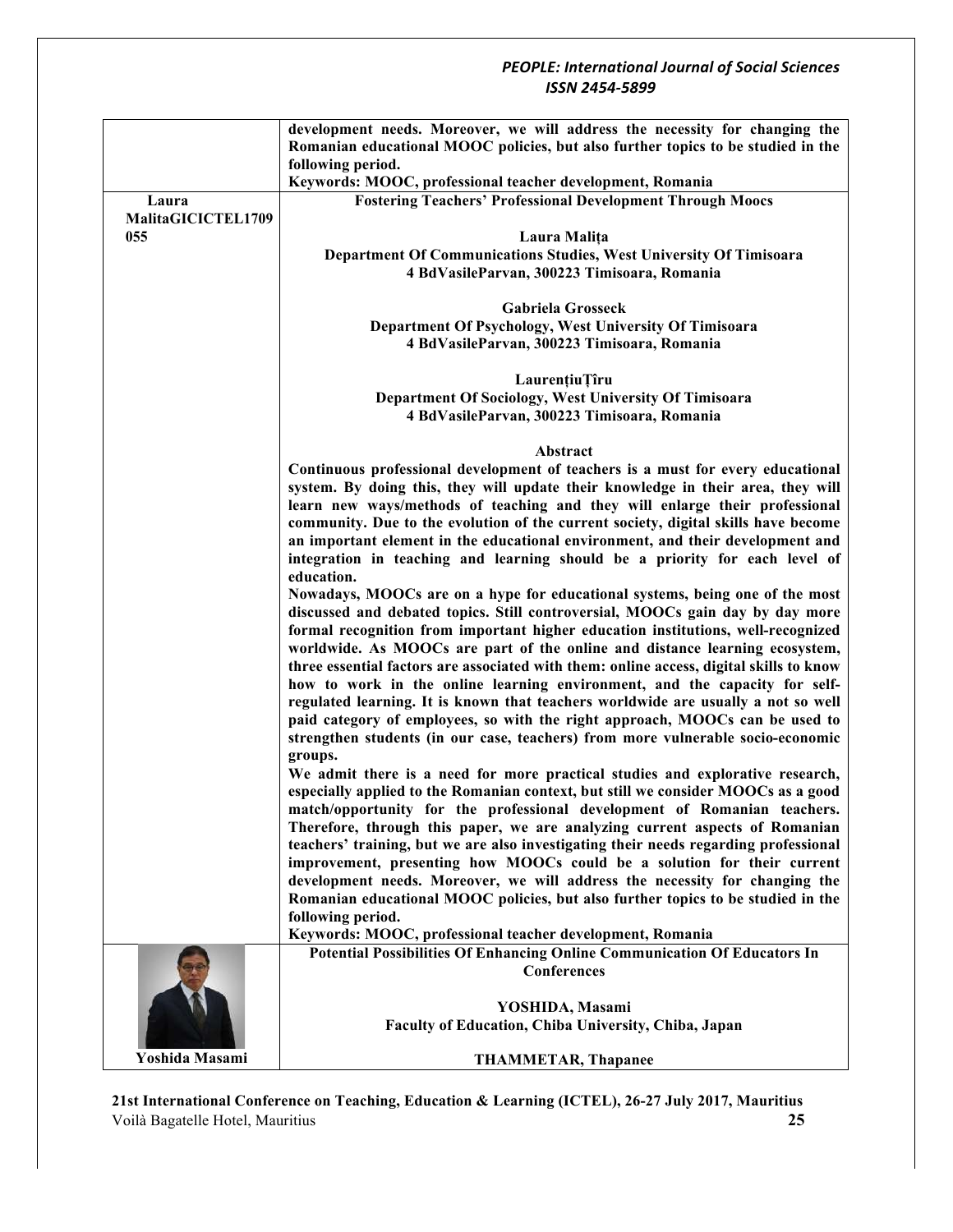| <b>GICICTEL1709057</b>                       | Thailand Cyber University Project, Ministry of Education, Thailand,                                                                                                                                                                                                                                                                                                                                                                                                                                                                                                                                                                                                                                                                                                                                                                                                                                                                                                                                                                                                                                                                                                                                                                                                                                                                                                                                                              |
|----------------------------------------------|----------------------------------------------------------------------------------------------------------------------------------------------------------------------------------------------------------------------------------------------------------------------------------------------------------------------------------------------------------------------------------------------------------------------------------------------------------------------------------------------------------------------------------------------------------------------------------------------------------------------------------------------------------------------------------------------------------------------------------------------------------------------------------------------------------------------------------------------------------------------------------------------------------------------------------------------------------------------------------------------------------------------------------------------------------------------------------------------------------------------------------------------------------------------------------------------------------------------------------------------------------------------------------------------------------------------------------------------------------------------------------------------------------------------------------|
|                                              | Abstract<br>The prolonging research to monitor online communication of educators who<br>attended educational conference was conducted to know the ripple effects. As<br>target conferences, two centralized educational conferences for educators who<br>were in charge of ICT education organized by Ministry of Education, Thailand<br>were selected. Online communication emerged from two conferences were<br>compared by crawling Twitter messages of participants. Application programming<br>interface (API) and social graph method were used to extract and analyze data.<br>Continuously, extension survey was introduced to compare personal Tweets<br>experience of participants between Tweets collected from a Twitter Hashtag which<br>was announced in a conference and Tweets collected from Twitter User ID which<br>were appeared in profiles ofparticipants.<br>Rather inactive Twitter communication of participants during conference days<br>were observed in both conferences. However, higher rate to extract important<br>Bridge users and Hub users were identified in the case of investigation by crawling<br>based on participants' profile. This result indicated that potential communication<br>among educators could enhance by spurring inactive situation of heavy-users.<br><b>Keywords</b><br>Twitter, Online Communication, Conference, Social Graph, Communication<br><b>Enhancement</b> |
| <b>JanuszIskraGICIC</b><br><b>TEL1709058</b> | Hurdle race in early education $-10$ weeks of art and physical education classes<br>JanuszIskra<br>Opole University of Technology, Opole, Poland<br>Anna Walaszczyk<br>The Jerzy Kukuczka Academy of Physical Education, Katowice, Poland<br><b>Karolina Przednowek</b><br>University of Rzeszów, Poland<br>Abstract<br>Research objectives. In the groups of school children hurdle race combines speed,<br>courage and grace. Hurdle run is a test of speed (hurdle run is a sprint run),<br>strength (hurdle clearance = hurdle "jumps"), coordination (rhythm, balance),                                                                                                                                                                                                                                                                                                                                                                                                                                                                                                                                                                                                                                                                                                                                                                                                                                                     |
|                                              | flexibility and lot of mental abilities (e.g. courage) - Iskra and Mynarski 2000,<br>Iskra and Walaszczyk2011.<br>Methodology. Thirty three girls from a Polish primary school (aged: 12±0,39 years,<br>body height: $155,90\pm6,37$ cm, body weight: $47,01\pm6,77$ kg) participated in this<br>experiment. Looking for the adequate obstacle to teach hurdle run we choose<br>banana cartoons $(50x40x24$ cm $)$ - Iskra 2007, 2010). Before the "physical<br>education lessons" pupils created their "own, original hurdle" during art classes.<br>In 10 weeks period we organized physical education classes (twice a week and<br>dedicated twenty five minutes of each lesson for "hurdle education"). Each lesson<br>was divided into four parts: warm-up with cartoons, marches and runs over<br>cartoons with regular and irregular spacing between them (Iskra 2011). Before<br>and after ten weeks of hurdle preparation we tested: motor preparation<br>(acceleration/30 m run, speed/60 m run, speed endurance/180 m run, explosive<br>strength (standing triple jump and medicine ball throw) and special-hurdle<br>abilities - time result of 60 m hurdle run, number of steps between hurdles and<br>techniqueindicator).<br>Findings and research outcomes. After ten weeks of " hurdle training"<br>we                                                                                                          |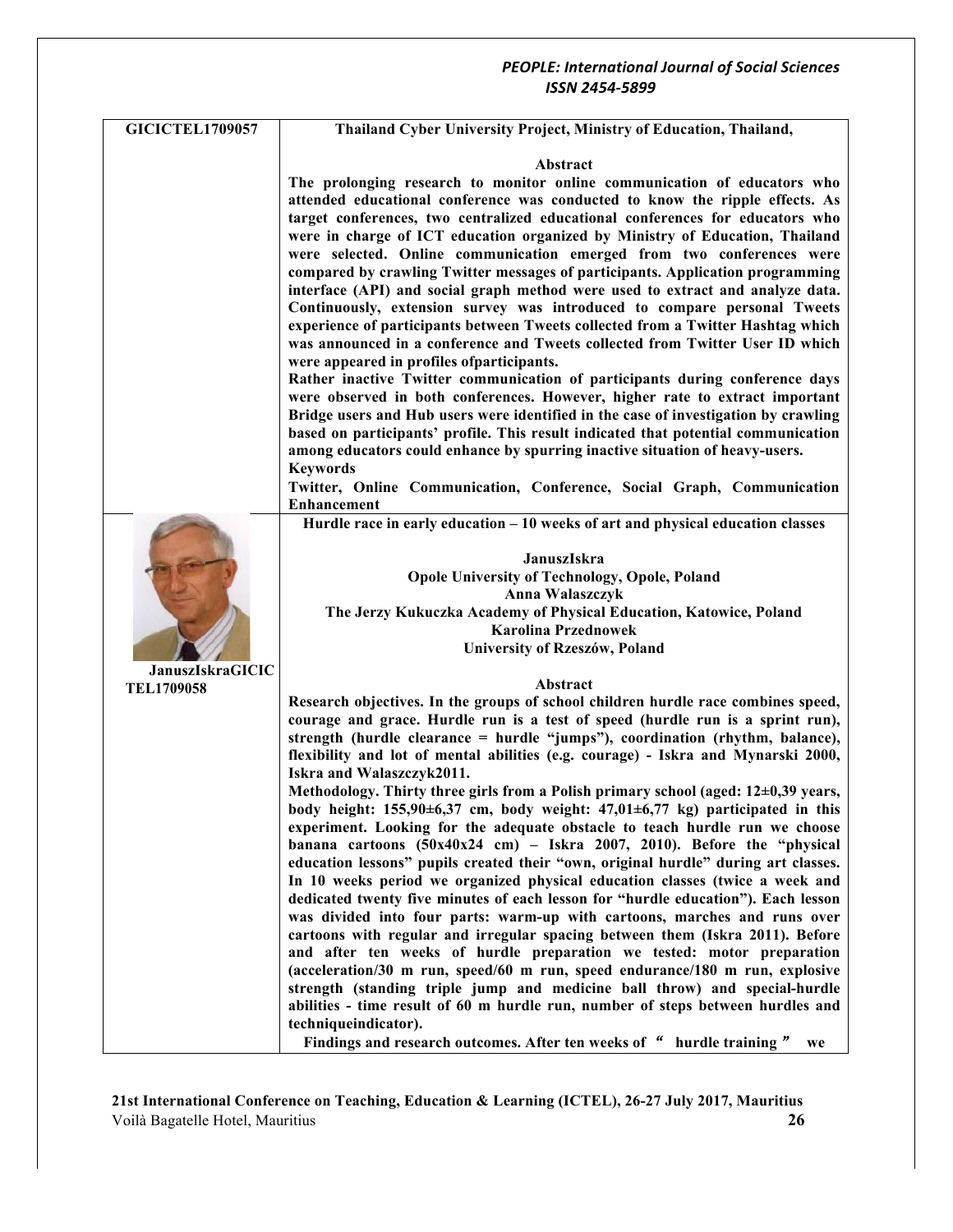|                        | noticed the improvement of the speed run ( $p \leq 0.01$ ) as well as the hurdle run    |
|------------------------|-----------------------------------------------------------------------------------------|
|                        | $(p \leq 0.05)$ . There were statistically significant differences between number of    |
|                        | strides (p                                                                              |
|                        | $\leq 0.01$ ), too. Ten weeks of hurdle "training" no influence on the level of general |
|                        | and special tests.                                                                      |
|                        |                                                                                         |
|                        | Future scope. Hurdle race (at the school level) could be an interesting and creative    |
|                        | form of physical education. Applying funny games and original (safe and chip)           |
|                        | equipment we can prepare creative arts and physical education lessons.                  |
|                        | Key words: hurdle run, athletics, art classes, physical education, children             |
| LjiljanaMarković,      | Accreditation of New Language/Literature/Culture Teaching Curricula at                  |
| <b>GICICTEL1709061</b> | <b>Belgrade Faculty of Philology in Serbia</b>                                          |
|                        |                                                                                         |
|                        | LjiljanaMarković                                                                        |
|                        | The Dean of the Faculty of Philology, Full Professor                                    |
|                        | Department of Japanese, Faculty of Philology, University of Belgrade, Serbia            |
|                        | <b>BiljanaĐorićFrancuski</b>                                                            |
|                        | <b>Full Professor</b>                                                                   |
|                        |                                                                                         |
|                        | Department of English, Faculty of Philology, University of Belgrade, Serbia             |
|                        | Mr Zoran Marković,                                                                      |
|                        | <b>Faculty of Economics, University of Belgrade, Serbia</b>                             |
|                        |                                                                                         |
|                        | Abstract                                                                                |
|                        | Although the Faculty of Philology - as one of 31 faculties at the University of         |
|                        | Belgrade – is the oldest and the largest faculty of philology in Serbia (it was         |
|                        | founded in 1908, and currently has some 350 teachers and 8,500 students), as well       |
|                        | as one of the oldest and largest in the Balkans, its lengthy and successful tradition   |
|                        | did not prevent the complete transformation of curricula in order to adapt them to      |
|                        |                                                                                         |
|                        | the demands of the 21st century. The new, reformed programme of academic study          |
|                        | has been implemented in line with the principles of the Bologna Declaration and         |
|                        | contains elements of an integrated and transculturalapproach to teaching foreign        |
|                        | languages in higher education, together with the relevant literature and culture        |
|                        | courses atbachelor, master and doctorate levels in over thirty departments of           |
|                        | Belgrade Faculty of Philology. The purpose of this paper is to analyse the process      |
|                        | of accreditation of the new programme and the outcomes of introducing the               |
|                        |                                                                                         |
|                        | revised curricula at our academic institution, in order to highlight the success and    |
|                        | benefits of the transformed academic courses, primarily for students but also for       |
|                        | thestaff.                                                                               |
|                        | Keywords: Belgrade Faculty of Philology, Language/Literature/Culture Teaching,          |
|                        | Curricula, Accreditation                                                                |
| Dr.ArsaythambyVeloo    | School-Based Assessment In The Context Of Secondary School Physical Education           |
| And                    | <b>Teacher's In Malaysia</b>                                                            |
| Dr. Hariharan N        |                                                                                         |
| KrishnasamyGICI        | Dr.ArsaythambyVeloo                                                                     |
|                        |                                                                                         |
| <b>CTEL1709073</b>     | School of Education and Modern Languages, Universiti Utara Malaysia, Malaysia           |
|                        | Dr. Hariharan N Krishnasamy                                                             |
|                        | School of Education and Modern Languages, Universiti Utara Malaysia, Malaysia           |
|                        | RuzlanMd-Ali                                                                            |
|                        | School of Education and Modern Languages, Universiti Utara Malaysia, Malaysia           |
|                        |                                                                                         |
|                        | Abstract                                                                                |
|                        | The School-Based Assessment was introduced in 2011 as part of a larger effort to        |
|                        | shift away from the current exam oriented system. The purpose of this study is to       |
|                        | explore the implementation of School-Based Assessment among Physical                    |
|                        |                                                                                         |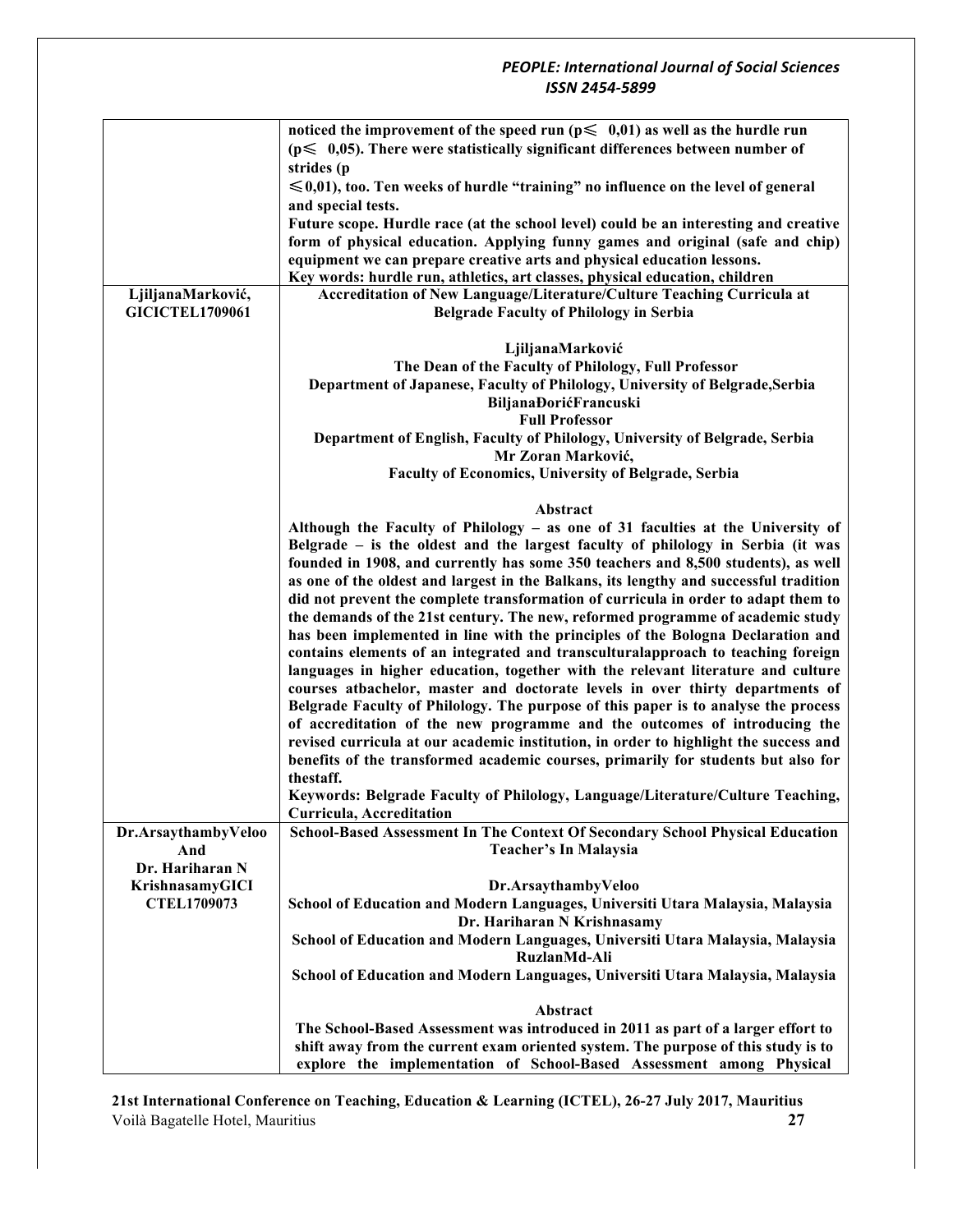**Education teachers in Malaysian secondary schools. This study was based on the qualitative method using semi-structured interviews. This research was conducted in 5 secondary schools located in Perlis, a state situated along the northern border of Malaysia. These schools are national schools which follow the national curriculum endorsed by the Malaysia Ministry of Education. Furthermore, the schools adopt the co-educational system. Based on the findings, the teachers mentioned that the administrators were not positioning the Physical Education (PE) subject as one of the main subjects in the school curriculum. The teachers have complained that not all of them are specialist teachers whereby most PE teachers in Malaysian secondary schools are non or semi specialist teachers. Time allotment for a PE subject is two 40-minute lessons in a week. In the Malaysian education system, both teaching periods are shared by Physical Education and Health Education respectively. Furthermore, this subject is often debated because it seems to appear as a subject that needs to be taught in the curriculum without having a clear objective. Even though the objectives were already set by the Ministry, this subject remains unpopular because it is not included in the public examination. As a result, more measures need to be taken to ensure that the implementation of Physical Education subject can be of more benefit to the students..**

**Keywords: Physical Education Teachers, secondary school, school-based assessment.**

**Pluralism on Language Policy of South African democratic government**

**Ogodiseng Kaka** 

**MokakaleGICICTE L1709074**

**OJ Mokakale Department of African Languages University of South Africa**

#### **Abstract**

**This paper presents discussion on the monolingual language policy and its challenges. It also gives opportunities of pluralist languages policy as well as a brief summary of the merits and demerits of the South African constitution in terms of the dominant and marginalization of minority languages. There is a readily discernible process, which has shown a shift in language policy developments, from the principle of monolingual language policy to the integration or pluralist language policy during the twentieth century. The debates involving the direction of language policy and planning became increasingly vigorous during the early 1990`s. The country's new constitution passed in 1996, placed emphasis on the link between language, culture and development. The key question for linguists and educators is the extent to which the new constitutional flexibility on language can be put into effective practice. South Africa has been the meeting ground of speakers of languages belonging to several major families, the chief ones being the Khoesan, Niger-Congo, Indo-European and Sign Languages. It is important to include sign language as language of the minority in our genealogies of languages, and to devote as much space to them as to any other language family in our sociolinguistic surveys. The Khoe (formerly known as Hottentots) and San (a.k.a Bushmen) languages are now facing extinction. The Bantu languages (belonging to the wider Niger-Congo family) are the numerically predominant languages of the country comprising essentially the Nguni cluster (isiZulu, isiXhosa, isiSwati, isiNdebele), Sotho cluster (Sesotho sa Leboa, Sesotho, Setswana), Xitsonga and Tsivenḓa. Appealing to or relying on government or (S.A Constitution) to take appropriateactiontovalidatetheuseofthelanguagesoftheminorityand majority in education and beyond, for ethical reasons, will have little success.**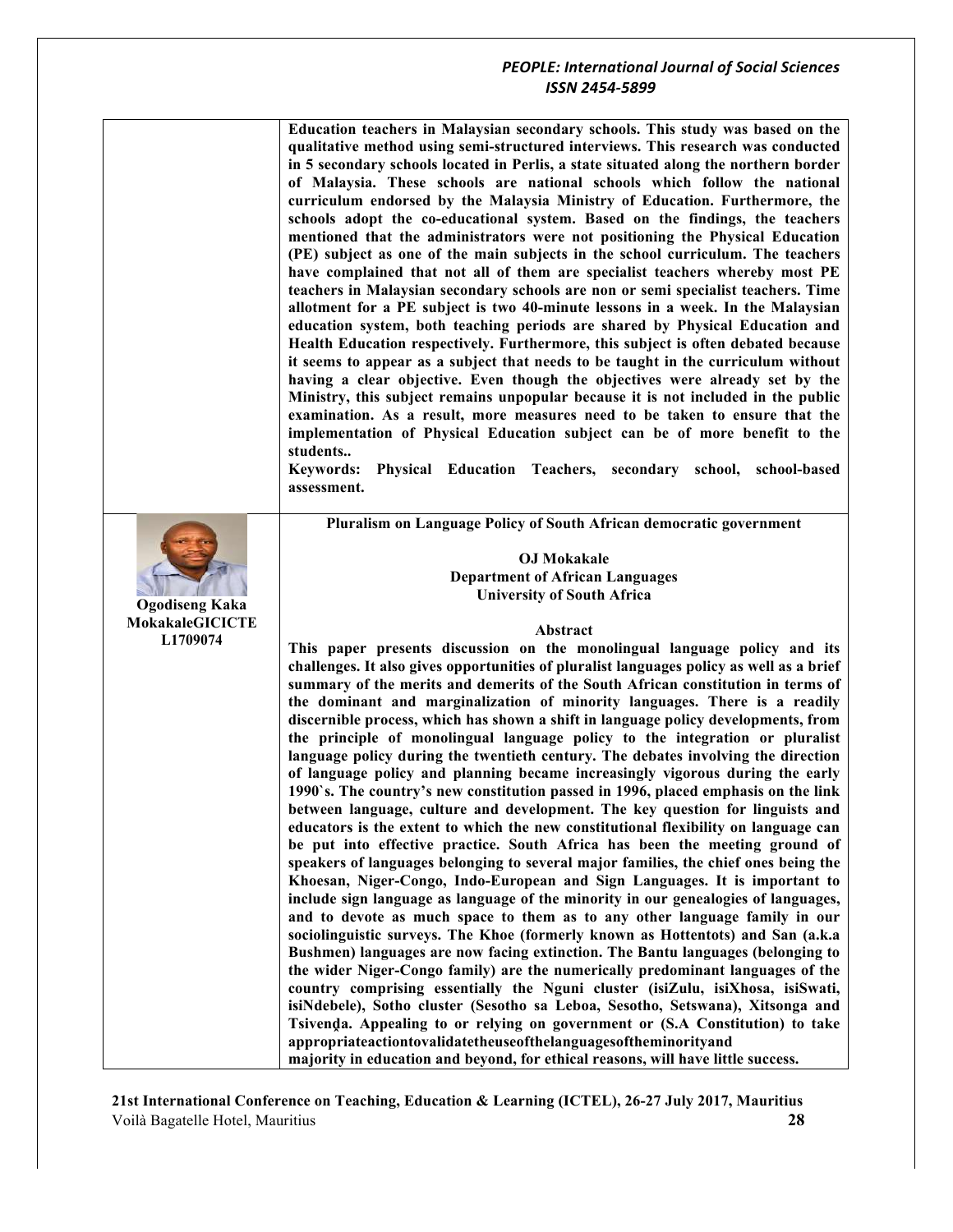|                         | KEY WORDS: Language Policy, Plural Language, Constitution, PanSALB,                                                                                                          |
|-------------------------|------------------------------------------------------------------------------------------------------------------------------------------------------------------------------|
| <b>Pierre E Hertzog</b> | Bantu.<br>Student perceptions on the use of WhatsApp in design-based modules                                                                                                 |
| <b>GICICTEL1709077</b>  | <b>Pierre E Hertzog</b>                                                                                                                                                      |
|                         | Department of Electrical, Electronics and Computer Engineering                                                                                                               |
|                         | <b>Central University of Technology</b>                                                                                                                                      |
|                         | <b>Bloemfontein, South Africa</b>                                                                                                                                            |
|                         | <b>Arthur J Swart</b>                                                                                                                                                        |
|                         | Department of Electrical, Electronics and Computer Engineering<br><b>Central University of Technology</b>                                                                    |
|                         | <b>Bloemfontein, South Africa</b>                                                                                                                                            |
|                         |                                                                                                                                                                              |
|                         | Abstract                                                                                                                                                                     |
|                         | WhatsApp is used by 1.2 billion users worldwide. This social media platform is                                                                                               |
|                         | also used as an educational tool and has been the focus of many studies in higher<br>education. WhatsApp was used as an educational tool to improve communication,           |
|                         | to promote student engagement and to provide better student support in two                                                                                                   |
|                         | design-based modules, namely Projects II and Design Project III, at the Central                                                                                              |
|                         | University of Technology (CUT) in South Africa. The purpose of this paper is to                                                                                              |
|                         | present a case study with descriptive statistics of quantitative data regarding                                                                                              |
|                         | student perceptions on the use of WhatsApp in these design-based modules.<br>Student perceptions are important when new technologies are introduced and can                  |
|                         | be used to assess such teaching innovations. The research question thus arises,                                                                                              |
|                         | what are the perceived advantages and disadvantages of using WhatsApp in                                                                                                     |
|                         | design-based modules at CUT? The results suggest that students have a generally                                                                                              |
|                         | positive view of WhatsApp as an educational tool that helps them to connect with                                                                                             |
|                         | others and collect information in a quicker and easier fashion (these are identified<br>advantages). Disadvantages, listed by a minority of respondents, included the cost   |
|                         | of airtime in South Africa, limited bandwidth and being distracted by using                                                                                                  |
|                         | WhatsApp for other purposes. Although this study has focused on the use of                                                                                                   |
|                         | WhatsApp in design-based modules, it will be interesting to investigate the use of                                                                                           |
|                         | several social media platforms over a range of modules offered atCUT.                                                                                                        |
|                         | Keywords-design-based learning; project-based learning; WhatsApp                                                                                                             |
| AratiSuryawanshiGIC     | Impact of emotional intelligence training on the EQ levels of secondary school                                                                                               |
| <b>ICTEL1709081</b>     | teachers.                                                                                                                                                                    |
|                         | AratiSuryawanshi                                                                                                                                                             |
|                         | Global Business and Research Centre TathawadePune, Dr. D. Y. Patil University                                                                                                |
|                         | Pune,Mumbai India                                                                                                                                                            |
|                         | Dr. D. Y. PatilVidyapeeth                                                                                                                                                    |
|                         | Dr. SnehalMaheshkar                                                                                                                                                          |
|                         | Abstract:                                                                                                                                                                    |
|                         |                                                                                                                                                                              |
|                         | While working on the Ph.D. Project one of the researcher's aim is to discover what<br>is the impact of emotional intelligence training on the overall emotional intelligence |
|                         | levels of teachers. To understand this impact on teachers the Social Emotional                                                                                               |
|                         | Intelligence Assessment was conducted for secondary school teachers teaching in                                                                                              |
|                         | two CBSE, i.e. Central Board of School Education, schools in India, based near                                                                                               |
|                         | Nasik Maharashtra. Between pre and post assessments, training based upon                                                                                                     |
|                         | Emotional Intelligence was conducted for one group of teachers where as other                                                                                                |
|                         | school teachers were teaching with the systems already provided to them by the                                                                                               |
|                         | school.                                                                                                                                                                      |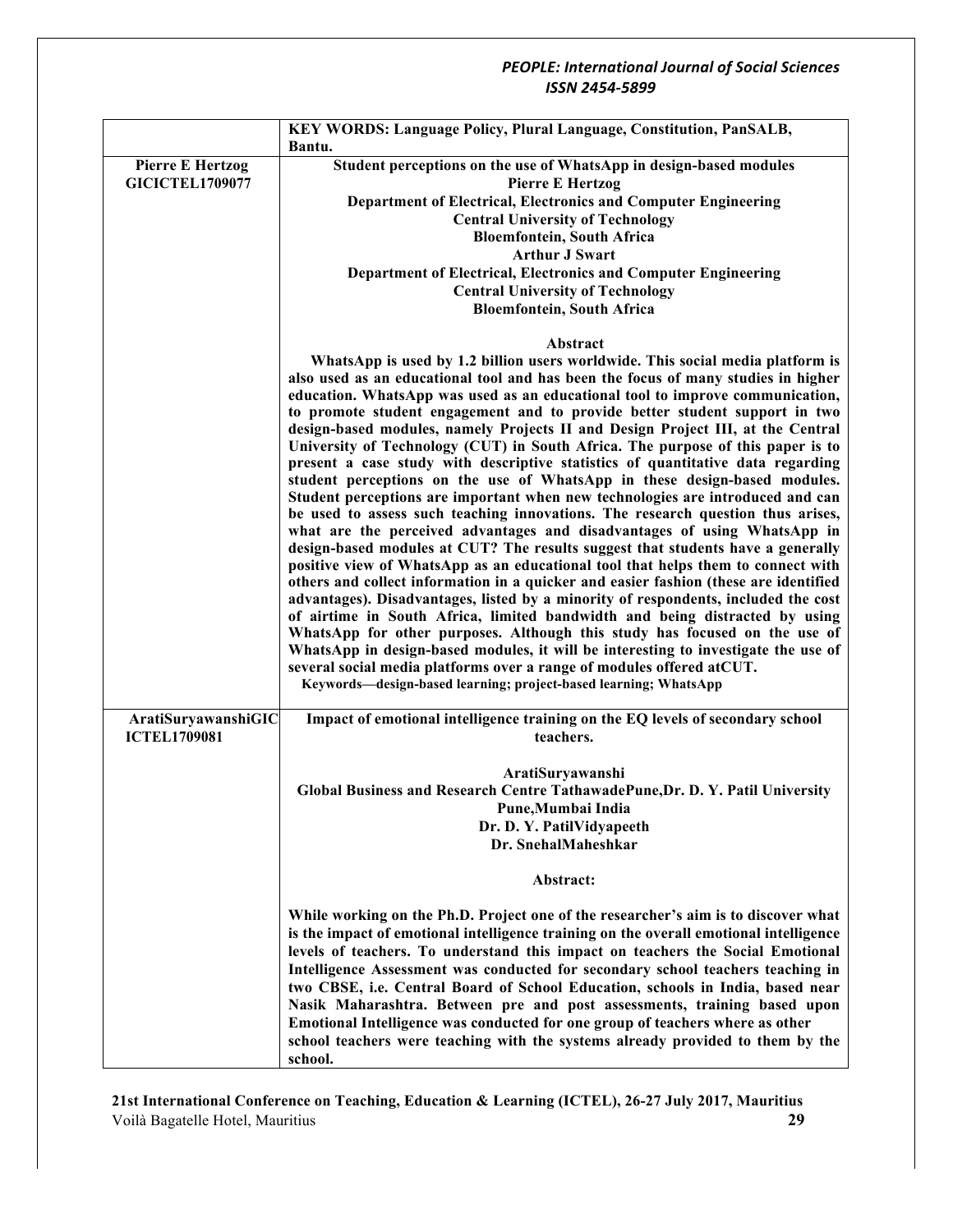|                                            | The training modules involved emotional intelligence skills such as, empathy, how<br>the teacher can live with a purpose, navigating emotions and recognizing patterns.<br>All the modules were uniquely designed and developed by the researcher herself.<br>The teachers who participated in the training programs showed 14% rise in the<br>levels of Emotional Intelligence.                                                                                     |
|--------------------------------------------|----------------------------------------------------------------------------------------------------------------------------------------------------------------------------------------------------------------------------------------------------------------------------------------------------------------------------------------------------------------------------------------------------------------------------------------------------------------------|
| Maira Khan                                 | <b>Improving Architecture Education In Asia</b>                                                                                                                                                                                                                                                                                                                                                                                                                      |
| <b>GICICTEL1709082</b>                     | Maira Khan<br><b>COMSATS Institute of Technology, Lahore, Pakistan</b>                                                                                                                                                                                                                                                                                                                                                                                               |
|                                            | Abstract                                                                                                                                                                                                                                                                                                                                                                                                                                                             |
|                                            | My Research on Architecture education in Asia will sure give us a chance to plan<br>better tomorrow and talk about the Future of the Past in terms of Sustainable<br>Development. Designing more than One MillionSquare Feet area prioritizing<br>Passive Architecture has been key concern and main area of Focus.<br>Area of focus will be Social Responsibility towards architecture and creating<br>awareness about sensitivity towards Sustainable Environment. |
|                                            | I anticipate that my Research on improving Architecture Education in Asia will                                                                                                                                                                                                                                                                                                                                                                                       |
|                                            | enable us to create awareness in the field of Architecture and Technology and                                                                                                                                                                                                                                                                                                                                                                                        |
|                                            | enable Architects to plan for better tomorrow.                                                                                                                                                                                                                                                                                                                                                                                                                       |
|                                            | The title of the Project will be "Improving Architecture Education in Asia"                                                                                                                                                                                                                                                                                                                                                                                          |
|                                            | The research is originating from the indigenous context and environment.<br>The area of focus will be the following issues:                                                                                                                                                                                                                                                                                                                                          |
|                                            | The Special Issues of AsianLearners                                                                                                                                                                                                                                                                                                                                                                                                                                  |
|                                            | The Neglects in the CurrentCurriculum                                                                                                                                                                                                                                                                                                                                                                                                                                |
|                                            | <b>Clarification of Terms ArchitecturalDiscourse</b><br>٠                                                                                                                                                                                                                                                                                                                                                                                                            |
|                                            | <b>Acquiring Skills Before Going Forward Towards Creativity</b>                                                                                                                                                                                                                                                                                                                                                                                                      |
|                                            | SituationalDesign<br><b>Community Design</b>                                                                                                                                                                                                                                                                                                                                                                                                                         |
|                                            | <b>Climate ResponsiveDesign</b>                                                                                                                                                                                                                                                                                                                                                                                                                                      |
|                                            | <b>Hands on ExperientialLearning</b>                                                                                                                                                                                                                                                                                                                                                                                                                                 |
|                                            | The Studio Culture and the Design of the TeachingStudio<br>$\bullet$                                                                                                                                                                                                                                                                                                                                                                                                 |
|                                            |                                                                                                                                                                                                                                                                                                                                                                                                                                                                      |
|                                            | <b>Keywords:</b>                                                                                                                                                                                                                                                                                                                                                                                                                                                     |
|                                            | <b>Situational Design, Climate Responsive Design, Social responsibility</b>                                                                                                                                                                                                                                                                                                                                                                                          |
|                                            | Internships ans satisfaction: do students acquire the professional skills necessaryto<br>improve theiremployability?                                                                                                                                                                                                                                                                                                                                                 |
|                                            | <b>AcedoRamírez</b>                                                                                                                                                                                                                                                                                                                                                                                                                                                  |
|                                            | <b>M.A. Economics and Business</b>                                                                                                                                                                                                                                                                                                                                                                                                                                   |
|                                            | <b>Institution: University of La Rioja</b>                                                                                                                                                                                                                                                                                                                                                                                                                           |
|                                            | Logroño, Spain                                                                                                                                                                                                                                                                                                                                                                                                                                                       |
|                                            | <b>Ruiz Cabestre</b>                                                                                                                                                                                                                                                                                                                                                                                                                                                 |
| <b>Miguel Angel</b><br><b>AcedoRamarez</b> | <b>F.J. Economics and Business</b>                                                                                                                                                                                                                                                                                                                                                                                                                                   |
| <b>GICICTEL1709086</b>                     | <b>Institution: University of La Rioja</b>                                                                                                                                                                                                                                                                                                                                                                                                                           |
|                                            | Logroño, Spain                                                                                                                                                                                                                                                                                                                                                                                                                                                       |
|                                            |                                                                                                                                                                                                                                                                                                                                                                                                                                                                      |
|                                            | Abstract                                                                                                                                                                                                                                                                                                                                                                                                                                                             |
|                                            | This paper evaluates the level of satisfaction of students enrolled in the Degree in<br>Business Administration and Management (DBAM) who have completed external<br>internships and of the companies that have hosted them, with the aim of improving                                                                                                                                                                                                               |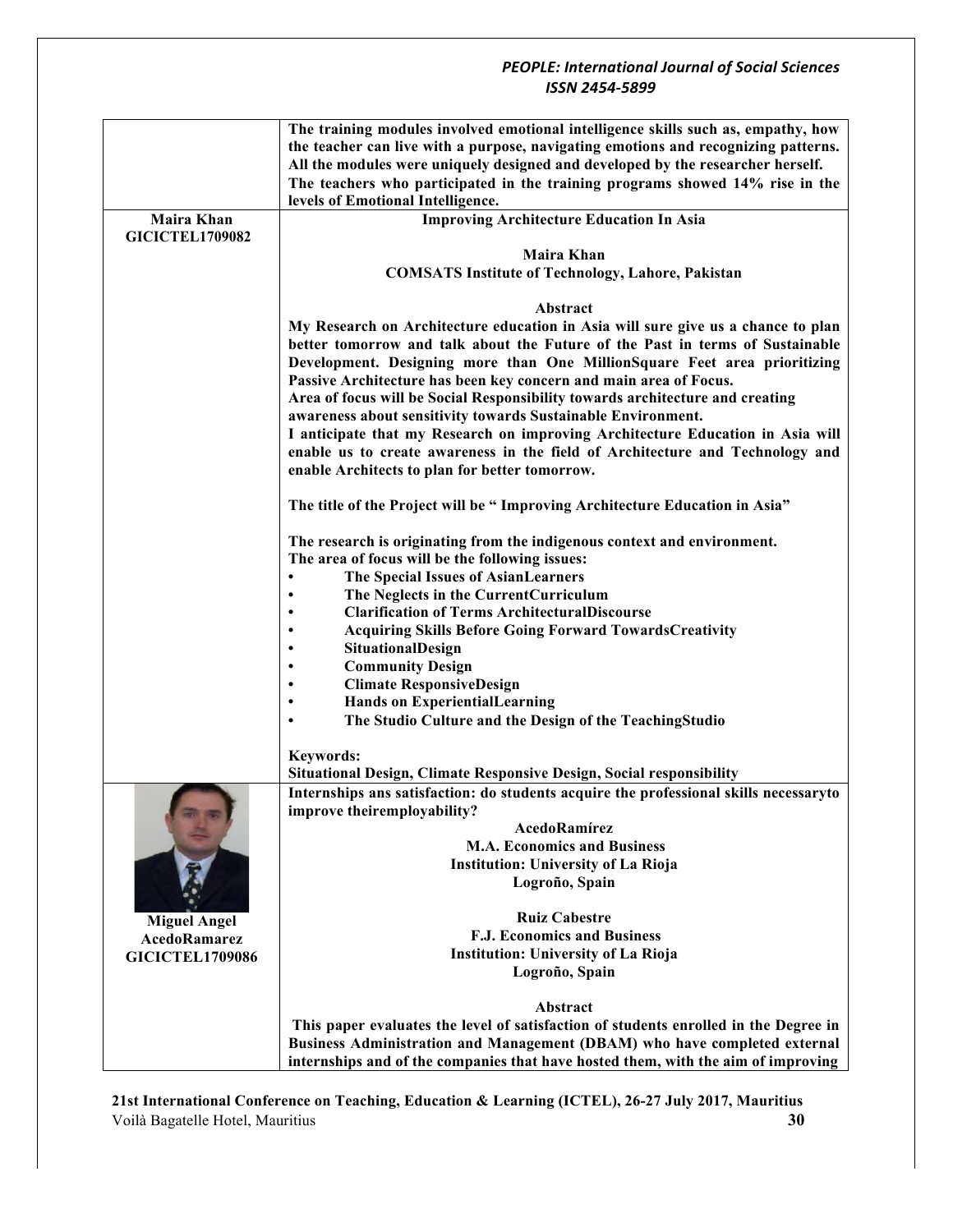|                              | both formal and training components of these internships. Our findings reveal<br>potential for improvement in the administrative management of internships, and<br>the existence of a discrepancy between the skills acquired by undergraduates in<br>university lecture halls and the practical skills necessary for the performance of<br>work. There was also found to be limited potential for applying acquired<br>knowledge during the internships. The evidence therefore suggests that the<br>training offered by universities is not always sufficiently geared towards the<br>demands of today's society and labour market. Nevertheless, company internships<br>meet one of its fundamental objectives, in the form of increased employment<br>opportunities, and this is particularly significant given the extremely high youth<br>unemployment rate at the presenttime.<br>Keywords: internships, business, satisfaction, professional skills |
|------------------------------|-------------------------------------------------------------------------------------------------------------------------------------------------------------------------------------------------------------------------------------------------------------------------------------------------------------------------------------------------------------------------------------------------------------------------------------------------------------------------------------------------------------------------------------------------------------------------------------------------------------------------------------------------------------------------------------------------------------------------------------------------------------------------------------------------------------------------------------------------------------------------------------------------------------------------------------------------------------|
|                              | Criticality, Reflexivity and Praxis: Case of teaching and learning approach to                                                                                                                                                                                                                                                                                                                                                                                                                                                                                                                                                                                                                                                                                                                                                                                                                                                                              |
|                              | <b>Agricultural Management discipline, Central University of Technology, FreeState</b>                                                                                                                                                                                                                                                                                                                                                                                                                                                                                                                                                                                                                                                                                                                                                                                                                                                                      |
|                              |                                                                                                                                                                                                                                                                                                                                                                                                                                                                                                                                                                                                                                                                                                                                                                                                                                                                                                                                                             |
|                              | <b>Zenzile Peter Khetsha</b>                                                                                                                                                                                                                                                                                                                                                                                                                                                                                                                                                                                                                                                                                                                                                                                                                                                                                                                                |
|                              | Department of Agriculture, Central University of Technology, Free State                                                                                                                                                                                                                                                                                                                                                                                                                                                                                                                                                                                                                                                                                                                                                                                                                                                                                     |
|                              | <b>ABSTRACT</b>                                                                                                                                                                                                                                                                                                                                                                                                                                                                                                                                                                                                                                                                                                                                                                                                                                                                                                                                             |
| <b>Zenzile Peter Khetsha</b> | This study establishes the impact of realigning teaching perspectives to encourage                                                                                                                                                                                                                                                                                                                                                                                                                                                                                                                                                                                                                                                                                                                                                                                                                                                                          |
| <b>GICICTEL1709095</b>       | deep-learning approach of students in the diverse discipline of Agricultural                                                                                                                                                                                                                                                                                                                                                                                                                                                                                                                                                                                                                                                                                                                                                                                                                                                                                |
|                              | Management. Agricultural Management 1 (AMN11AT) is one of the three main                                                                                                                                                                                                                                                                                                                                                                                                                                                                                                                                                                                                                                                                                                                                                                                                                                                                                    |
|                              | subject at a first year level in the Diploma Agricultural Management programme,                                                                                                                                                                                                                                                                                                                                                                                                                                                                                                                                                                                                                                                                                                                                                                                                                                                                             |
|                              | CUT, FS. It is categorised under hard-applied discipline according Biglan. The                                                                                                                                                                                                                                                                                                                                                                                                                                                                                                                                                                                                                                                                                                                                                                                                                                                                              |
|                              | passing rate of AMN11AT was known to be high in number of distinctions;                                                                                                                                                                                                                                                                                                                                                                                                                                                                                                                                                                                                                                                                                                                                                                                                                                                                                     |
|                              | however so, students struggling with the technical discourse as illustrated by poor                                                                                                                                                                                                                                                                                                                                                                                                                                                                                                                                                                                                                                                                                                                                                                                                                                                                         |
|                              | psycho cognitive discourse engagement in post progression courses; AMN22AT<br>and AMN30AT. A combination of retrospective and prospective study was                                                                                                                                                                                                                                                                                                                                                                                                                                                                                                                                                                                                                                                                                                                                                                                                         |
|                              | conducted to generate data of student's performance in AMN11AT from year                                                                                                                                                                                                                                                                                                                                                                                                                                                                                                                                                                                                                                                                                                                                                                                                                                                                                    |
|                              | 2014/15 and 2016/17 (quarter results 1 for 2017) academic year, respectively.                                                                                                                                                                                                                                                                                                                                                                                                                                                                                                                                                                                                                                                                                                                                                                                                                                                                               |
|                              | Results showed significant decrease (P>0.05) in performance from academic year                                                                                                                                                                                                                                                                                                                                                                                                                                                                                                                                                                                                                                                                                                                                                                                                                                                                              |
|                              | 2014/15 to 2016/17. The significant change in performance is attributed to the                                                                                                                                                                                                                                                                                                                                                                                                                                                                                                                                                                                                                                                                                                                                                                                                                                                                              |
|                              | change in teaching approach was implemented in the final experimental year                                                                                                                                                                                                                                                                                                                                                                                                                                                                                                                                                                                                                                                                                                                                                                                                                                                                                  |
|                              | (2016/17). Furthermore, these findings revealed that a shift from teacher-centred                                                                                                                                                                                                                                                                                                                                                                                                                                                                                                                                                                                                                                                                                                                                                                                                                                                                           |
|                              | approach (transmission perspective) to student-centred approach significantly                                                                                                                                                                                                                                                                                                                                                                                                                                                                                                                                                                                                                                                                                                                                                                                                                                                                               |
|                              | influenced the alignment of student's performance; through progressive passing of                                                                                                                                                                                                                                                                                                                                                                                                                                                                                                                                                                                                                                                                                                                                                                                                                                                                           |
|                              | prospective modules and improved the technical discourses. Good teaching and                                                                                                                                                                                                                                                                                                                                                                                                                                                                                                                                                                                                                                                                                                                                                                                                                                                                                |
|                              | learning practice ideology requires mastery of the subject matter; understanding<br>oftheintendedacademiccurriculumobjectives, studentlearningneedsandalsoa                                                                                                                                                                                                                                                                                                                                                                                                                                                                                                                                                                                                                                                                                                                                                                                                 |
|                              | deep and reflective teaching approach to influence.                                                                                                                                                                                                                                                                                                                                                                                                                                                                                                                                                                                                                                                                                                                                                                                                                                                                                                         |
|                              | The outcomes of intervention on English vowel production in young English                                                                                                                                                                                                                                                                                                                                                                                                                                                                                                                                                                                                                                                                                                                                                                                                                                                                                   |
|                              | second language (EL2) learners in South Africa                                                                                                                                                                                                                                                                                                                                                                                                                                                                                                                                                                                                                                                                                                                                                                                                                                                                                                              |
|                              |                                                                                                                                                                                                                                                                                                                                                                                                                                                                                                                                                                                                                                                                                                                                                                                                                                                                                                                                                             |
|                              | Mia Le Roux                                                                                                                                                                                                                                                                                                                                                                                                                                                                                                                                                                                                                                                                                                                                                                                                                                                                                                                                                 |
|                              | <b>Affiliation: Department Of Speech-Language Pathology And Audiology, Faculty</b>                                                                                                                                                                                                                                                                                                                                                                                                                                                                                                                                                                                                                                                                                                                                                                                                                                                                          |
|                              | Of Humanities, University Of Pretoria, Pretoria, South Africa                                                                                                                                                                                                                                                                                                                                                                                                                                                                                                                                                                                                                                                                                                                                                                                                                                                                                               |
|                              |                                                                                                                                                                                                                                                                                                                                                                                                                                                                                                                                                                                                                                                                                                                                                                                                                                                                                                                                                             |
| <b>Mia Le Roux</b>           | Abstract<br>The outcomes of intervention on English vowel production in young English                                                                                                                                                                                                                                                                                                                                                                                                                                                                                                                                                                                                                                                                                                                                                                                                                                                                       |
| <b>GICICTEL1709099</b>       | second language (EL2) learners in SouthAfrica                                                                                                                                                                                                                                                                                                                                                                                                                                                                                                                                                                                                                                                                                                                                                                                                                                                                                                               |
|                              | <b>Background:</b>                                                                                                                                                                                                                                                                                                                                                                                                                                                                                                                                                                                                                                                                                                                                                                                                                                                                                                                                          |
|                              | In a multilingual South Africa the majority of learners are first language (L1)                                                                                                                                                                                                                                                                                                                                                                                                                                                                                                                                                                                                                                                                                                                                                                                                                                                                             |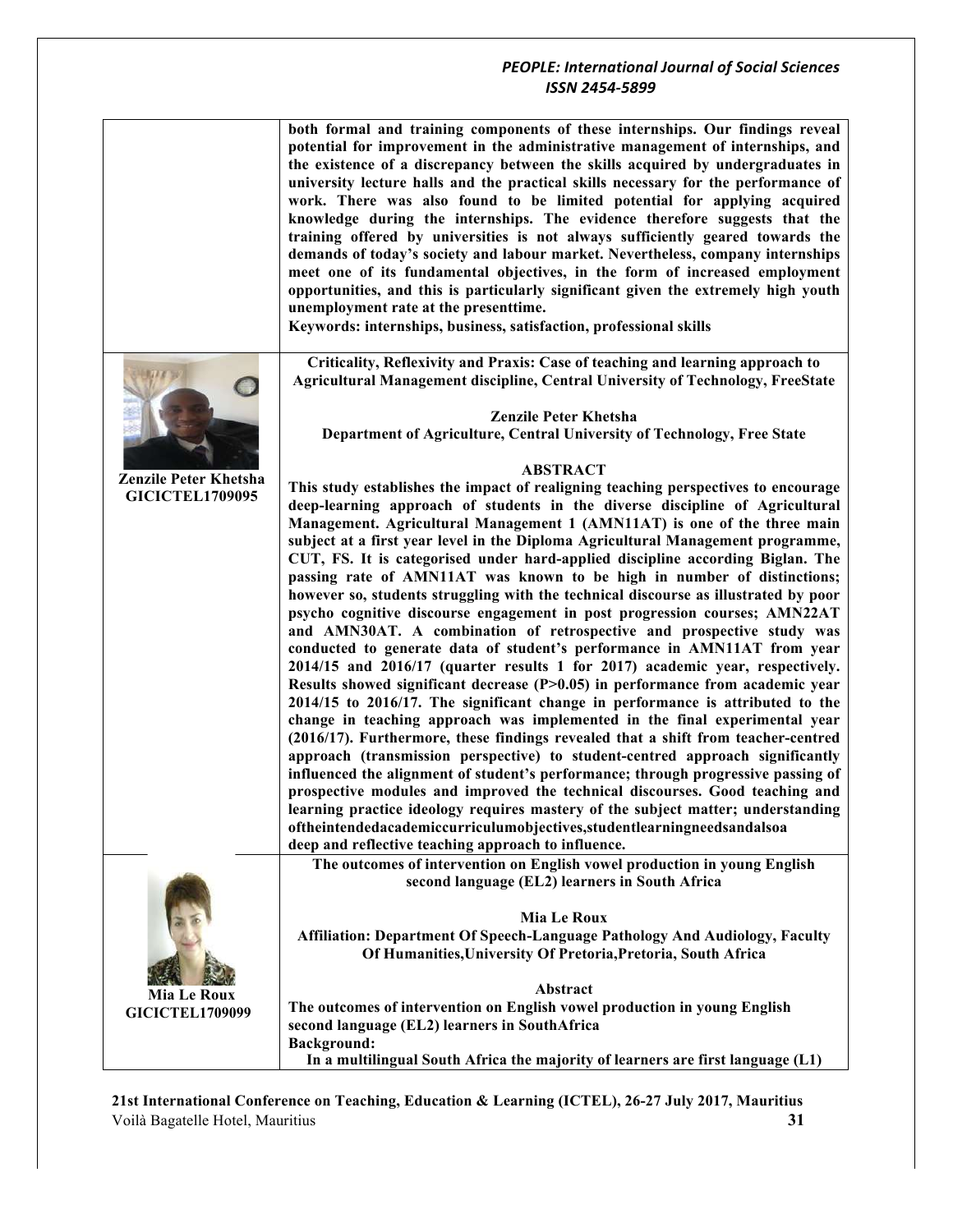|                    | speakers of an African language, but receive instruction through the medium of a<br>second language (L2), namely English. These learners are often not proficient<br>enough to succeed at academic activities. Research indicates that instruction<br>through a second language is frequently detrimental to academic progress<br>(Prinsloo &Heugh, 2013). Researchers blame the low literacy abilities of South<br>Africans on learners' insufficient proficiency levels in English (Prinsloo & Heugh,<br>2013). Seeff-Gabriel (2003) mentions that the extensive difference in vowel<br>inventories of English and the African languages results in EL2 learners being at a<br>disadvantage when starting the literacy acquisitionprocess. |
|--------------------|----------------------------------------------------------------------------------------------------------------------------------------------------------------------------------------------------------------------------------------------------------------------------------------------------------------------------------------------------------------------------------------------------------------------------------------------------------------------------------------------------------------------------------------------------------------------------------------------------------------------------------------------------------------------------------------------------------------------------------------------|
|                    | Research objectives and methodology:                                                                                                                                                                                                                                                                                                                                                                                                                                                                                                                                                                                                                                                                                                         |
|                    | A quasi-experimental and comparative study was undertaken with young EL2 and<br>English first language (EL1) learners. The aim was to investigate whether<br>additional input on the vowels of English will a) enhance the experimental group's<br>perception and subsequent production of the English vowels, b) enhance their<br>phonological awareness skills, and c) enhance their literacy abilities. The outcomes<br>of the intervention on the participants' phonological awareness skills and literacy                                                                                                                                                                                                                               |
|                    | abilities were reported in an article recently published. This current paper focuses                                                                                                                                                                                                                                                                                                                                                                                                                                                                                                                                                                                                                                                         |
|                    | on the outcomes of intervention on the EL2 participants' perception and                                                                                                                                                                                                                                                                                                                                                                                                                                                                                                                                                                                                                                                                      |
|                    | production of the English vowels. This was done by acoustic between-group<br>comparisons of the vowels spaces produced by EL2 participants with those of EL1<br>learners, before and after intervention.                                                                                                                                                                                                                                                                                                                                                                                                                                                                                                                                     |
|                    | <b>Findings:</b><br>Before intervention, the EL2 participants' vowel spaces strongly resembled the<br>vowel space of their first language (Setswana) and did not resemble the vowel<br>space of the EL1 participants. After intervention, however, there was a stronger                                                                                                                                                                                                                                                                                                                                                                                                                                                                      |
|                    | resemblance to the vowel spaces of the EL1 participants, indicating that the                                                                                                                                                                                                                                                                                                                                                                                                                                                                                                                                                                                                                                                                 |
|                    | perception and articulation skills of the EL2 participants improved because of the<br>additional input given to the participants in the experimental group. As these                                                                                                                                                                                                                                                                                                                                                                                                                                                                                                                                                                         |
|                    | participants' perception of the English vowels improved, their phonological                                                                                                                                                                                                                                                                                                                                                                                                                                                                                                                                                                                                                                                                  |
|                    | awareness skills improved, which resulted in their literacy skills improving as well.                                                                                                                                                                                                                                                                                                                                                                                                                                                                                                                                                                                                                                                        |
|                    | <b>Key words:</b>                                                                                                                                                                                                                                                                                                                                                                                                                                                                                                                                                                                                                                                                                                                            |
|                    | second language, phonological awareness, literacy acquisition                                                                                                                                                                                                                                                                                                                                                                                                                                                                                                                                                                                                                                                                                |
|                    | Perceptual judgment in Speech Sound Disorders: Revisiting the McGurk<br><b>Effect in English Additional Language Learners</b>                                                                                                                                                                                                                                                                                                                                                                                                                                                                                                                                                                                                                |
|                    | Dr Salomé Geertsema                                                                                                                                                                                                                                                                                                                                                                                                                                                                                                                                                                                                                                                                                                                          |
|                    | <b>University of Pretoria, South Africa</b>                                                                                                                                                                                                                                                                                                                                                                                                                                                                                                                                                                                                                                                                                                  |
|                    | Abstract                                                                                                                                                                                                                                                                                                                                                                                                                                                                                                                                                                                                                                                                                                                                     |
| <b>Salome</b>      | The perception of normal speech sounds has been described as mostly categorical.                                                                                                                                                                                                                                                                                                                                                                                                                                                                                                                                                                                                                                                             |
| GeertsemaGICICTEL1 | As such, a listener's knowledge changes in quality from one sound to another                                                                                                                                                                                                                                                                                                                                                                                                                                                                                                                                                                                                                                                                 |
| 709100             | sound at a specific point on a scale of different phonemes (Hamilton, Ishikawa,                                                                                                                                                                                                                                                                                                                                                                                                                                                                                                                                                                                                                                                              |
|                    | Mullins, & Boyce, 2015). However, when looking at children with speech sound<br>disorders (SSD), the speech sound errors seem to present with atypical category                                                                                                                                                                                                                                                                                                                                                                                                                                                                                                                                                                              |
|                    | boundaries (Hamilton et al., 2015). Furthermore, as there are idiosyncratic                                                                                                                                                                                                                                                                                                                                                                                                                                                                                                                                                                                                                                                                  |
|                    | characteristics resulting from the structure and dimensions of phonological                                                                                                                                                                                                                                                                                                                                                                                                                                                                                                                                                                                                                                                                  |
|                    | inventories in different languages (e.g., Walden, Prosek, Montgomery, Sher, &                                                                                                                                                                                                                                                                                                                                                                                                                                                                                                                                                                                                                                                                |
|                    | Jones, 1977; Cohen, Walker, & Massaro, 1996), it is reasonable to believe that these                                                                                                                                                                                                                                                                                                                                                                                                                                                                                                                                                                                                                                                         |
|                    | atypical boundaries may be emphasised in English Additional Language (EAL)                                                                                                                                                                                                                                                                                                                                                                                                                                                                                                                                                                                                                                                                   |
|                    | speakers who present with SSD. As such, when these speakers are treated for<br>English articulation errors, an English First Language (EFL) perceptual                                                                                                                                                                                                                                                                                                                                                                                                                                                                                                                                                                                       |
|                    | judgment panel may be influenced by the differences in the mother tongue of the                                                                                                                                                                                                                                                                                                                                                                                                                                                                                                                                                                                                                                                              |
|                    | speaker reflected in their English target sound production. Examples of affecting                                                                                                                                                                                                                                                                                                                                                                                                                                                                                                                                                                                                                                                            |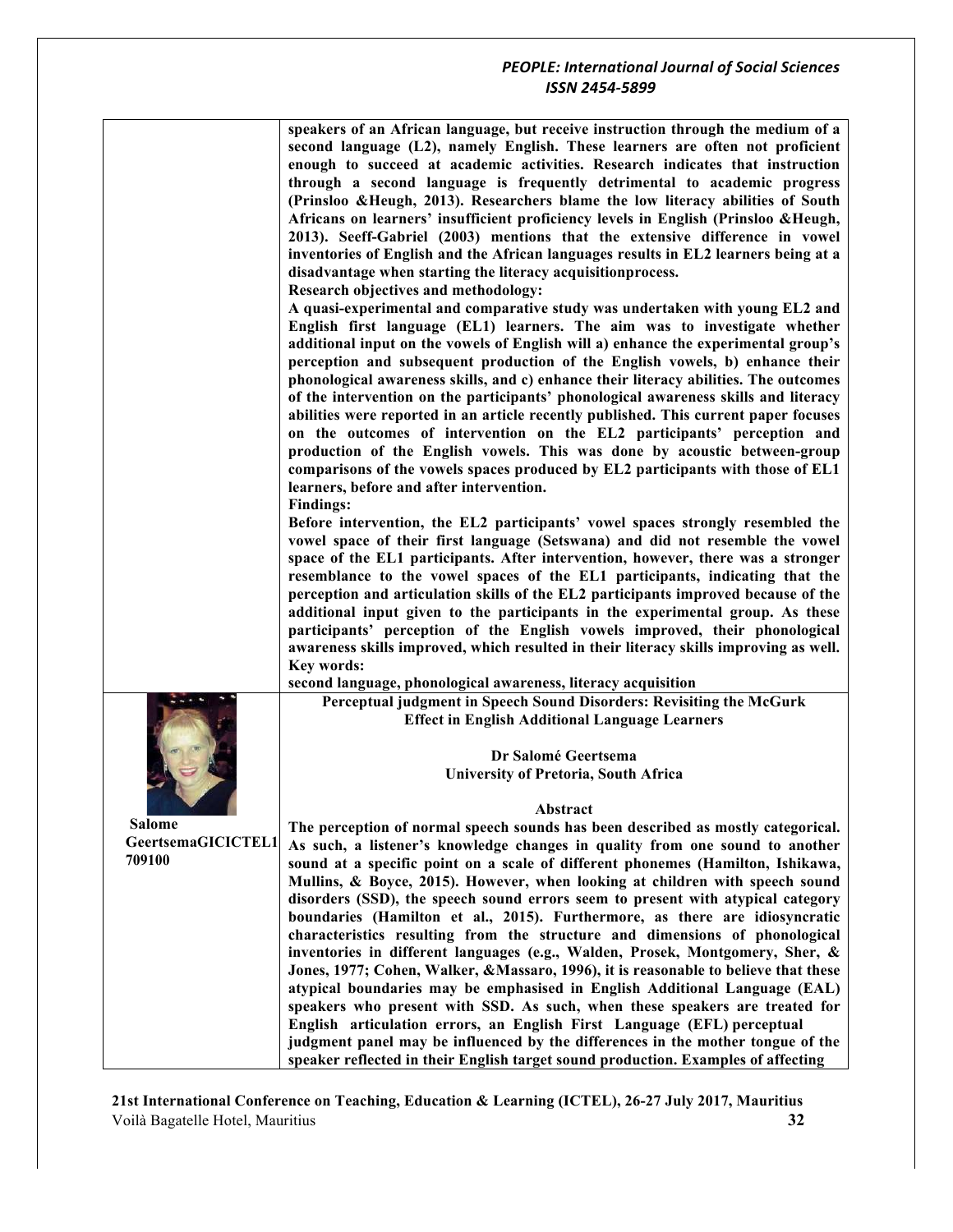|                    | differences are suprasegmental characteristics such as tone and syllable boundary<br>changes. These differences (also known as the McGurk Effect) may influence the<br>listener or listener-viewer if the speakers apply them to the CVC target stimuli in<br>their additional language. As auditory-perceptual properties originate from<br>acoustic signals of speech, including these properties in perceptual judgment<br>approaches are deemed appropriate in the assessment of specific speech sound<br>errors. Analyses of these acoustic signals include a few proposed methods. This<br>presentation will focus on auditory- and auditory-visual-perceptual analyses of<br>EAL speakers with SSD by an EFL panel of listeners.<br>Our aim was to investigate the McGurk effect on the accuracy of error perception<br>by an EFL judgment panel for two EAL children presenting with SSD following<br>multiple probes during treatment. We found that additional visual cues along with<br>auditory cues resulted in increased positive effect sizes on the perception of error<br>sounds in SSD for this panel. Our conclusion is that the McGurk Effect may also<br>increase the accuracy in phoneme error perception of EAL children with SSD as<br>judged by an EFL judgment panel.<br><b>Keywords</b> |
|--------------------|--------------------------------------------------------------------------------------------------------------------------------------------------------------------------------------------------------------------------------------------------------------------------------------------------------------------------------------------------------------------------------------------------------------------------------------------------------------------------------------------------------------------------------------------------------------------------------------------------------------------------------------------------------------------------------------------------------------------------------------------------------------------------------------------------------------------------------------------------------------------------------------------------------------------------------------------------------------------------------------------------------------------------------------------------------------------------------------------------------------------------------------------------------------------------------------------------------------------------------------------------------------------------------------------------------------------|
|                    | Perceptual judgment, Speech Sound Disorders, McGurk Effect, multilingualism                                                                                                                                                                                                                                                                                                                                                                                                                                                                                                                                                                                                                                                                                                                                                                                                                                                                                                                                                                                                                                                                                                                                                                                                                                        |
|                    | Topic: Reclaiming teaching and learning in higher education                                                                                                                                                                                                                                                                                                                                                                                                                                                                                                                                                                                                                                                                                                                                                                                                                                                                                                                                                                                                                                                                                                                                                                                                                                                        |
|                    | <b>Department: Innovation in Learning and Teaching</b>                                                                                                                                                                                                                                                                                                                                                                                                                                                                                                                                                                                                                                                                                                                                                                                                                                                                                                                                                                                                                                                                                                                                                                                                                                                             |
|                    | Dr R Sebolao                                                                                                                                                                                                                                                                                                                                                                                                                                                                                                                                                                                                                                                                                                                                                                                                                                                                                                                                                                                                                                                                                                                                                                                                                                                                                                       |
|                    | Innovation in Learning and Teaching, Central University of Technology, Free                                                                                                                                                                                                                                                                                                                                                                                                                                                                                                                                                                                                                                                                                                                                                                                                                                                                                                                                                                                                                                                                                                                                                                                                                                        |
|                    | <b>State, Bloemfontein, South Africa</b>                                                                                                                                                                                                                                                                                                                                                                                                                                                                                                                                                                                                                                                                                                                                                                                                                                                                                                                                                                                                                                                                                                                                                                                                                                                                           |
|                    |                                                                                                                                                                                                                                                                                                                                                                                                                                                                                                                                                                                                                                                                                                                                                                                                                                                                                                                                                                                                                                                                                                                                                                                                                                                                                                                    |
| <b>Rosaline</b>    | Prof. I Ntshoe                                                                                                                                                                                                                                                                                                                                                                                                                                                                                                                                                                                                                                                                                                                                                                                                                                                                                                                                                                                                                                                                                                                                                                                                                                                                                                     |
| SebolaoGICICTEL170 |                                                                                                                                                                                                                                                                                                                                                                                                                                                                                                                                                                                                                                                                                                                                                                                                                                                                                                                                                                                                                                                                                                                                                                                                                                                                                                                    |
| 9101               | Abstract                                                                                                                                                                                                                                                                                                                                                                                                                                                                                                                                                                                                                                                                                                                                                                                                                                                                                                                                                                                                                                                                                                                                                                                                                                                                                                           |
|                    | Although teaching and learning constitute one of the three-legged component of a                                                                                                                                                                                                                                                                                                                                                                                                                                                                                                                                                                                                                                                                                                                                                                                                                                                                                                                                                                                                                                                                                                                                                                                                                                   |
|                    | university in addition to research and outreach, generally teaching and learning<br>continued to be considered inferior compared to the two components. However,                                                                                                                                                                                                                                                                                                                                                                                                                                                                                                                                                                                                                                                                                                                                                                                                                                                                                                                                                                                                                                                                                                                                                   |
|                    | there has been increasing interest on reclaiming teaching and learning as core                                                                                                                                                                                                                                                                                                                                                                                                                                                                                                                                                                                                                                                                                                                                                                                                                                                                                                                                                                                                                                                                                                                                                                                                                                     |
|                    | values of a university through what is called Scholarship of Teaching and Learning                                                                                                                                                                                                                                                                                                                                                                                                                                                                                                                                                                                                                                                                                                                                                                                                                                                                                                                                                                                                                                                                                                                                                                                                                                 |
|                    | (SoTL). SoTL is aimed at improving teaching through research and reflective                                                                                                                                                                                                                                                                                                                                                                                                                                                                                                                                                                                                                                                                                                                                                                                                                                                                                                                                                                                                                                                                                                                                                                                                                                        |
|                    | teaching in order to challenge the university to move from the old ways of teaching                                                                                                                                                                                                                                                                                                                                                                                                                                                                                                                                                                                                                                                                                                                                                                                                                                                                                                                                                                                                                                                                                                                                                                                                                                |
|                    | and engage in research debate about what it means to be a scholar (Boyer 1990).                                                                                                                                                                                                                                                                                                                                                                                                                                                                                                                                                                                                                                                                                                                                                                                                                                                                                                                                                                                                                                                                                                                                                                                                                                    |
|                    | Thus, the aim of SoTL has been to advance and promote quality of teaching and                                                                                                                                                                                                                                                                                                                                                                                                                                                                                                                                                                                                                                                                                                                                                                                                                                                                                                                                                                                                                                                                                                                                                                                                                                      |
|                    | learning by undertaking research on teaching, scholarly teaching and SoTL. Biggs                                                                                                                                                                                                                                                                                                                                                                                                                                                                                                                                                                                                                                                                                                                                                                                                                                                                                                                                                                                                                                                                                                                                                                                                                                   |
|                    | and Tang (2011) further argue that many university teachers develop perspectives                                                                                                                                                                                                                                                                                                                                                                                                                                                                                                                                                                                                                                                                                                                                                                                                                                                                                                                                                                                                                                                                                                                                                                                                                                   |
|                    | on their field of expertise that cannot be found in textbooks to contribute through                                                                                                                                                                                                                                                                                                                                                                                                                                                                                                                                                                                                                                                                                                                                                                                                                                                                                                                                                                                                                                                                                                                                                                                                                                |
|                    | research and scholarship. Similarly, Stierer in Murray (2008) encourages that all                                                                                                                                                                                                                                                                                                                                                                                                                                                                                                                                                                                                                                                                                                                                                                                                                                                                                                                                                                                                                                                                                                                                                                                                                                  |
|                    | lecturers in higher education should to take a scholarly approach to their teaching.                                                                                                                                                                                                                                                                                                                                                                                                                                                                                                                                                                                                                                                                                                                                                                                                                                                                                                                                                                                                                                                                                                                                                                                                                               |
|                    | This paper presents an analysis of progress on reclaiming teaching and learning                                                                                                                                                                                                                                                                                                                                                                                                                                                                                                                                                                                                                                                                                                                                                                                                                                                                                                                                                                                                                                                                                                                                                                                                                                    |
|                    | through SoTL at the Central University of Technology (CUT), Free State. The                                                                                                                                                                                                                                                                                                                                                                                                                                                                                                                                                                                                                                                                                                                                                                                                                                                                                                                                                                                                                                                                                                                                                                                                                                        |
|                    | project was introduced in 2014 to inculcate the culture of scholarly teaching among                                                                                                                                                                                                                                                                                                                                                                                                                                                                                                                                                                                                                                                                                                                                                                                                                                                                                                                                                                                                                                                                                                                                                                                                                                |
|                    | lecturers.                                                                                                                                                                                                                                                                                                                                                                                                                                                                                                                                                                                                                                                                                                                                                                                                                                                                                                                                                                                                                                                                                                                                                                                                                                                                                                         |
|                    | The evaluation follows a qualitative research using document analysis as a method                                                                                                                                                                                                                                                                                                                                                                                                                                                                                                                                                                                                                                                                                                                                                                                                                                                                                                                                                                                                                                                                                                                                                                                                                                  |
|                    | to evaluate the achievements and challenges experienced over a three-year period                                                                                                                                                                                                                                                                                                                                                                                                                                                                                                                                                                                                                                                                                                                                                                                                                                                                                                                                                                                                                                                                                                                                                                                                                                   |
|                    | of the SoTL project. Documents that will be used as sources in the document                                                                                                                                                                                                                                                                                                                                                                                                                                                                                                                                                                                                                                                                                                                                                                                                                                                                                                                                                                                                                                                                                                                                                                                                                                        |
|                    | analysis (Bowen 2009) include but not limited to the CUT Teaching and Learning                                                                                                                                                                                                                                                                                                                                                                                                                                                                                                                                                                                                                                                                                                                                                                                                                                                                                                                                                                                                                                                                                                                                                                                                                                     |
|                    | Plan, Strategic and operational plans, three-year proposal to DHET, Ministerial                                                                                                                                                                                                                                                                                                                                                                                                                                                                                                                                                                                                                                                                                                                                                                                                                                                                                                                                                                                                                                                                                                                                                                                                                                    |
|                    | Statement on university funding, annual reports and some of the articles published                                                                                                                                                                                                                                                                                                                                                                                                                                                                                                                                                                                                                                                                                                                                                                                                                                                                                                                                                                                                                                                                                                                                                                                                                                 |
|                    | by participants of SoTL within the three-year period.                                                                                                                                                                                                                                                                                                                                                                                                                                                                                                                                                                                                                                                                                                                                                                                                                                                                                                                                                                                                                                                                                                                                                                                                                                                              |
|                    | The preliminary results of the evaluation of the project since its inception suggest                                                                                                                                                                                                                                                                                                                                                                                                                                                                                                                                                                                                                                                                                                                                                                                                                                                                                                                                                                                                                                                                                                                                                                                                                               |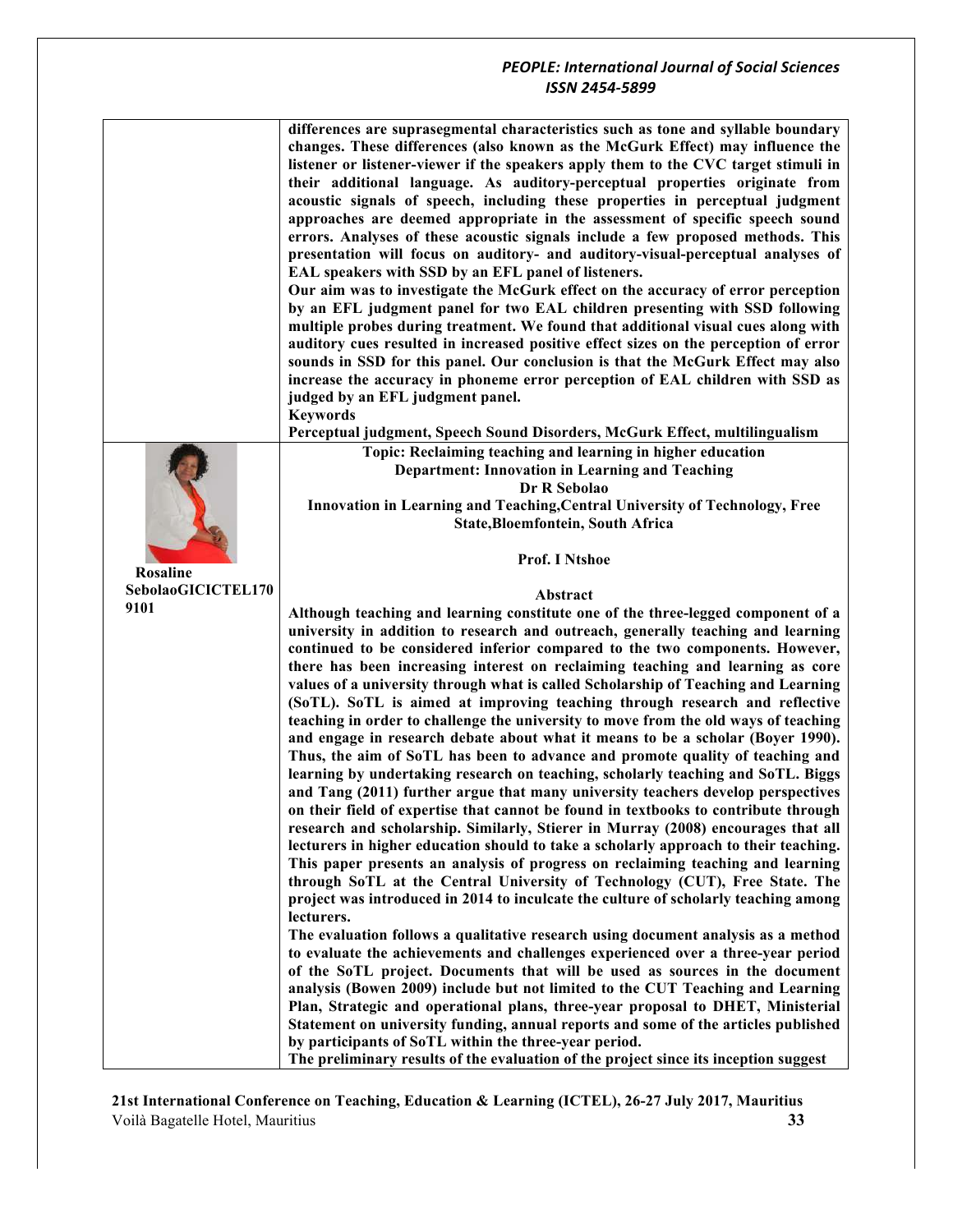|                                     | that, while the project commenced with few lecturers interested in improving and<br>reflecting on their teaching and learning practices, the numbers have since<br>increased over the last two years. Furthermore, the commitment to engaging in<br>scholarly teaching and research-based teaching has been strengthened.<br>Accordingly, the funding from DHET has contributed to ensuring that lecturers<br>participate in the SoTL project by presenting their experiences and practices at<br>national and international conferences, increasing their research and writing about<br>their teaching practice. The publication of articles on teaching and learning related<br>topics has now improved.<br>Keywords: scholarship; scholarly teaching; reflective teaching & learning; |
|-------------------------------------|------------------------------------------------------------------------------------------------------------------------------------------------------------------------------------------------------------------------------------------------------------------------------------------------------------------------------------------------------------------------------------------------------------------------------------------------------------------------------------------------------------------------------------------------------------------------------------------------------------------------------------------------------------------------------------------------------------------------------------------------------------------------------------------|
| Olu-Ajayi, Funmilayo                | <b>Effects Of Mentoring On Secondary School Students Attitudes</b>                                                                                                                                                                                                                                                                                                                                                                                                                                                                                                                                                                                                                                                                                                                       |
| Elizabeth<br><b>GICICTEL1709108</b> | <b>Towards Environmental Practices In Urban Centres</b>                                                                                                                                                                                                                                                                                                                                                                                                                                                                                                                                                                                                                                                                                                                                  |
|                                     | Olu-Ajayi, Funmilayo Elizabeth                                                                                                                                                                                                                                                                                                                                                                                                                                                                                                                                                                                                                                                                                                                                                           |
|                                     | Department of Science Education, Faculty of Education, Ekiti State University<br>Ado-Ekiti                                                                                                                                                                                                                                                                                                                                                                                                                                                                                                                                                                                                                                                                                               |
|                                     | Abstract                                                                                                                                                                                                                                                                                                                                                                                                                                                                                                                                                                                                                                                                                                                                                                                 |
|                                     | There is the need for a sustainable environment and to build a sustainable future,                                                                                                                                                                                                                                                                                                                                                                                                                                                                                                                                                                                                                                                                                                       |
|                                     | especially in densely populated and urban centres. This is imperative to the<br>wellbeing of inhabitants and development of the society. The study investigated                                                                                                                                                                                                                                                                                                                                                                                                                                                                                                                                                                                                                          |
|                                     | the impact of mentoring on the attitudes of secondary school students towards<br>environmental practices in Abeokuta, Ogun state Nigeria. The purpose was to                                                                                                                                                                                                                                                                                                                                                                                                                                                                                                                                                                                                                             |
|                                     | examine the attitude of secondary school student by means of mentoring approach.                                                                                                                                                                                                                                                                                                                                                                                                                                                                                                                                                                                                                                                                                                         |
|                                     | The study employed a quasi-experimental design which utilizes non-randomized<br>pre-test, post-test, control group system. The population of the study was made up                                                                                                                                                                                                                                                                                                                                                                                                                                                                                                                                                                                                                       |
|                                     | of Senior Secondary School students two in public secondary schools in Abeokuta                                                                                                                                                                                                                                                                                                                                                                                                                                                                                                                                                                                                                                                                                                          |
|                                     | Ogun state Nigeria. The sample consisted of 200 students selected from four<br>secondary schools. The sampling technique used was simple randomsampling                                                                                                                                                                                                                                                                                                                                                                                                                                                                                                                                                                                                                                  |
|                                     | technique. The instrument used in the study was Environmental Attitude Rating                                                                                                                                                                                                                                                                                                                                                                                                                                                                                                                                                                                                                                                                                                            |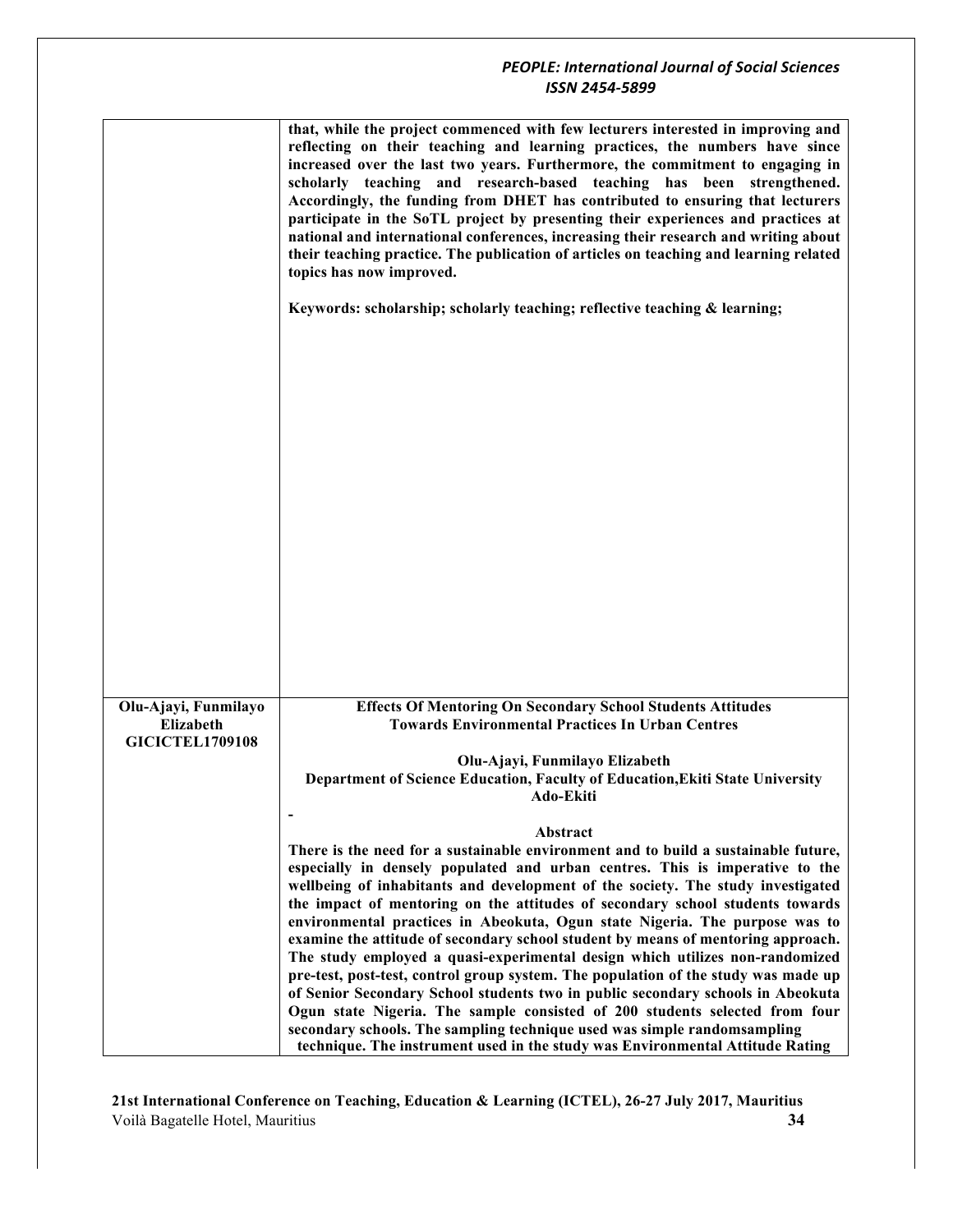|                                                | Scale (EARS). The instrument was validated and it's reliability was ascertained<br>using test-retest method. Reliability coefficient of 0.68 was obtained using Pearson<br>product moment correlation. The instrument was administered by the researcher<br>with the help of research assistants. The EARS was administered as pre-test and<br>post- test, Supplemental Instruction Learning Model (SILM) was used for<br>treatment. Two research hypotheses were formulated and tested at 0.05 level of<br>significant. Data collected were analyzed descriptively and with t-test statistics.<br>The findings recorded significant effects of mentoring on the attitudes of secondary<br>students towards environmental practices. Based on the findings of the study, it<br>was thus recommended among others that, teachers should employ mentoring<br>strategy to influence positive attitude towards the environment in their students,<br>thus conserving the environment for sustainabledevelopment.<br>Keywords: Mentoring, secondary school students, attitude, environmental<br>sustainability, Ogun state                                                                                                                                                                                                                                                                                                                                                                                                                                                                                                        |
|------------------------------------------------|------------------------------------------------------------------------------------------------------------------------------------------------------------------------------------------------------------------------------------------------------------------------------------------------------------------------------------------------------------------------------------------------------------------------------------------------------------------------------------------------------------------------------------------------------------------------------------------------------------------------------------------------------------------------------------------------------------------------------------------------------------------------------------------------------------------------------------------------------------------------------------------------------------------------------------------------------------------------------------------------------------------------------------------------------------------------------------------------------------------------------------------------------------------------------------------------------------------------------------------------------------------------------------------------------------------------------------------------------------------------------------------------------------------------------------------------------------------------------------------------------------------------------------------------------------------------------------------------------------------------------|
| <b>Doria Daniels</b><br><b>GICICTEL1709110</b> | Exploring the immigrant home as pedagogical space, and the parent as educational<br>collaborator in a South African context                                                                                                                                                                                                                                                                                                                                                                                                                                                                                                                                                                                                                                                                                                                                                                                                                                                                                                                                                                                                                                                                                                                                                                                                                                                                                                                                                                                                                                                                                                  |
|                                                | Bernstein (2004) describes the school and the home as two complementary sites of<br>pedagogic acquisition that are important for the educational success of children.<br>He argues that educational acquisition is strengthened and augmented by the home<br>context. While the intersection of school and home and communication between<br>teachers and parents are identified as important dimensions of learning success,<br>they are seldom afforded the critical inspection they deserve. Educational quality<br>and school success tend to be explained only with reference to educational<br>materials and teachers. Research shows that when educators talk about parental<br>involvement they draw on a false sense of knowing the home contexts of the<br>students and their parents (Lareau, 1989; Waterman, 2008; Li, 2010). Thus, when<br>family-school relationships are critiqued, only discourses, which flow through the<br>formal and informal curricula, are considered, while the discourses present in<br>families and communities are largelyoverlooked.<br>In this presentation I explore the potential of the home as an educational site and<br>the parents as strategic partners of education. I do so within the context of a<br>Somali immigrant community. Through narrative inquiry the experiences of four<br>immigrant Somali parents with giving educational support to their primary school<br>children, is captured. The findings show these parents to be invested in their<br>children'seducation, despitetheiruniquechallenges with navigating a different<br>formal education system |
| AlidaHerbstGICIC<br><b>TEL1709112</b>          | Using the life maps technique in teaching professional development to students: a<br>self-reflective case study                                                                                                                                                                                                                                                                                                                                                                                                                                                                                                                                                                                                                                                                                                                                                                                                                                                                                                                                                                                                                                                                                                                                                                                                                                                                                                                                                                                                                                                                                                              |
|                                                | AlidaHerbst<br>School of Psychosocial BehaviouralSciencesFaculty of Health Sciences, North-West<br>University, Potchefstroom<br><b>South Africa</b><br>Abstract:<br>A self-reflective case study method was used with the aim of critically evaluating a<br>lesson plan used by the author for the past five years to facilitate a workshop for<br>final year social work students on professional development. The life maps<br>technique forms a large part of the lesson plan and the four lenses in Brookfield's<br>model for critical reflection informed this reflection.<br>Life maps can be defined as a versatile self-development technique to guide<br>individuals or groups to review their lives in terms of the past, present and future<br>while focusing on their views of themselves, others, their challenges, strengths and                                                                                                                                                                                                                                                                                                                                                                                                                                                                                                                                                                                                                                                                                                                                                                               |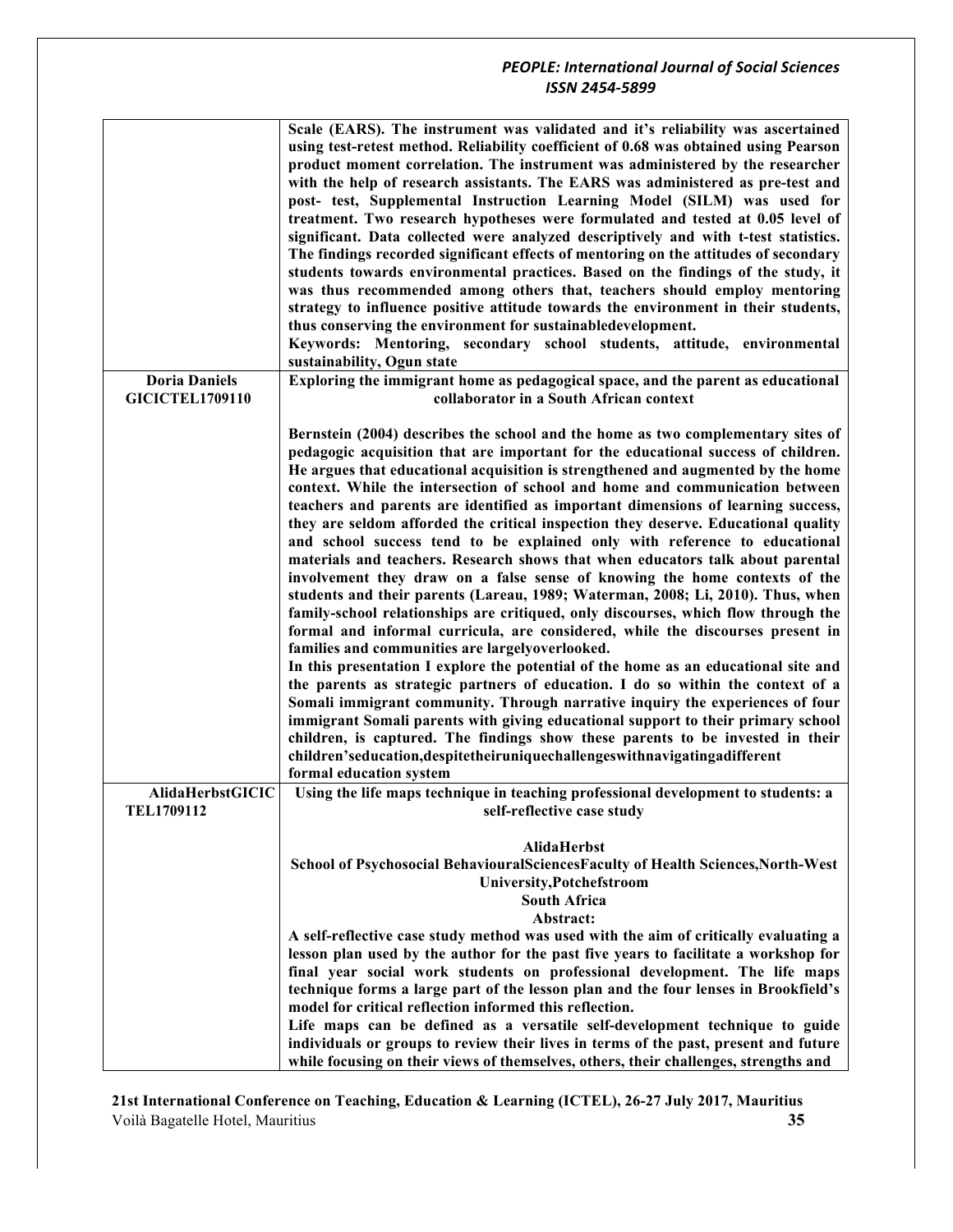| <b>DrTheophilus T</b> | coping skills. Most of the time this technique is used in a therapeutic context by<br>professionals such as psychologists, social workers and counsellors. In this<br>instance it was used a pedagogical instrument to guide a group of final year social<br>work students to reflect on their skills, fears, uncertainties, opportunities, strengths<br>and expectations about beginners practice. Social workers usually work under<br>challenging and stressful circumstances and it is essential that they attend to their<br>own well-being. As part of the students' preparation phase for practice entry, a<br>workshop was designed to reach the following learningobjectives:<br>To identify and solve uncertainties and deficiencies about entering social<br>workpractice<br>To evaluate the transition from student social workers to novice social<br>٠<br>workpractitioners<br>To attend to and satisfy personal needs with regard to practiceentry<br>This presentation will outline how Brookfield's model was applied in the author's<br>reflections on her teaching practices in this workshop and how it informed the<br>thinking and planning involved in the development, evaluation and re-development<br>of the lesson plan. Themes such as lesson design, classroom practice, learning aids,<br>co-constructed learning and pedagogical expediency will be explored as they relate<br>to the overall aim of this case study<br>Professional development; social work students; life maps technique; experiential<br>learning; critical reflection<br>The Dire Need for English Language Competence in Lesotho |
|-----------------------|---------------------------------------------------------------------------------------------------------------------------------------------------------------------------------------------------------------------------------------------------------------------------------------------------------------------------------------------------------------------------------------------------------------------------------------------------------------------------------------------------------------------------------------------------------------------------------------------------------------------------------------------------------------------------------------------------------------------------------------------------------------------------------------------------------------------------------------------------------------------------------------------------------------------------------------------------------------------------------------------------------------------------------------------------------------------------------------------------------------------------------------------------------------------------------------------------------------------------------------------------------------------------------------------------------------------------------------------------------------------------------------------------------------------------------------------------------------------------------------------------------------------------------------------------------------------------------------------------------------------------------------|
| <b>MukhubaGICICTE</b> | North West University in Mafikeng, South Africa                                                                                                                                                                                                                                                                                                                                                                                                                                                                                                                                                                                                                                                                                                                                                                                                                                                                                                                                                                                                                                                                                                                                                                                                                                                                                                                                                                                                                                                                                                                                                                                       |
| L1709115              | <b>Authors</b>                                                                                                                                                                                                                                                                                                                                                                                                                                                                                                                                                                                                                                                                                                                                                                                                                                                                                                                                                                                                                                                                                                                                                                                                                                                                                                                                                                                                                                                                                                                                                                                                                        |
|                       | <b>DrTheophilus T Mukhuba</b>                                                                                                                                                                                                                                                                                                                                                                                                                                                                                                                                                                                                                                                                                                                                                                                                                                                                                                                                                                                                                                                                                                                                                                                                                                                                                                                                                                                                                                                                                                                                                                                                         |
|                       | Teaches English Language and Literature at the North West University in                                                                                                                                                                                                                                                                                                                                                                                                                                                                                                                                                                                                                                                                                                                                                                                                                                                                                                                                                                                                                                                                                                                                                                                                                                                                                                                                                                                                                                                                                                                                                               |
|                       | Mafikeng (South Africa)                                                                                                                                                                                                                                                                                                                                                                                                                                                                                                                                                                                                                                                                                                                                                                                                                                                                                                                                                                                                                                                                                                                                                                                                                                                                                                                                                                                                                                                                                                                                                                                                               |
|                       | LelingoaneLerotholi                                                                                                                                                                                                                                                                                                                                                                                                                                                                                                                                                                                                                                                                                                                                                                                                                                                                                                                                                                                                                                                                                                                                                                                                                                                                                                                                                                                                                                                                                                                                                                                                                   |
|                       | iLecturer at a University in Lesotho. He is currently completing his PhD studies at                                                                                                                                                                                                                                                                                                                                                                                                                                                                                                                                                                                                                                                                                                                                                                                                                                                                                                                                                                                                                                                                                                                                                                                                                                                                                                                                                                                                                                                                                                                                                   |
|                       | the University of the Nort West, Mafikeng Campus,                                                                                                                                                                                                                                                                                                                                                                                                                                                                                                                                                                                                                                                                                                                                                                                                                                                                                                                                                                                                                                                                                                                                                                                                                                                                                                                                                                                                                                                                                                                                                                                     |
|                       | The Dire Need for English Language Competence in Lesotho                                                                                                                                                                                                                                                                                                                                                                                                                                                                                                                                                                                                                                                                                                                                                                                                                                                                                                                                                                                                                                                                                                                                                                                                                                                                                                                                                                                                                                                                                                                                                                              |
|                       | Abstract<br>This article explores the relationship between proficiency in English and                                                                                                                                                                                                                                                                                                                                                                                                                                                                                                                                                                                                                                                                                                                                                                                                                                                                                                                                                                                                                                                                                                                                                                                                                                                                                                                                                                                                                                                                                                                                                 |
|                       | employability and the success of graduates in Lesotho. The goal of the study is to                                                                                                                                                                                                                                                                                                                                                                                                                                                                                                                                                                                                                                                                                                                                                                                                                                                                                                                                                                                                                                                                                                                                                                                                                                                                                                                                                                                                                                                                                                                                                    |
|                       | establish how the language skills can have an impact on the employability of the                                                                                                                                                                                                                                                                                                                                                                                                                                                                                                                                                                                                                                                                                                                                                                                                                                                                                                                                                                                                                                                                                                                                                                                                                                                                                                                                                                                                                                                                                                                                                      |
|                       | Basotho people in the job environment in Lesotho. English skills are directly                                                                                                                                                                                                                                                                                                                                                                                                                                                                                                                                                                                                                                                                                                                                                                                                                                                                                                                                                                                                                                                                                                                                                                                                                                                                                                                                                                                                                                                                                                                                                         |
|                       | associated with efficiency in the job performance and therefore lack of competence                                                                                                                                                                                                                                                                                                                                                                                                                                                                                                                                                                                                                                                                                                                                                                                                                                                                                                                                                                                                                                                                                                                                                                                                                                                                                                                                                                                                                                                                                                                                                    |
|                       | in English affects the employability of the Basotho people in government<br>departments and the formal economic sector. It is the purpose of this article to                                                                                                                                                                                                                                                                                                                                                                                                                                                                                                                                                                                                                                                                                                                                                                                                                                                                                                                                                                                                                                                                                                                                                                                                                                                                                                                                                                                                                                                                          |
|                       | show that since the economic and educational sectors of Lesotho are grounded on                                                                                                                                                                                                                                                                                                                                                                                                                                                                                                                                                                                                                                                                                                                                                                                                                                                                                                                                                                                                                                                                                                                                                                                                                                                                                                                                                                                                                                                                                                                                                       |
|                       | the English language as a language of operational use, the country then suffers                                                                                                                                                                                                                                                                                                                                                                                                                                                                                                                                                                                                                                                                                                                                                                                                                                                                                                                                                                                                                                                                                                                                                                                                                                                                                                                                                                                                                                                                                                                                                       |
|                       | significantly with respect to economic growth and development as the majority of                                                                                                                                                                                                                                                                                                                                                                                                                                                                                                                                                                                                                                                                                                                                                                                                                                                                                                                                                                                                                                                                                                                                                                                                                                                                                                                                                                                                                                                                                                                                                      |
|                       | the citizens lack a basic command of the language. Successive governments in                                                                                                                                                                                                                                                                                                                                                                                                                                                                                                                                                                                                                                                                                                                                                                                                                                                                                                                                                                                                                                                                                                                                                                                                                                                                                                                                                                                                                                                                                                                                                          |
|                       | Lesotho have also failed to capacitate their citizens with basic English language<br>skills to enable them to participate meaningfully and successfully in the economic                                                                                                                                                                                                                                                                                                                                                                                                                                                                                                                                                                                                                                                                                                                                                                                                                                                                                                                                                                                                                                                                                                                                                                                                                                                                                                                                                                                                                                                               |
|                       | and educational spheres in the country.                                                                                                                                                                                                                                                                                                                                                                                                                                                                                                                                                                                                                                                                                                                                                                                                                                                                                                                                                                                                                                                                                                                                                                                                                                                                                                                                                                                                                                                                                                                                                                                               |
|                       |                                                                                                                                                                                                                                                                                                                                                                                                                                                                                                                                                                                                                                                                                                                                                                                                                                                                                                                                                                                                                                                                                                                                                                                                                                                                                                                                                                                                                                                                                                                                                                                                                                       |
|                       | Keywords: Communication Skills, Competence, Acquisition, Education,<br><b>Development, Employability</b>                                                                                                                                                                                                                                                                                                                                                                                                                                                                                                                                                                                                                                                                                                                                                                                                                                                                                                                                                                                                                                                                                                                                                                                                                                                                                                                                                                                                                                                                                                                              |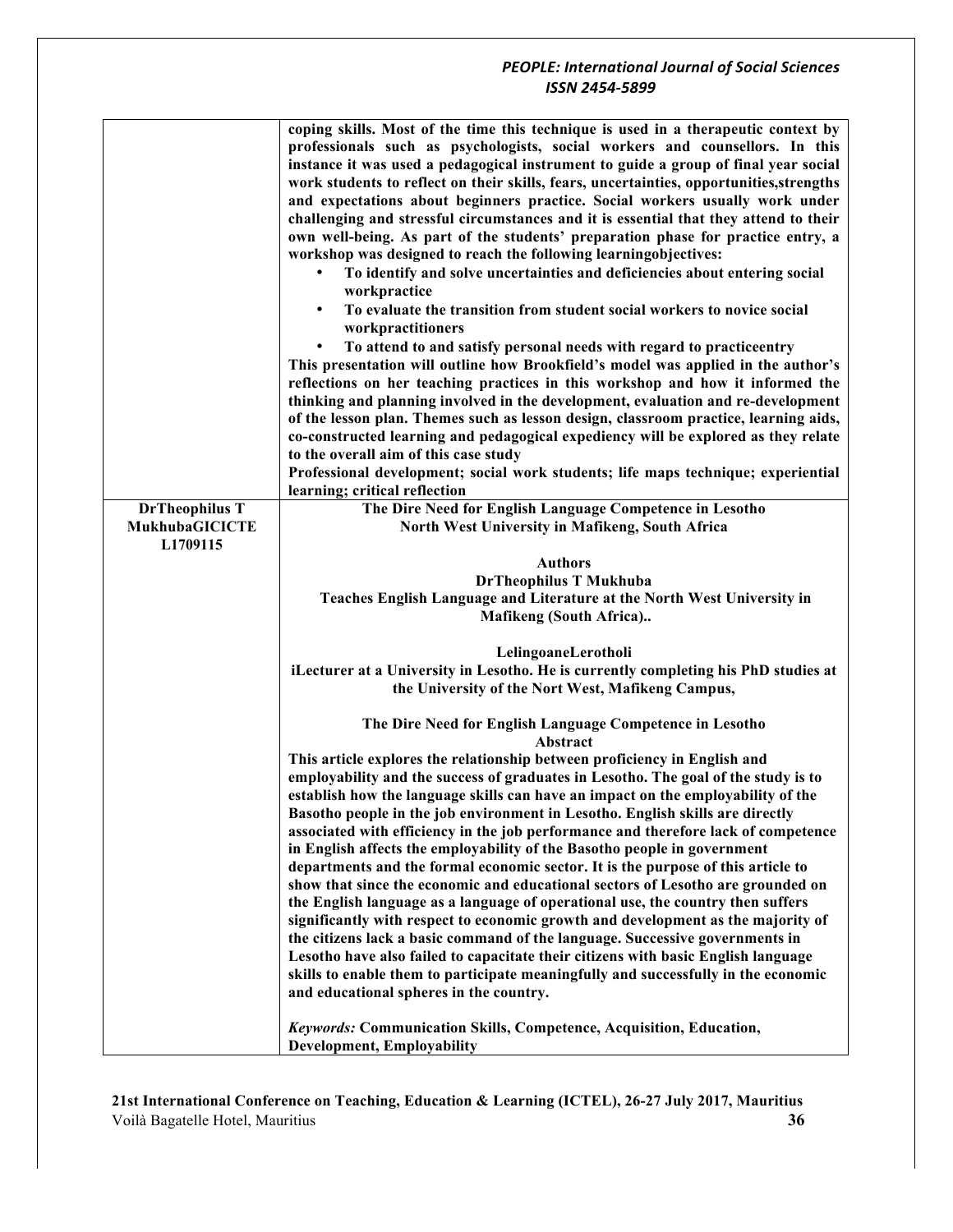# **Listeners**

| OjediranAkinwumi O.                                                                                         |
|-------------------------------------------------------------------------------------------------------------|
| Jubilee Great International School, Osogbo, Nigeria                                                         |
| <b>GICICTEL1709053</b>                                                                                      |
| Ibrahim AyosunkanmiOlalekan                                                                                 |
| Department Of Arts And Social Sciences, The Polytechnic Imesi , Imesi Ile Osun State                        |
| <b>GICICTEL1709059</b>                                                                                      |
| <b>AtulDevidasraoDhale</b>                                                                                  |
| Department of Mechanical Engineering, Shivajirao S. Jondhale college of Engineering, Dombivli, Thane,       |
| University of Mumbai, Mumbai, India                                                                         |
| <b>GICICTEL1709069</b>                                                                                      |
| <b>Gideon SuleBwala</b>                                                                                     |
| Social Studies, College Of Education, Waka Biu, Biu, Nigeria                                                |
| <b>GICICTEL1709076</b>                                                                                      |
| <b>Bernard James Dankwa</b>                                                                                 |
| TsiKinaledi secondary school, Mpumalanga department of education, South Africa<br><b>GICICTEL1709080</b>    |
| ShaibuSalifu                                                                                                |
| FawotrikyeGyeduako Da Junior High School, Ghana Education Service, MansoNkwanta, Ghana                      |
| <b>GICICTEL1709094</b>                                                                                      |
| KamilKoladeUsamot                                                                                           |
| Department Of Tourism, Faculty Of Social Science, National Institute For Hospitality And Tourism Of         |
| Nigeria, Osogbo, Osun State, Nigeria                                                                        |
| <b>GICICTEL1709096</b>                                                                                      |
| OpeyemiAkinolaNajeem                                                                                        |
| Department Of Tourism, Faculty Of Social Science, National Institute For Hospitality And Tourism Of         |
| Nigeria, Osogbo, Osogbo Osun State, Nigeria                                                                 |
| <b>GICICTEL1709098</b>                                                                                      |
| LiyegaLizetNjikang                                                                                          |
| Univerity Of BueaCameroon, Buea, Cameroon                                                                   |
| <b>GICICTEL1709104</b>                                                                                      |
| Polina Kuznetsova                                                                                           |
| Gymnasium 1540, Moscow, Russia                                                                              |
| <b>GICICTEL1709113</b>                                                                                      |
| SeeburrunSoonita                                                                                            |
| Department of Applied Computer Science, Universite des Mascareignes, Mauritius                              |
| <b>GICICTEL1709064</b>                                                                                      |
| <b>B</b> SabeenaDowlut-Toofanee                                                                             |
| Applied Informatics, Universite Des Mascareignes, Mauritius                                                 |
| <b>GICICTEL1709065</b>                                                                                      |
| <b>Mark Surma</b><br>Department of Social Welfare, Niigata University of Health and Welfare, Niigata, Japan |
| <b>GICICTEL1709079</b>                                                                                      |
| <b>Julius Olubolade</b>                                                                                     |
| Department Of Education, The Polytechnic Imesille, Imesi Ile Osun State, Nigeria                            |
| <b>GICICTEL1709117</b>                                                                                      |
| <b>Moses Gachui</b>                                                                                         |
|                                                                                                             |